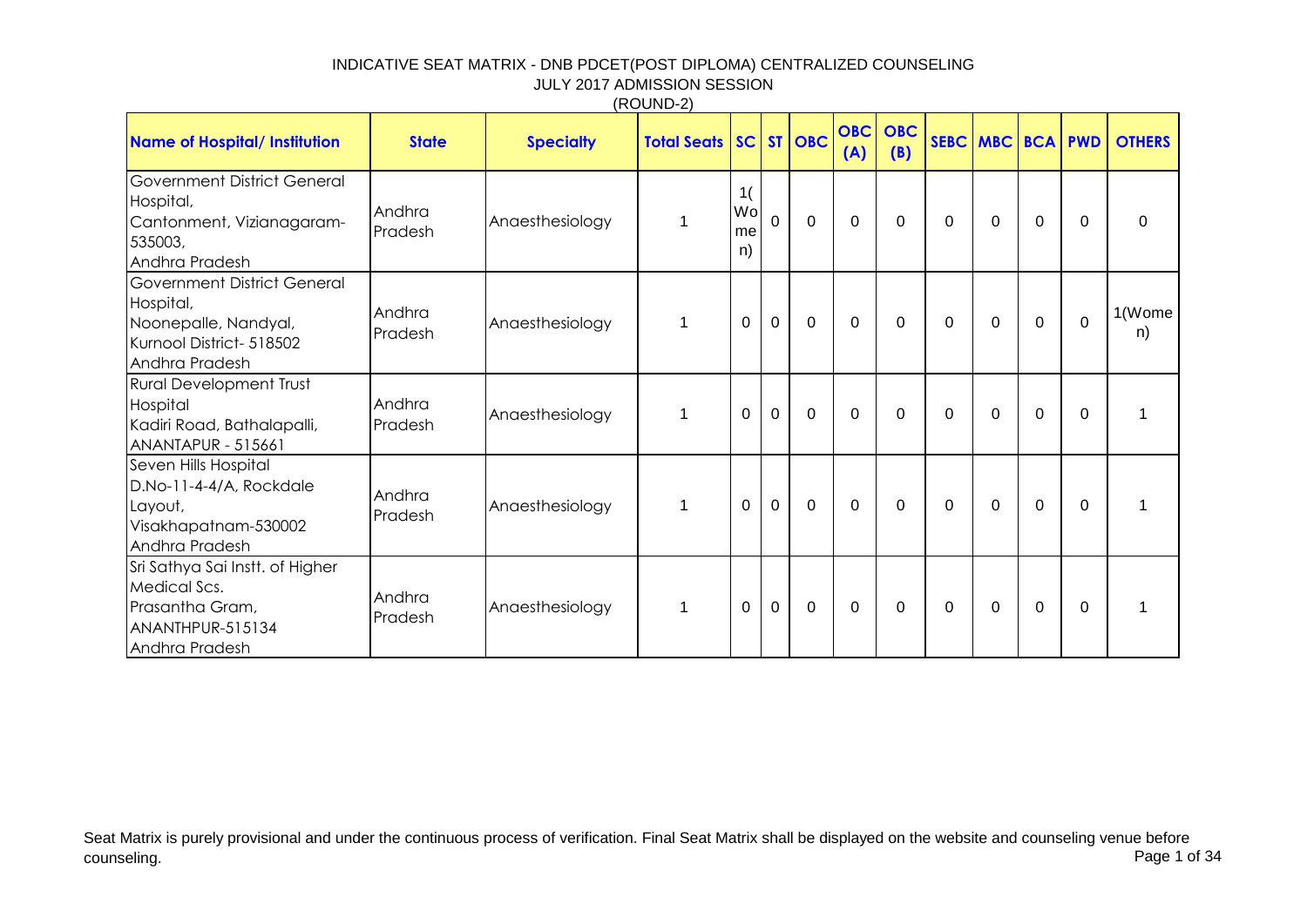(ROUND-2)

| <b>Name of Hospital/ Institution</b>                                                                                                                                             | <b>State</b>      | <b>Specialty</b> | <b>Total Seats SC</b> |                |                | ST OBC      | <b>OBC</b><br>(A) | <b>OBC</b><br>(B) |                | <b>SEBC MBC BCA PWD</b> |          |              | <b>OTHERS</b> |
|----------------------------------------------------------------------------------------------------------------------------------------------------------------------------------|-------------------|------------------|-----------------------|----------------|----------------|-------------|-------------------|-------------------|----------------|-------------------------|----------|--------------|---------------|
| Visakha Hospital and<br>Diagnostics (Care Hospital)<br>A.S. Raja Complex, Door No. 10-<br>$50-11/5$ ,<br>Ramnagar, Waltair Main Road,<br>Visakhapatnam-530002,<br>Andhra Pradesh | Andhra<br>Pradesh | Anaesthesiology  | $\mathbf{1}$          | $\overline{0}$ | $\mathbf 0$    | $\mathbf 0$ | $\Omega$          | $\Omega$          | $\mathbf 0$    | $\Omega$                | $\Omega$ | $\mathbf{0}$ |               |
| J.L.N. Main Hosp. & Res. Centre<br><b>Bhilai Steel Plant,</b><br>BHILAI-01<br>Chhatisgarh                                                                                        | Chhattisgarh      | Anaesthesiology  | $\mathbf{1}$          | $\overline{0}$ | $\mathbf 0$    | $\mathbf 0$ | $\Omega$          | $\Omega$          | $\mathbf 0$    | $\Omega$                | $\Omega$ | $\Omega$     | 1             |
| Ramkrishna Care Hospital<br>Aurobindo Enclave, Pachpedhi<br>Naka,<br>Dhamtari Road, N. H. 43,<br>Raipur-492001<br>Chhattisgarh                                                   | Chhattisgarh      | Anaesthesiology  | $\mathbf{1}$          | $\mathbf 0$    | $\overline{0}$ | $\mathbf 0$ | $\mathbf 0$       | 0                 | $\overline{0}$ | $\mathbf 0$             | 0        | $\mathbf{0}$ | 1             |
| <b>GMERS Medical College,</b><br>Nr. Pathikasharam,<br>Civil Hospital Campus,<br>Sector-12, Gandhinagar,<br>Gujarat-382012                                                       | Gujarat           | Anaesthesiology  | 1                     | $\mathbf 0$    | $\mathbf{0}$   | $\mathbf 0$ | $\Omega$          | $\Omega$          | $\mathbf 1$    | $\Omega$                | $\Omega$ | $\mathbf{0}$ | $\Omega$      |
| Abdur Razzaque Ansari<br>Memorial Weaver's Hospital,<br>NH 33, IRBA, Ranchi-835217<br>Jharkhand                                                                                  | Jharkhand         | Anaesthesiology  | $\mathbf{1}$          | 0              | $\mathbf 0$    | $\mathbf 0$ | $\Omega$          | $\Omega$          | $\mathbf 0$    | $\Omega$                | $\Omega$ | $\mathbf{0}$ | $\mathbf{1}$  |

Seat Matrix is purely provisional and under the continuous process of verification. Final Seat Matrix shall be displayed on the website and counseling venue before<br>Page 2 of 34 counseling. Page 2 of 34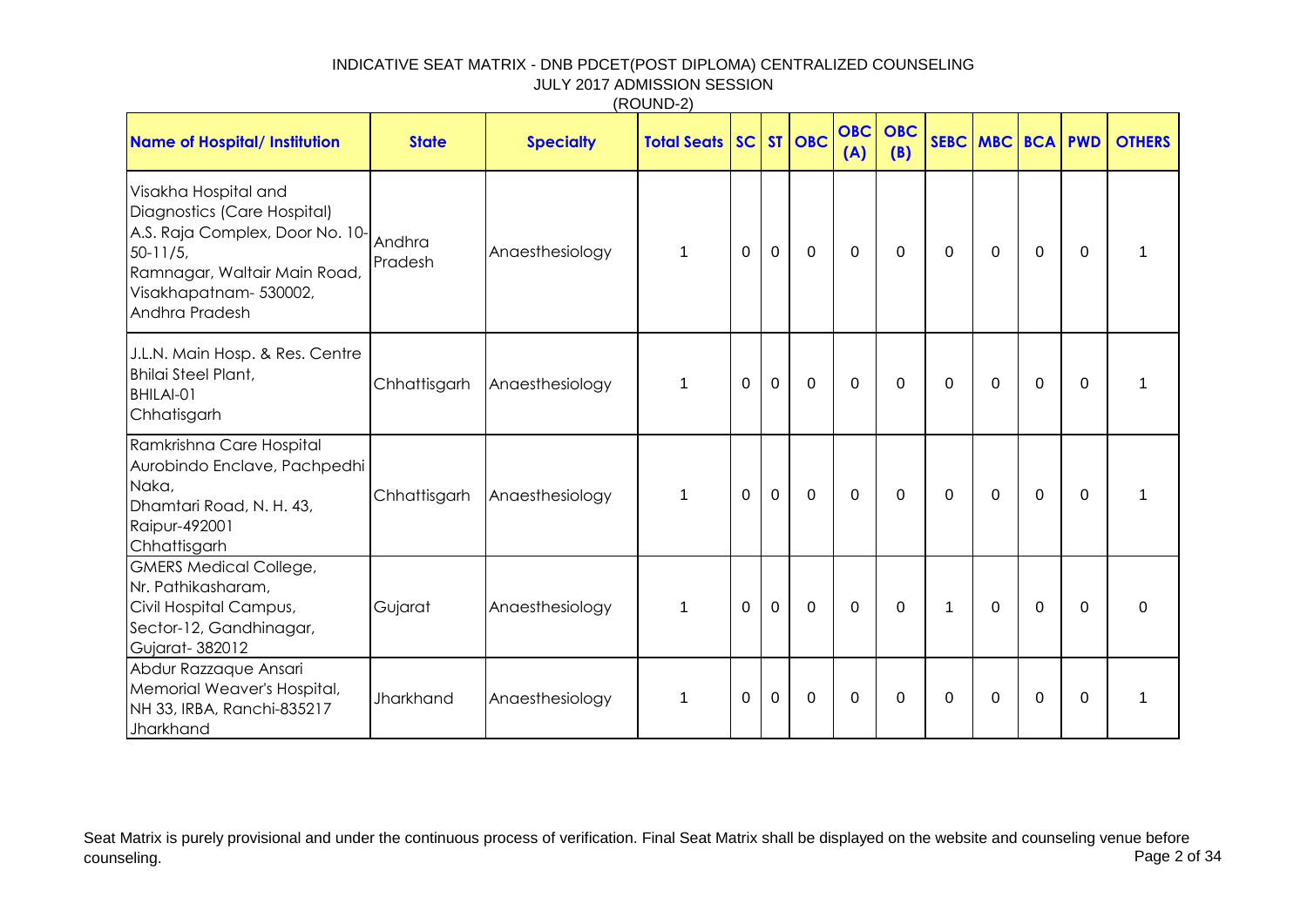| <b>Name of Hospital/ Institution</b>                                                                       | <b>State</b> | <b>Specialty</b> | <b>Total Seats   SC   ST   OBC</b> |                |                |              | <b>OBC</b><br>(A) | <b>OBC</b><br>(B) |             | <b>SEBC MBC BCA PWD</b> |             |             | <b>OTHERS</b>  |
|------------------------------------------------------------------------------------------------------------|--------------|------------------|------------------------------------|----------------|----------------|--------------|-------------------|-------------------|-------------|-------------------------|-------------|-------------|----------------|
| <b>Bokaro General Hospital</b><br><b>Bokaro Steel City,</b><br><b>BOKARO-01</b><br>Jharkhand               | Jharkhand    | Anaesthesiology  | 3                                  | $\mathbf 0$    | $\mathbf 0$    | $\mathbf{1}$ | $\Omega$          | $\Omega$          | $\mathbf 0$ | $\Omega$                | $\mathbf 0$ | $\Omega$    | $\overline{2}$ |
| Santosh Hospital<br>No. 6/1 promnade road,<br>near goodwills high school,<br>Bangalore-560005<br>Karnataka | Karnataka    | Anaesthesiology  | $\mathbf{1}$                       | $\mathbf 0$    | 0              | $\mathbf 0$  | $\Omega$          | $\Omega$          | 0           | $\Omega$                | $\mathbf 0$ | $\Omega$    | $\mathbf 1$    |
| <b>Baby Memorial Hospital</b><br>Indira Gandhi Road,<br>Kozhikode,<br><b>CALICUT - 673004</b><br>Kerala    | Kerala       | Anaesthesiology  | $\mathbf{1}$                       | $\Omega$       | $\mathbf 0$    | $\Omega$     | $\Omega$          | $\Omega$          | $\Omega$    | $\Omega$                | $\Omega$    | $\Omega$    | $\mathbf{1}$   |
| Shija Hospitals & Res. Instiute<br>Langol,<br>Imphal - 795004<br>Manipur                                   | Manipur      | Anaesthesiology  | 3                                  | $\Omega$       | $\mathbf 0$    | $\Omega$     | $\Omega$          | $\Omega$          | $\Omega$    | $\Omega$                | $\Omega$    | $\Omega$    | 3              |
| Civil Hospital<br>Dawrpui, Aizawl, Mizoram                                                                 | Mizoram      | Anaesthesiology  | 1                                  | $\mathbf 0$    | $\overline{0}$ | $\mathbf 0$  | $\Omega$          | $\mathbf 0$       | $\Omega$    | 0                       | $\Omega$    | $\Omega$    | $\mathbf{1}$   |
| Apollo Hospital<br>Plot No. 251<br>Sainik School Road<br>Unit-15, Bhubaneshwar<br>Orissa-751005            | Orissa       | Anaesthesiology  | $\overline{2}$                     | $\overline{0}$ | $\mathbf{0}$   | $\mathbf 0$  | $\mathbf 0$       | $\mathbf 0$       | $\mathbf 0$ | $\Omega$                | $\mathbf 0$ | $\mathbf 0$ | $\overline{2}$ |
| Ispat General Hospital<br>Rourkela Steel Plant,<br><b>ROURKELA - 769005</b><br>Orissa                      | Orissa       | Anaesthesiology  | 3                                  | $\mathbf 0$    | $\mathbf{1}$   | $\mathbf 0$  | $\mathbf 0$       | $\mathbf 0$       | 0           | $\Omega$                | $\mathbf 0$ | $\mathbf 0$ | $\overline{2}$ |

Seat Matrix is purely provisional and under the continuous process of verification. Final Seat Matrix shall be displayed on the website and counseling venue before<br>Page 3 of 34 counseling. Page 3 of 34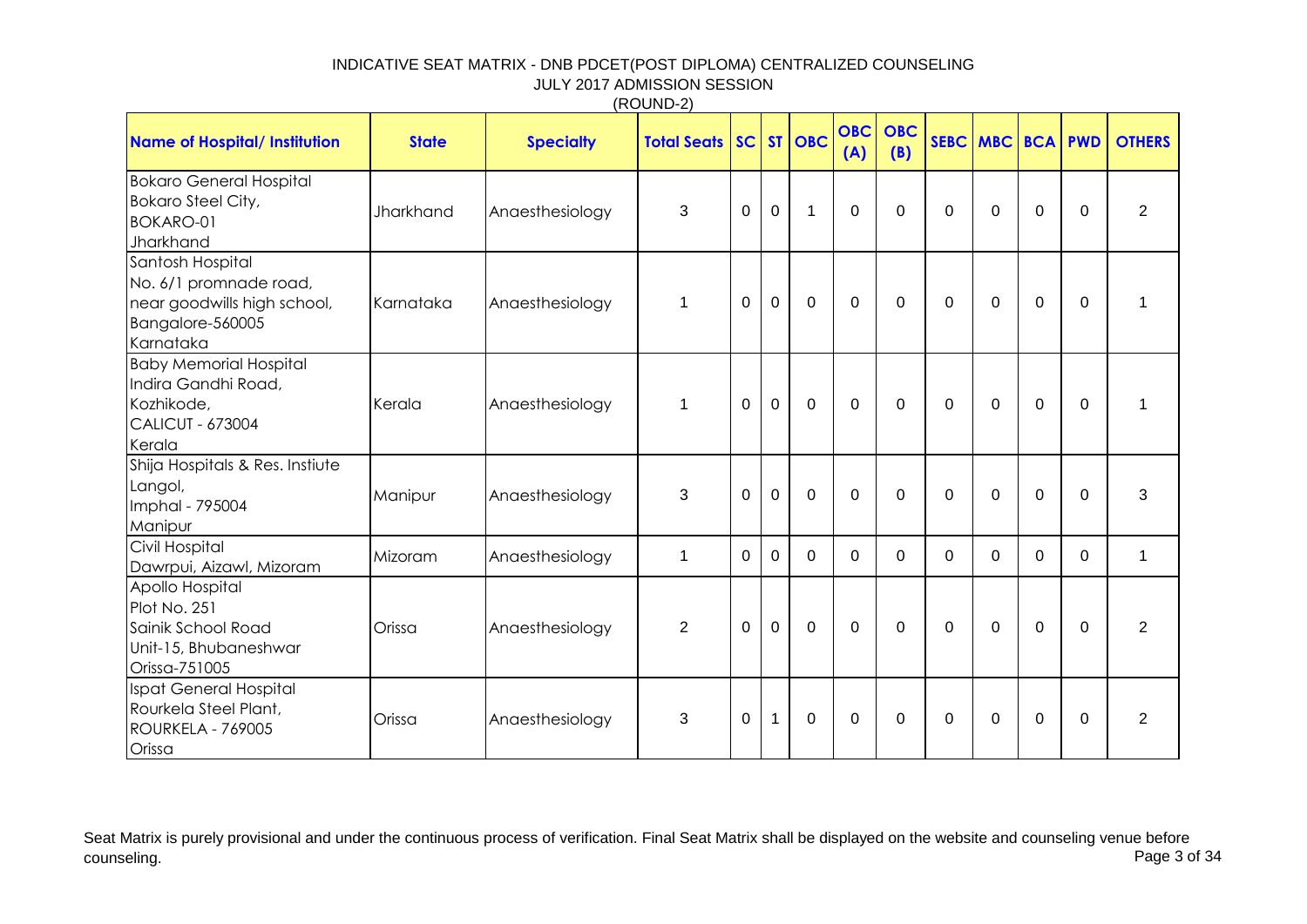|                                                                                                             |              |                  | (1001122)             |             |             |             |                   |                   |             |             |                   |            |                |
|-------------------------------------------------------------------------------------------------------------|--------------|------------------|-----------------------|-------------|-------------|-------------|-------------------|-------------------|-------------|-------------|-------------------|------------|----------------|
| <b>Name of Hospital/ Institution</b>                                                                        | <b>State</b> | <b>Specialty</b> | <b>Total Seats SC</b> |             |             | ST   OBC    | <b>OBC</b><br>(A) | <b>OBC</b><br>(B) |             | SEBC MBC    | <b>BCA</b>        | <b>PWD</b> | <b>OTHERS</b>  |
| Apollo Super Specialty Hospital<br>Lake View Road, K K Nagar,<br>MADURAI-28<br>Tamil Nadu                   | Tamil Nadu   | Anaesthesiology  | $\overline{2}$        | $\mathbf 0$ | 0           | $\mathbf 0$ | $\mathbf 0$       | $\overline{0}$    | 0           | $\mathbf 0$ | $\mathbf 0$       | $\Omega$   | $\overline{2}$ |
| K.G. Hospital & PG Medical<br>Institute<br>No.5, Arts College Rd,<br>COIMBATORE-18<br>Tamil Nadu            | Tamil Nadu   | Anaesthesiology  | $\mathbf 1$           | $\mathbf 0$ | $\mathbf 0$ | $\mathbf 0$ | $\mathbf 0$       | $\mathbf 0$       | $\Omega$    | $\Omega$    | $\mathbf 0$       | $\Omega$   | $\mathbf{1}$   |
| S. K. S. Hospital<br>No. 23, SKS Hospital Road,<br>Alagapuram,<br>SALEM - 636004<br>Tamil Nadu              | Tamil Nadu   | Anaesthesiology  | $\overline{2}$        | $\mathbf 0$ | $\mathbf 0$ | $\mathbf 0$ | $\mathbf 0$       | $\mathbf 0$       | $\mathbf 0$ | $\mathbf 0$ | $\mathbf 0$       | $\Omega$   | $\overline{2}$ |
| Sri Ramakrishna Hospital<br>395 Sarojini Naidu Rd,<br>Sidhapudur,<br>COIMBATORE-641044<br><b>Tamil Nadu</b> | Tamil Nadu   | Anaesthesiology  | $\overline{2}$        | $\mathbf 0$ | $\mathbf 0$ | $\mathbf 0$ | $\mathbf 0$       | $\mathbf{0}$      | 0           | $\Omega$    | $\Omega$          | $\Omega$   | $\overline{2}$ |
| Government Medical College<br>Khaleelwadi, Nizamabad,<br>Telangana                                          | Telangana    | Anaesthesiology  | 3                     | $\mathbf 1$ | $\mathbf 0$ | $\mathbf 0$ | $\Omega$          | $\Omega$          | $\Omega$    | $\Omega$    | 1(W)<br>ome<br>n) | $\Omega$   | $\mathbf{1}$   |
| Asansol District Hospital<br>S B Gorai Road,<br>PO + PS: Asansol- 713301<br><b>West Bengal</b>              | West Bengal  | Anaesthesiology  | $\mathbf 1$           | $\Omega$    | 0           | $\mathbf 0$ | $\mathbf 0$       | $\Omega$          | 0           | $\Omega$    | $\Omega$          | $\Omega$   | 1              |

Seat Matrix is purely provisional and under the continuous process of verification. Final Seat Matrix shall be displayed on the website and counseling venue before<br>Page 4 of 34 counseling. Page 4 of 34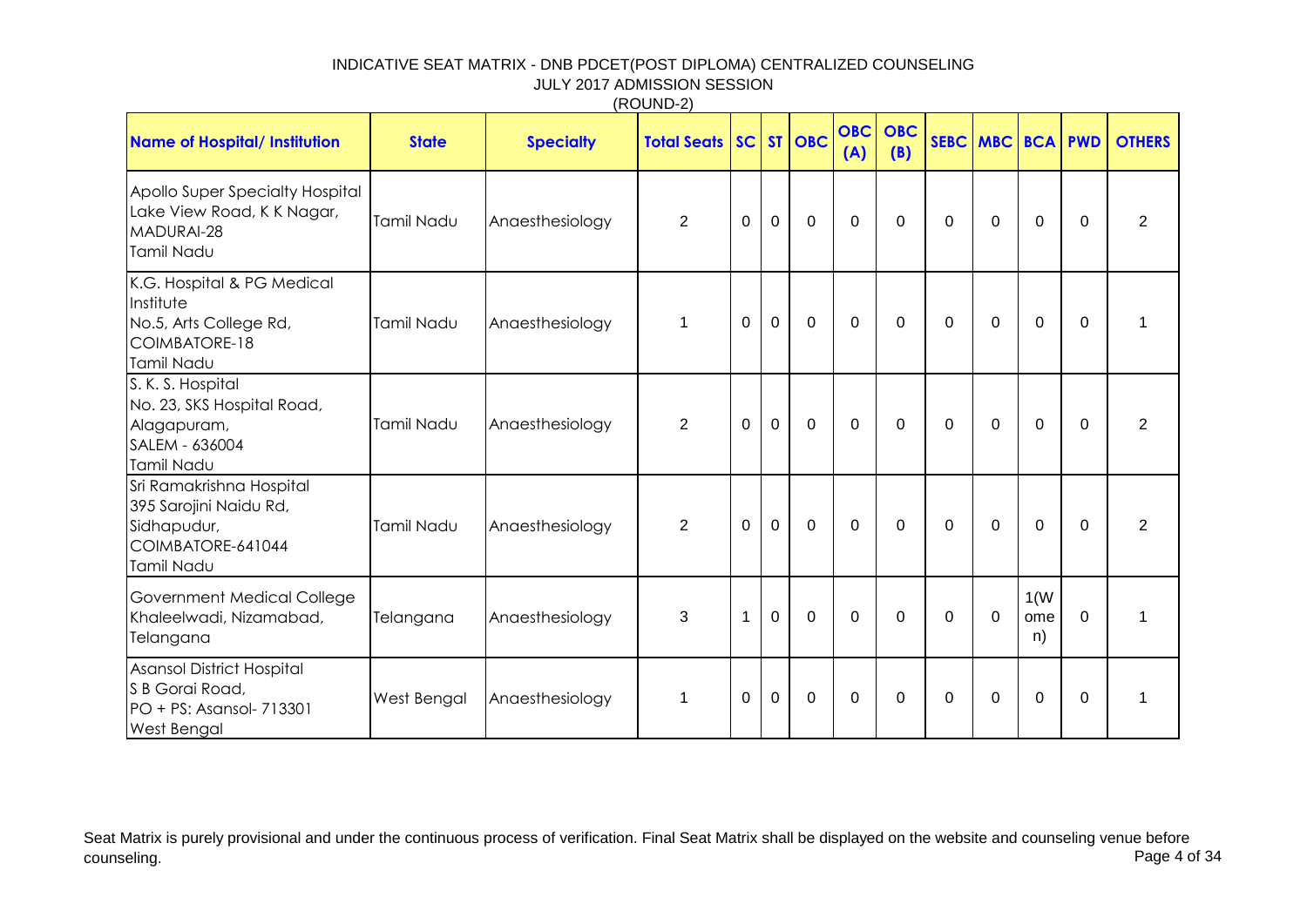|                                                                                                |                    |                  | (1001122)          |                |              |                |                   |                   |                |             |                |             |                |
|------------------------------------------------------------------------------------------------|--------------------|------------------|--------------------|----------------|--------------|----------------|-------------------|-------------------|----------------|-------------|----------------|-------------|----------------|
| <b>Name of Hospital/ Institution</b>                                                           | <b>State</b>       | <b>Specialty</b> | <b>Total Seats</b> | SC             |              | ST   OBC       | <b>OBC</b><br>(A) | <b>OBC</b><br>(B) | SEBC MBC       |             | <b>BCA PWD</b> |             | <b>OTHERS</b>  |
| Deben Mahato (Sadar)<br>Hospital<br>Purulia<br>West Bengal                                     | West Bengal        | Anaesthesiology  | $\mathbf{1}$       | $\mathbf{1}$   | $\mathbf 0$  | $\overline{0}$ | $\mathbf 0$       | $\mathbf 0$       | $\mathbf 0$    | $\Omega$    | $\mathbf 0$    | $\mathbf 0$ | $\mathbf 0$    |
| <b>District Hospital</b><br>10, Biplabi Haren Ghosh Sarani,<br>Howrah-1<br>West Bengal         | <b>West Bengal</b> | Anaesthesiology  | $\mathbf{1}$       | $\Omega$       | $\mathbf{0}$ | $\mathbf 0$    | $\mathbf 0$       | $\mathbf 0$       | $\mathbf 0$    | $\Omega$    | $\mathbf 0$    | $\Omega$    | $\mathbf 1$    |
| <b>District Hospital</b><br>5, D L Roy Road,<br>Krishnagar,<br>Nadia-741101<br>West Bengal     | West Bengal        | Anaesthesiology  | $\mathbf{1}$       | $\Omega$       | $\mathbf 0$  | $\mathbf 0$    | $\Omega$          | $\mathbf 1$       | $\Omega$       | $\Omega$    | $\Omega$       | $\Omega$    | $\Omega$       |
| Durgapur Steel Plant Hospital<br>Durgapur,<br>West Bengal                                      | West Bengal        | Anaesthesiology  | $\overline{2}$     | $\Omega$       | $\Omega$     | $\Omega$       | $\Omega$          | $\Omega$          | $\Omega$       | $\Omega$    | $\Omega$       | $\Omega$    | $\overline{2}$ |
| Fortis Hospital<br>730, Anandapur, EM Bypass<br>Road,<br>Kolkata-700107<br>West Bengal         | West Bengal        | Anaesthesiology  | $\overline{2}$     | $\overline{0}$ | $\mathbf 0$  | $\mathbf 0$    | $\mathbf 0$       | $\mathbf 0$       | $\overline{0}$ | $\mathbf 0$ | $\mathbf 0$    | $\Omega$    | $\overline{2}$ |
| Imambara District Hospital,<br>Akhan Bazar Road,<br>Hooghly- 712101<br>West Bengal             | West Bengal        | Anaesthesiology  | $\mathbf{1}$       | $\mathbf{1}$   | $\mathbf 0$  | $\overline{0}$ | $\mathbf 0$       | $\mathbf 0$       | $\overline{0}$ | $\mathbf 0$ | $\mathbf 0$    | $\mathbf 0$ | $\mathbf 0$    |
| Medica Superspecialty Hospital<br>127 Mukundapur, E M Bypass,<br>Kolkata-700099<br>West Bengal | West Bengal        | Anaesthesiology  | $\mathbf{1}$       | $\Omega$       | $\mathbf 0$  | $\mathbf 0$    | $\Omega$          | $\mathbf 0$       | 0              | $\Omega$    | 0              | $\Omega$    | $\mathbf 1$    |

Seat Matrix is purely provisional and under the continuous process of verification. Final Seat Matrix shall be displayed on the website and counseling venue before<br>Page 5 of 34 counseling. Page 5 of 34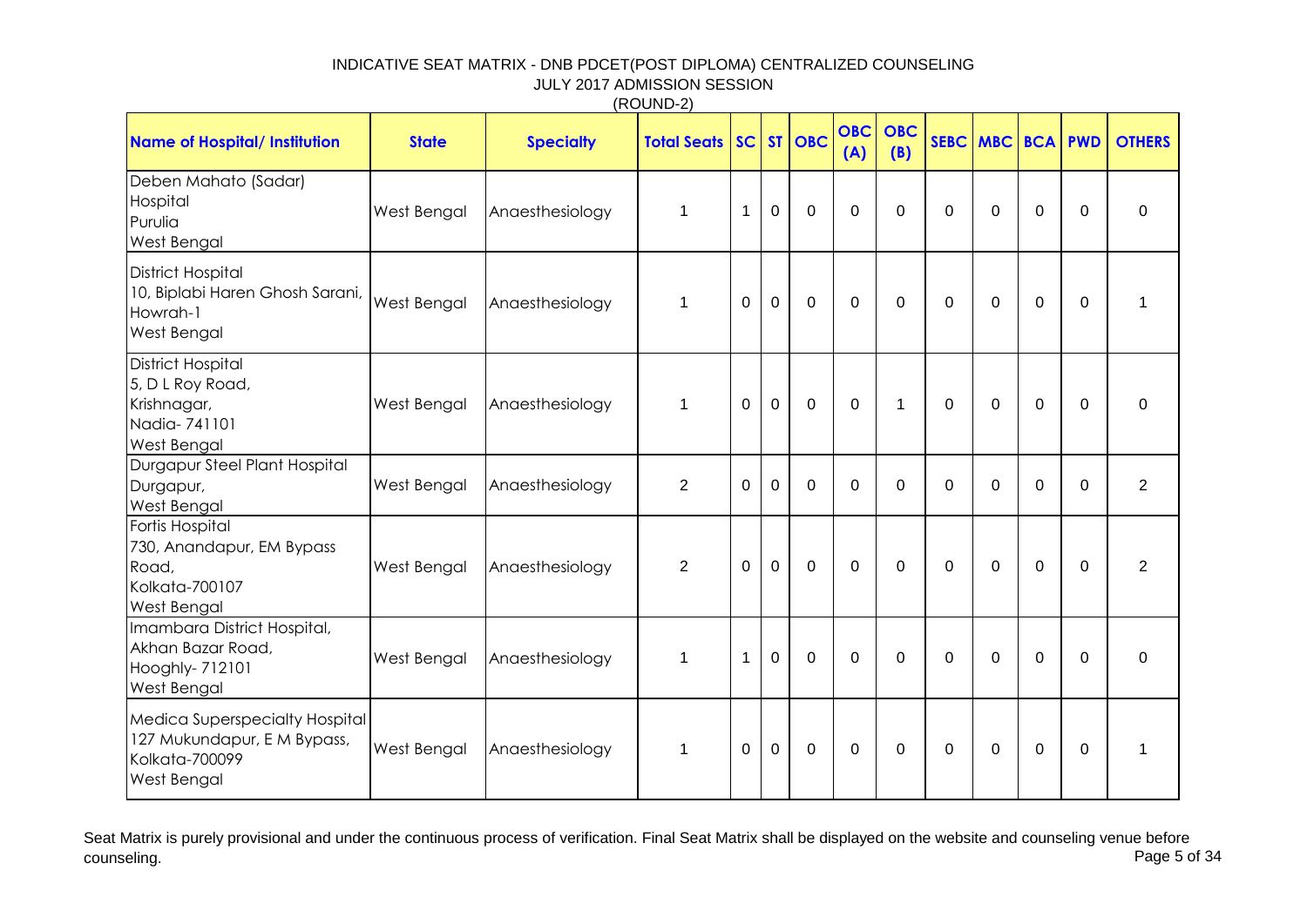| <b>Name of Hospital/ Institution</b>                                                                                                                                    | <b>State</b> | <b>Specialty</b>               | <b>Total Seats   SC  </b> |                |                | ST OBC         | OBC<br>(A)  | <b>OBC</b><br>(B) |                | <b>SEBC MBC BCA PWD</b> |                |          | <b>OTHERS</b>  |
|-------------------------------------------------------------------------------------------------------------------------------------------------------------------------|--------------|--------------------------------|---------------------------|----------------|----------------|----------------|-------------|-------------------|----------------|-------------------------|----------------|----------|----------------|
| North 24 Parganas District<br>Hospital<br>Barasat Banamalipur, Barasat,<br>Kolkata-124<br>West Bengal                                                                   | West Bengal  | Anaesthesiology                | $\mathbf{1}$              | $\mathbf 0$    | $\mathbf 0$    | $\mathbf 0$    | $\mathbf 0$ | $\mathbf 0$       | 0              | $\overline{0}$          | $\mathbf 0$    | $\Omega$ | 1              |
| Rabindranath Tagore<br>International<br>Institute of Cardiac Sciences<br>Premises No.1489, 124,<br>Mukundapur,<br>E M Bypass,<br><b>KOLKATA - 700099</b><br>West Bengal | West Bengal  | Anaesthesiology                | $\overline{4}$            | $\overline{0}$ | $\overline{0}$ | $\mathbf 0$    | $\Omega$    | $\Omega$          | 0              | $\Omega$                | $\Omega$       | $\Omega$ | 4              |
| The Calcutta Medical<br>Research Institute<br>7/2-Diamond Harbour Rd,<br><b>KOLKATA -700027</b><br>West Bengal                                                          | West Bengal  | Anaesthesiology                | $\overline{2}$            | $\mathbf{0}$   | $\mathbf 0$    | $\mathbf 0$    | $\Omega$    | $\Omega$          | $\Omega$       | 0                       | $\Omega$       | $\Omega$ | $\overline{2}$ |
| College of Medicine and JNM<br>Hospital<br>P. O.: Kalyani District,<br>Nadia-741235 West Bengal                                                                         | West Bengal  | Dermatology and<br>Venereology | $\mathbf{1}$              | $\overline{0}$ | $\overline{0}$ | $\overline{0}$ | 1           | $\mathbf 0$       | $\overline{0}$ | $\overline{0}$          | $\overline{0}$ | $\Omega$ | $\mathbf 0$    |
| <b>GMERS Medical College,</b><br>Nr. Pathikasharam,<br>Civil Hospital Campus,<br>Sector-12, Gandhinagar,<br>Gujarat-382012                                              | Gujarat      | <b>ENT</b>                     | 1                         | $\mathbf 0$    | $\mathbf 0$    | $\mathbf 0$    | $\Omega$    | $\mathbf{0}$      | $\mathbf{1}$   | $\Omega$                | 0              | $\Omega$ | 0              |

Seat Matrix is purely provisional and under the continuous process of verification. Final Seat Matrix shall be displayed on the website and counseling venue before<br>Page 6 of 34 counseling. Page 6 of 34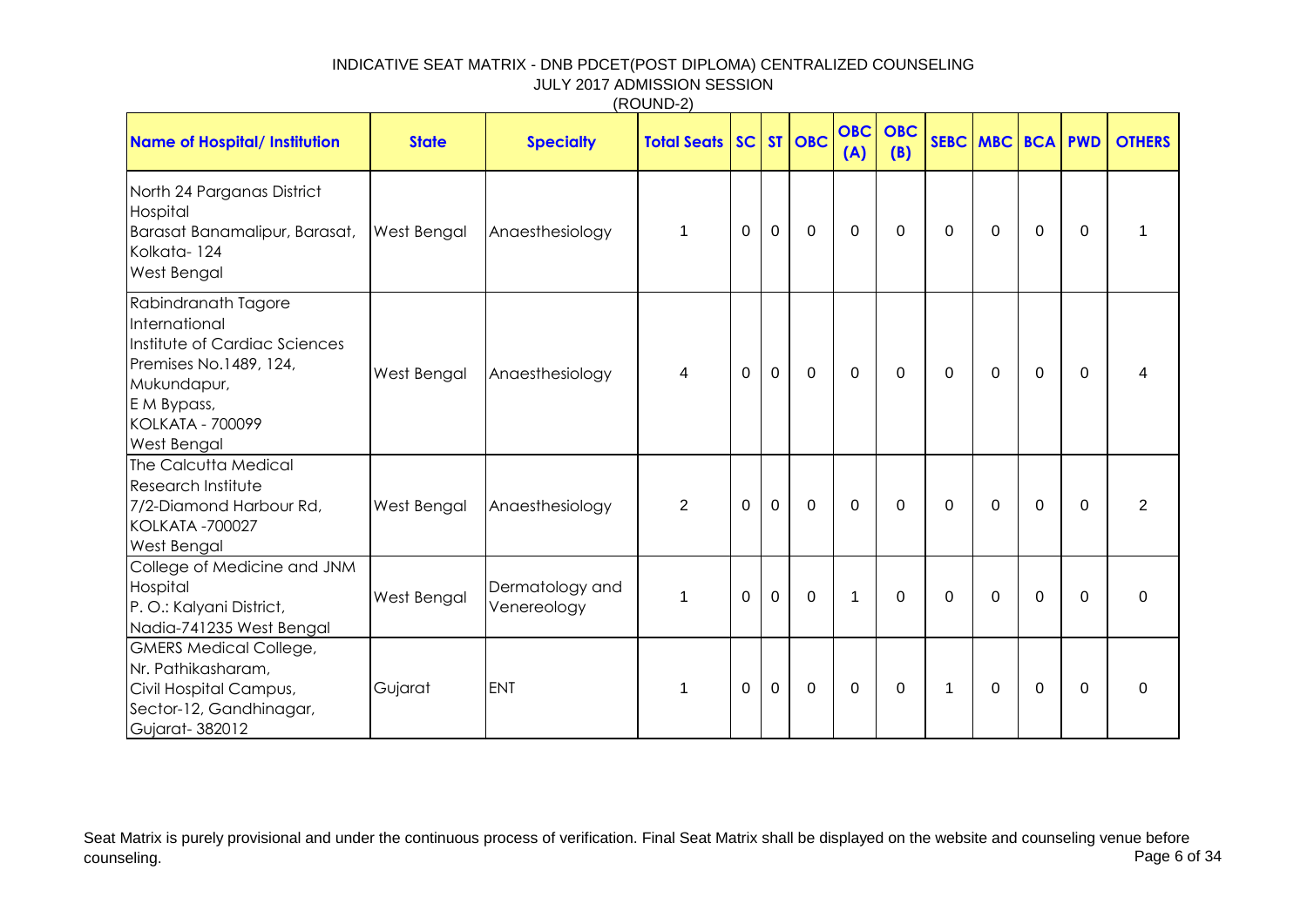| <b>Name of Hospital/ Institution</b>                                                                           | <b>State</b>      | <b>Specialty</b>       | (1001102)<br><b>Total Seats SC ST OBC</b> |                      |              |                | <b>OBC</b><br>(A) | <b>OBC</b><br>(B) |             | SEBC MBC BCA PWD |             |                | <b>OTHERS</b>  |
|----------------------------------------------------------------------------------------------------------------|-------------------|------------------------|-------------------------------------------|----------------------|--------------|----------------|-------------------|-------------------|-------------|------------------|-------------|----------------|----------------|
| Government District General<br>Hospital,<br>Noonepalle, Nandyal,<br>Kurnool District- 518502<br>Andhra Pradesh | Andhra<br>Pradesh | <b>Family Medicine</b> | $\overline{2}$                            | 1(<br>Wo<br>me<br>n) | $\Omega$     | $\overline{0}$ | $\mathbf 0$       | $\Omega$          | $\mathbf 0$ | $\Omega$         | $\mathbf 0$ | $\overline{0}$ | 1(Wome<br>n)   |
| Down Town Hospital<br>G S Road, Dispur,<br><b>GUWAHATI -781006</b><br>Assam                                    | Assam             | <b>Family Medicine</b> | $\overline{2}$                            | $\mathbf 0$          | $\mathbf{0}$ | $\mathbf 0$    | $\Omega$          | $\mathbf 0$       | 0           | $\Omega$         | $\mathbf 0$ | $\mathbf 0$    | 2              |
| Jan Swasthya Sahyog<br>Vill. & PO Ganiyari<br>District Bilaspur,<br>Chhattisgarh-495112                        | Chhattisgarh      | <b>Family Medicine</b> | $\overline{2}$                            | $\mathbf{0}$         | $\mathbf 0$  | $\mathbf 0$    | $\Omega$          | $\Omega$          | 0           | $\Omega$         | $\mathbf 0$ | $\mathbf 0$    | 2              |
| Maharaja Agarsen Hospital<br>Rohtak Road, West Punjabi<br><b>Bagh</b><br>New Delhi-110026                      | Delhi             | <b>Family Medicine</b> | $\overline{2}$                            | $\mathbf 0$          | $\mathbf 0$  | $\overline{0}$ | $\Omega$          | $\mathbf 0$       | $\mathbf 0$ | $\Omega$         | $\mathbf 0$ | $\mathbf 0$    | 2              |
| Artemis Health Institute<br>Sector 51,<br>Gurgaon-122001<br>Haryana                                            | Haryana           | <b>Family Medicine</b> | $\overline{2}$                            | $\mathbf 0$          | $\mathbf 0$  | $\overline{0}$ | $\mathbf 0$       | $\mathbf 0$       | $\mathbf 0$ | $\mathbf 0$      | $\mathbf 0$ | $\overline{0}$ | $\overline{2}$ |
| Rangadore Memorial Hospital<br>1st Cross, Shankarapuram,<br>basavanagudi,<br>Bangalore-560004,<br>Karnataka    | Karnataka         | <b>Family Medicine</b> | $\overline{2}$                            | $\mathbf 0$          | $\mathbf 0$  | $\mathbf 0$    | $\mathbf 0$       | $\mathbf 0$       | 0           | 0                | $\mathbf 0$ | $\Omega$       | 2              |

 $(RO$ UND-2)

Seat Matrix is purely provisional and under the continuous process of verification. Final Seat Matrix shall be displayed on the website and counseling venue before<br>Page 7 of 34 counseling. Page 7 of 34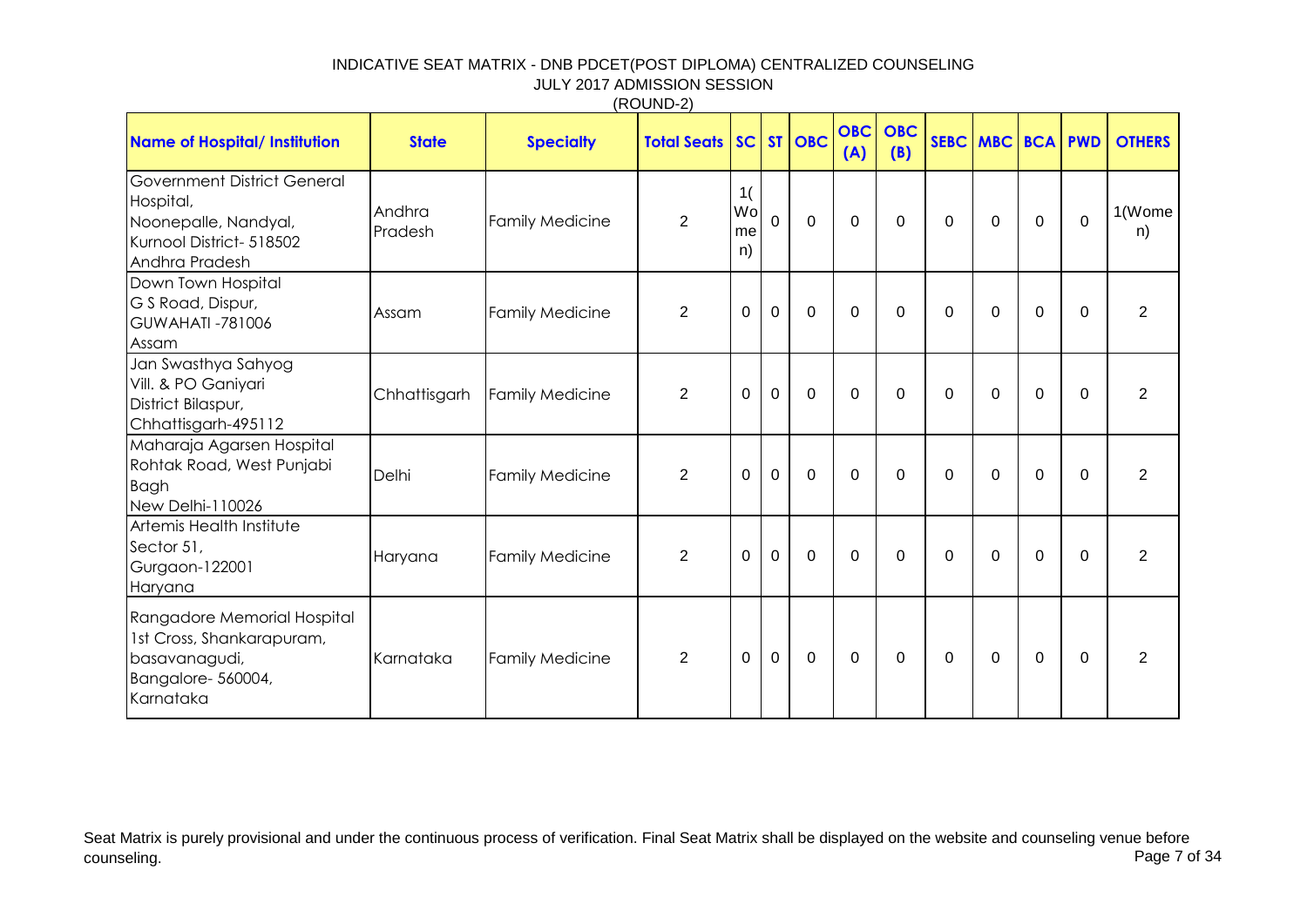|                                                                                                                            |              |                        | (1100110E)         |             |              |             |                   |                   |             |                  |                |             |                |
|----------------------------------------------------------------------------------------------------------------------------|--------------|------------------------|--------------------|-------------|--------------|-------------|-------------------|-------------------|-------------|------------------|----------------|-------------|----------------|
| <b>Name of Hospital/ Institution</b>                                                                                       | <b>State</b> | <b>Specialty</b>       | <b>Total Seats</b> | SC          |              | ST   OBC    | <b>OBC</b><br>(A) | <b>OBC</b><br>(B) |             | SEBC MBC BCA PWD |                |             | <b>OTHERS</b>  |
| Sagar Hospitals-DSI<br>Shavige Malleshwara Hills,<br>Kumaraswamy Layout,<br>Banashankari,<br>Bangalore-560078<br>Karnataka | Karnataka    | <b>Family Medicine</b> | $\overline{2}$     | 0           | $\mathbf 0$  | $\mathbf 0$ | $\mathbf 0$       | $\mathbf 0$       | 0           | $\Omega$         | $\mathbf 0$    | 0           | $\overline{2}$ |
| St. Philomena Hospital<br>No. 4, Campbell Road,<br>Viveknagar PO,<br>Bangalore-560047<br>Karnataka                         | Karnataka    | <b>Family Medicine</b> | 4                  | 0           | $\mathbf 0$  | $\mathbf 0$ | $\mathbf 0$       | $\mathbf 0$       | 0           | $\Omega$         | $\mathbf 0$    | $\mathbf 0$ | 4              |
| Aditya Birla Memorial Hospital<br>P.O. Chinchwad,<br>Pune-411033<br>Maharashtra                                            | Maharashtra  | <b>Family Medicine</b> | 4                  | $\Omega$    | $\mathbf{0}$ | $\mathbf 0$ | $\Omega$          | $\mathbf 0$       | 0           | $\Omega$         | $\overline{0}$ | $\Omega$    | 4              |
| Jehangir Hospital<br>32, Sassoon Road,<br>Pune-411001<br>Maharashtra                                                       | Maharashtra  | <b>Family Medicine</b> | 4                  | 0           | 0            | $\mathbf 0$ | $\Omega$          | $\mathbf 0$       | $\Omega$    | $\Omega$         | $\Omega$       | $\Omega$    | 4              |
| Sir Harkishen Das Nurottam<br>Hospital & Res. Centre<br>Raja Rammohan Roy Road,<br>Mumbai - 04<br>Maharashtra              | Maharashtra  | <b>Family Medicine</b> | 4                  | $\mathbf 0$ | $\mathbf 0$  | $\mathbf 0$ | $\mathbf 0$       | $\mathbf 0$       | $\mathbf 0$ | $\mathbf 0$      | $\mathbf 0$    | $\mathbf 0$ | 4              |
| Indira Gandhi Govt. General<br>Hospital & PG Institute<br>PONDICHERRY - 605001<br>Pondicherry                              | Pondicherry  | <b>Family Medicine</b> | 4                  | 0           | $\mathbf 0$  | $\mathbf 0$ | $\Omega$          | $\mathbf 0$       | 0           | $\Omega$         | $\mathbf 0$    | 0           | 4              |

Seat Matrix is purely provisional and under the continuous process of verification. Final Seat Matrix shall be displayed on the website and counseling venue before<br>Page 8 of 34 counseling. Page 8 of 34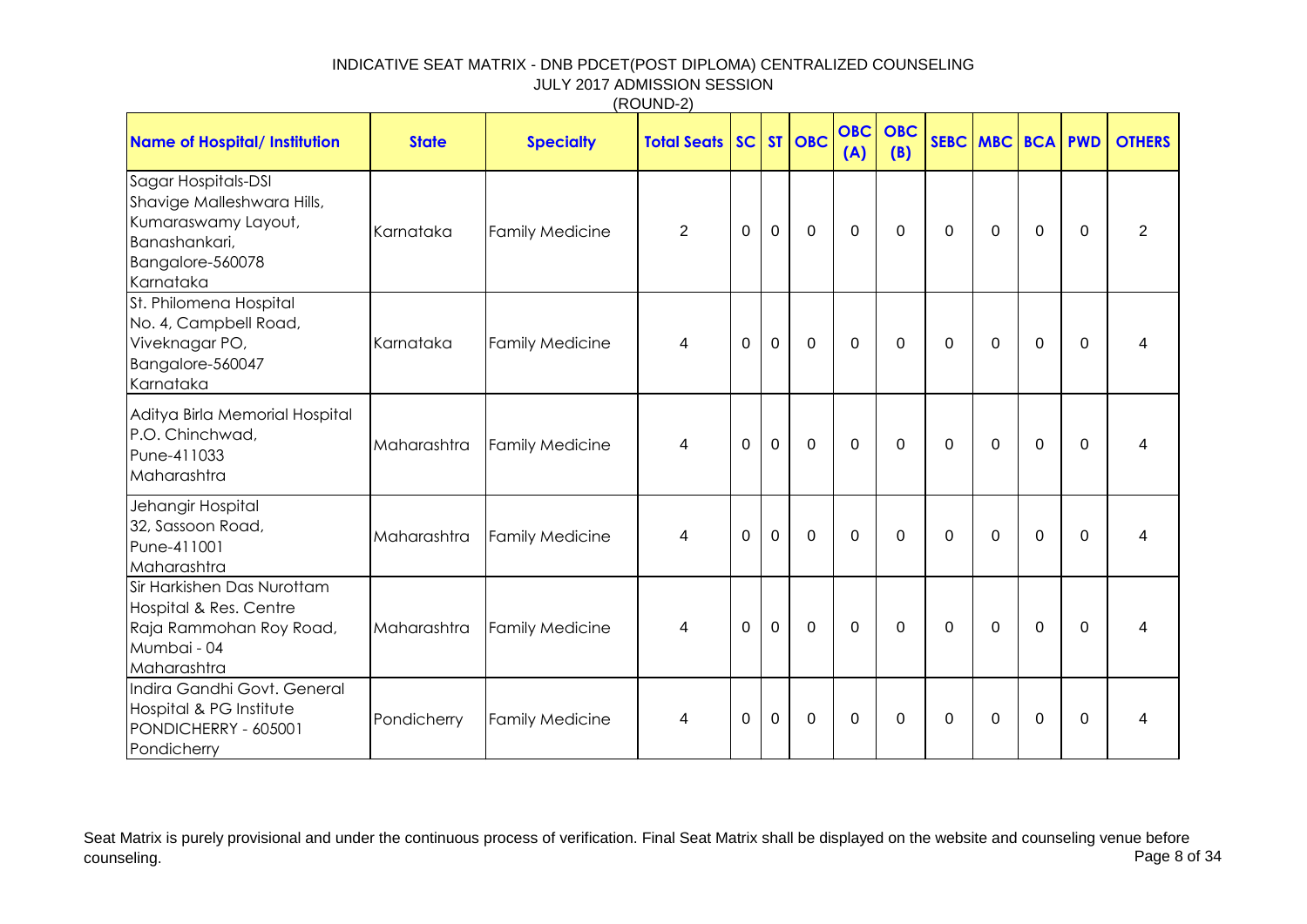|                                                                                                                                                    |              |                        | (1100110E)         |             |             |             |                   |                   |                |             |             |                |                      |
|----------------------------------------------------------------------------------------------------------------------------------------------------|--------------|------------------------|--------------------|-------------|-------------|-------------|-------------------|-------------------|----------------|-------------|-------------|----------------|----------------------|
| Name of Hospital/ Institution                                                                                                                      | <b>State</b> | <b>Specialty</b>       | <b>Total Seats</b> | SC          |             | ST OBC      | <b>OBC</b><br>(A) | <b>OBC</b><br>(B) |                | SEBC MBC    |             | <b>BCA PWD</b> | <b>OTHERS</b>        |
| Govt. R. D. B. P. Jaipuria<br>Hospital (Attached with RUHS<br>College of Medical Sciences),<br>Milap Nagar, Tonk Road,<br>Jaipur, Rajasthan-302018 | Rajasthan    | <b>Family Medicine</b> | $\overline{2}$     | $\mathbf 0$ | $\mathbf 0$ | $\mathbf 0$ | $\mathbf 0$       | $\mathbf 0$       | $\mathbf 0$    | $\mathbf 0$ | $\mathbf 0$ | $\overline{0}$ | $1(UR)+1($<br>Women) |
| J Watumull Global Hospital &<br>Research Centre,<br>Mount Abu,<br>Dist. Sirohi,<br>Rajasthan                                                       | Rajasthan    | <b>Family Medicine</b> | $\overline{2}$     | $\mathbf 0$ | $\mathbf 0$ | $\mathbf 0$ | $\mathbf 0$       | $\mathbf 0$       | $\overline{0}$ | 0           | $\mathbf 0$ | $\mathbf 0$    | $\overline{2}$       |
| C.S.I. Kalyani General Hospital<br>15, Radhakrishnan Road,<br>Mylapore,<br>Chennai - 600004<br>Tamil Nadu                                          | Tamil Nadu   | <b>Family Medicine</b> | 4                  | 0           | $\mathbf 0$ | $\mathbf 0$ | $\mathbf 0$       | $\mathbf 0$       | 0              | 0           | $\mathbf 0$ | $\mathbf 0$    | 4                    |
| Christian Fellowship Hospital<br>Oddanchatram<br>DINDIGUL DIST - 624619<br>Tamil Nadu                                                              | Tamil Nadu   | <b>Family Medicine</b> | 4                  | $\Omega$    | $\mathbf 0$ | $\mathbf 0$ | $\mathbf 0$       | $\mathbf 0$       | $\overline{0}$ | $\Omega$    | $\mathbf 0$ | $\mathbf 0$    | 4                    |
| K.G. Hospital & PG Medical<br>Institute<br>No.5, Arts College Rd,<br>COIMBATORE-18<br>Tamil Nadu                                                   | Tamil Nadu   | <b>Family Medicine</b> | 4                  | $\Omega$    | $\mathbf 0$ | $\mathbf 0$ | $\mathbf 0$       | $\mathbf 0$       | $\overline{0}$ | $\Omega$    | $\mathbf 0$ | $\mathbf 0$    | 4                    |
| Kamineni Hospital<br>L. B. Nagar,<br>Hyderabad -500068<br>Telangana                                                                                | Telangana    | <b>Family Medicine</b> | 3                  | $\mathbf 0$ | $\mathbf 0$ | $\mathbf 0$ | 0                 | 0                 | $\Omega$       | $\Omega$    | 0           | $\Omega$       | 3                    |

Seat Matrix is purely provisional and under the continuous process of verification. Final Seat Matrix shall be displayed on the website and counseling venue before<br>Page 9 of 34 counseling. Page 9 of 34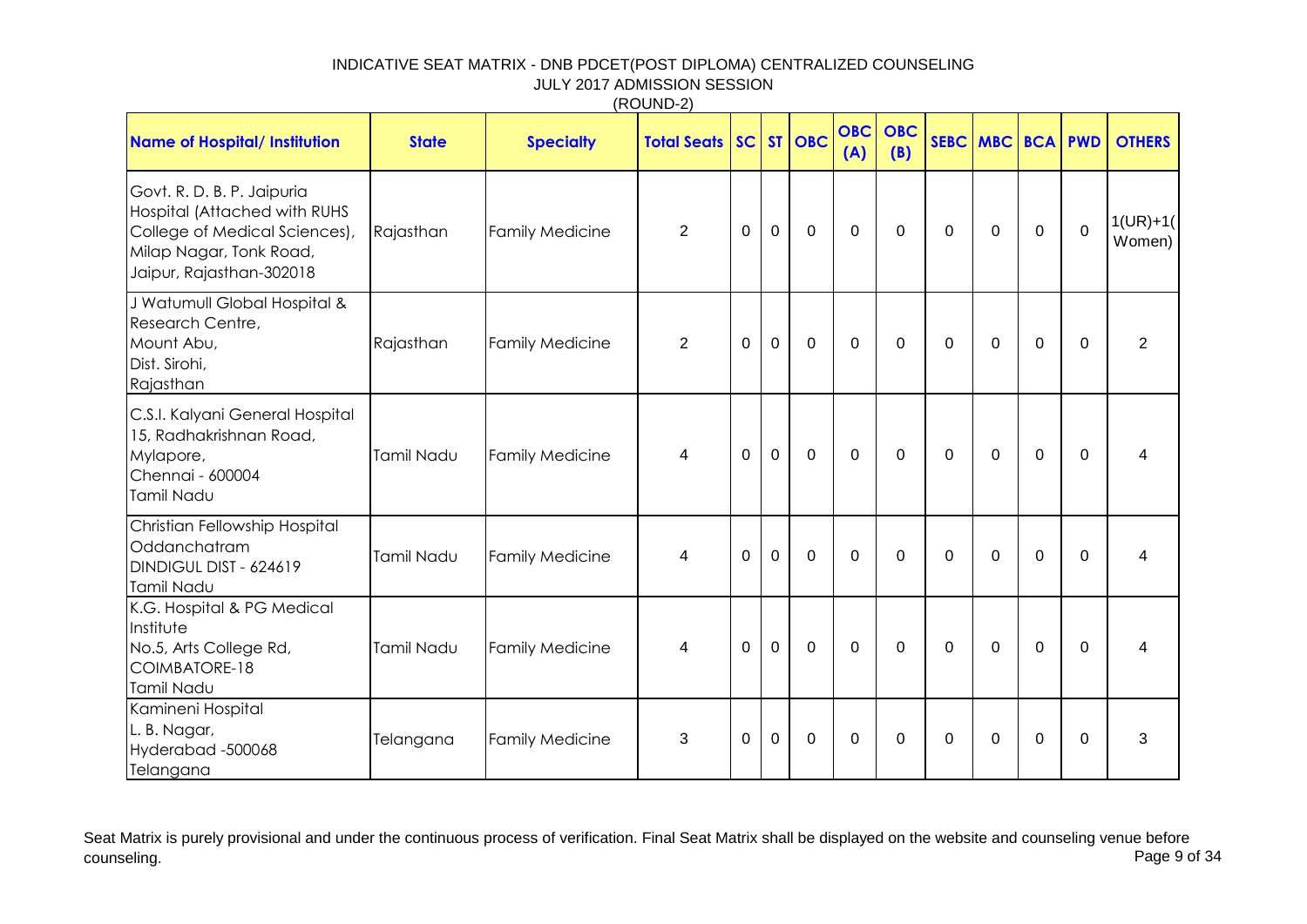|                                                                                                                                      |                   |                                                                  | ,,,,,,,,,,            |             |                |                |                   |                   |                |            |                   |             |               |
|--------------------------------------------------------------------------------------------------------------------------------------|-------------------|------------------------------------------------------------------|-----------------------|-------------|----------------|----------------|-------------------|-------------------|----------------|------------|-------------------|-------------|---------------|
| <b>Name of Hospital/ Institution</b>                                                                                                 | <b>State</b>      | <b>Specialty</b>                                                 | <b>Total Seats SC</b> |             |                | ST   OBC       | <b>OBC</b><br>(A) | <b>OBC</b><br>(B) | <b>SEBC</b>    | <b>MBC</b> | <b>BCA</b>        | <b>PWD</b>  | <b>OTHERS</b> |
| The Calcutta Medical<br>Research Institute<br>7/2-Diamond Harbour Rd,<br>KOLKATA-27<br><b>West Bengal</b>                            | West Bengal       | <b>Family Medicine</b>                                           | $\overline{4}$        | $\mathbf 0$ | $\overline{0}$ | $\overline{0}$ | $\mathbf 0$       | $\mathbf 0$       | $\overline{0}$ | $\Omega$   | $\overline{0}$    | $\Omega$    | 4             |
| <b>Medica Superspecialty Hospital</b><br>127 Mukundapur, E M Bypass,<br>Kolkata-700099<br><b>West Bengal</b>                         | West Bengal       | Health<br>Administration<br>Including Hospital<br>Administration | 1                     | $\mathbf 0$ | $\mathbf 0$    | $\Omega$       | $\Omega$          | $\Omega$          | $\mathbf 0$    | $\Omega$   | $\overline{0}$    | $\Omega$    |               |
| <b>Government District General</b><br>Hospital,<br>Ramachandraraopet,<br>Eluru, West Godavari District-<br>534006,<br>Andhra Pradesh | Andhra<br>Pradesh | Obstetrics and<br>Gynaecology                                    | 1                     | $\mathbf 0$ | $\mathbf 0$    | $\overline{0}$ | $\overline{0}$    | $\Omega$          | $\overline{0}$ | $\Omega$   | 1(W)<br>ome<br>n) | $\Omega$    | $\mathbf 0$   |
| Govt. Medical College<br>(Maharani Hospital)<br>Jagadalpur<br>Chattishgarh                                                           | Chhattisgarh      | Obstetrics and<br>Gynaecology                                    | $\mathbf{1}$          | $\mathbf 0$ | $\overline{0}$ | $\Omega$       | $\Omega$          | $\Omega$          | $\mathbf 0$    | $\Omega$   | $\mathbf 0$       | $\Omega$    | $\mathbf{1}$  |
| Maharaja Agarsen Hospital<br>Rohtak Road, West Punjabi<br>Bagh<br>New Delhi-110026                                                   | Delhi             | Obstetrics and<br>Gynaecology                                    | $\mathbf{1}$          | $\mathbf 0$ | $\overline{0}$ | $\Omega$       | $\Omega$          | $\Omega$          | $\overline{0}$ | $\Omega$   | $\Omega$          | $\mathbf 0$ | 1             |
| Sir Ganga Ram Hospital<br>Rajinder Nagar,<br>New Delhi-60                                                                            | Delhi             | Obstetrics and<br>Gynaecology                                    | 1                     | 0           | $\Omega$       | $\Omega$       | $\Omega$          | $\Omega$          | $\Omega$       | $\Omega$   | $\Omega$          | $\Omega$    | $\mathbf 1$   |
| <b>Bokaro General Hospital</b><br><b>Bokaro Steel City,</b><br>BOKARO-01<br>Jharkhand                                                | Jharkhand         | Obstetrics and<br>Gynaecology                                    | 1                     | 0           | 0              | $\mathbf 1$    | $\Omega$          | $\Omega$          | $\mathbf 0$    | $\Omega$   | $\Omega$          | $\Omega$    | 0             |

Seat Matrix is purely provisional and under the continuous process of verification. Final Seat Matrix shall be displayed on the website and counseling venue before<br>Page 10 of 34 counseling. Page 10 of 34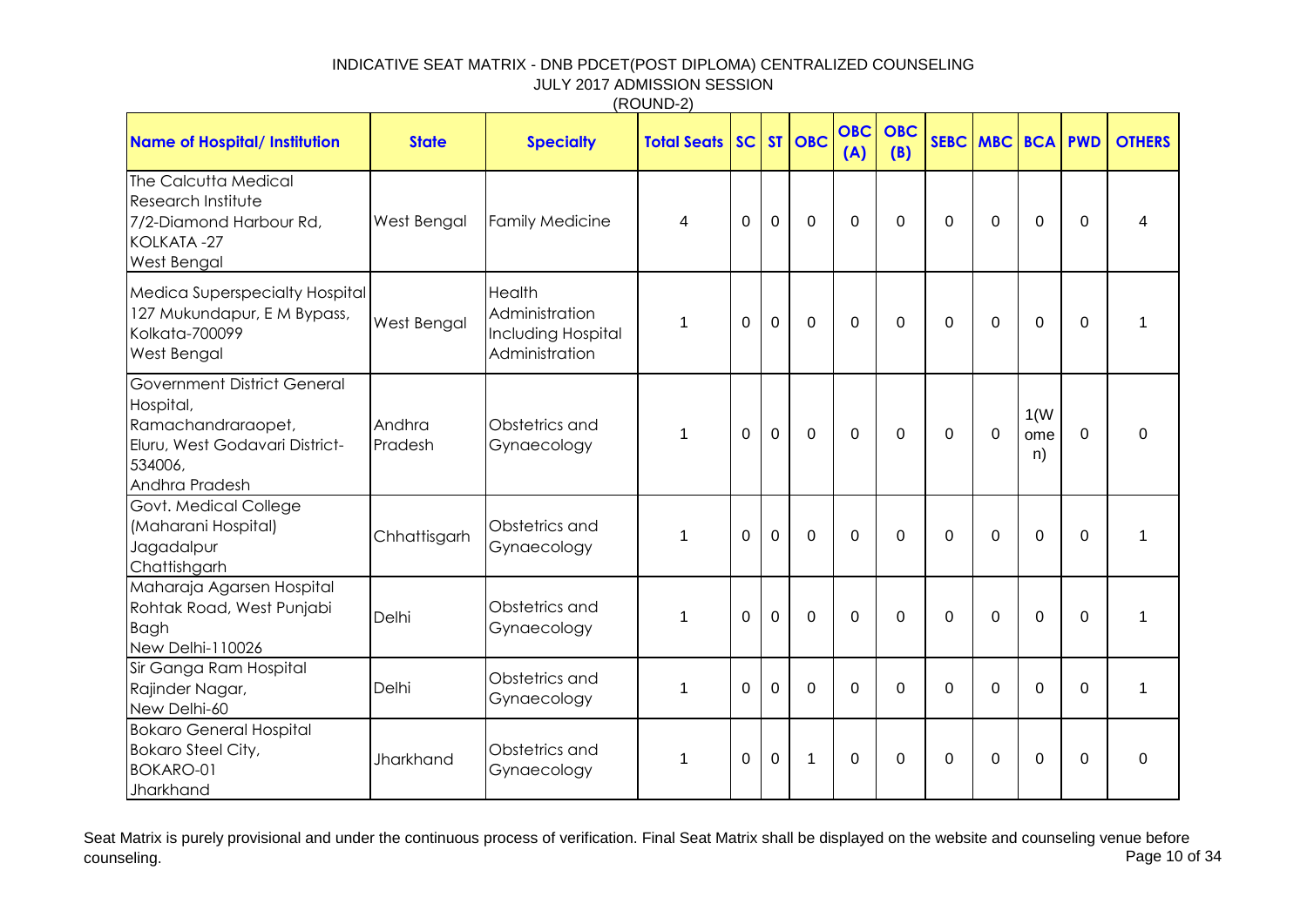|                                                                                                                                                     |              |                               | (11001122)            |             |              |                | <b>OBC</b>  | <b>OBC</b>  |             |              |                   |                |                |
|-----------------------------------------------------------------------------------------------------------------------------------------------------|--------------|-------------------------------|-----------------------|-------------|--------------|----------------|-------------|-------------|-------------|--------------|-------------------|----------------|----------------|
| <b>Name of Hospital/ Institution</b>                                                                                                                | <b>State</b> | <b>Specialty</b>              | <b>Total Seats SC</b> |             |              | $ST$ $OBC$     | (A)         | (B)         |             | SEBC MBC BCA |                   | <b>PWD</b>     | <b>OTHERS</b>  |
| Shifaa Hospital,<br>332, Dar-us-Salam,<br>Queen's Road,<br>Bangalore-52<br>Karnataka                                                                | Karnataka    | Obstetrics and<br>Gynaecology | 1                     | $\Omega$    | $\mathbf 0$  | $\overline{0}$ | $\Omega$    | $\mathbf 0$ | 0           | $\mathbf 0$  | $\overline{0}$    | $\Omega$       | 1(Wome<br>n)   |
| <b>Ispat General Hospital</b><br>Rourkela Steel Plant,<br>ROURKELA - 769005<br>Orissa                                                               | Orissa       | Obstetrics and<br>Gynaecology | 1                     | $\mathbf 0$ | $\mathbf{0}$ | $\mathbf{1}$   | $\mathbf 0$ | $\mathbf 0$ | 0           | $\mathbf 0$  | $\overline{0}$    | $\Omega$       | $\mathbf 0$    |
| Rajiv Gandhi Government<br>Women and Children Hospital,<br>(Formerly Indira Gandhi.<br>General Hospital)<br>Ellapillaichavady,<br>Puducherry-605011 | Pondicherry  | Obstetrics and<br>Gynaecology | 1                     | $\Omega$    | $\mathbf 0$  | $\mathbf 0$    | $\Omega$    | $\Omega$    | $\Omega$    | $\Omega$     | $\overline{0}$    | $\Omega$       | 1              |
| Lord Mahavir Civil Hospital<br>Old Jail Road, Ludhiana<br>Punjab                                                                                    | Punjab       | Obstetrics and<br>Gynaecology | $2^{\#}$              | $\mathbf 0$ | 0            | $\mathbf 0$    | $\Omega$    | $\mathbf 0$ | $\mathbf 0$ | $\mathbf 0$  | $\overline{0}$    | $\overline{0}$ | $\overline{2}$ |
| Govt. R. D. B. P. Jaipuria<br>Hospital (Attached with RUHS<br>College of Medical Sciences),<br>Milap Nagar, Tonk Road,<br>Jaipur, Rajasthan-302018  | Rajasthan    | Obstetrics and<br>Gynaecology | 1                     | $\mathbf 0$ | $\mathbf{0}$ | $\overline{0}$ | $\mathbf 0$ | $\mathbf 0$ | $\mathbf 0$ | $\mathbf 0$  | $\mathbf 0$       | $\mathbf 0$    | $\mathbf{1}$   |
| Government Medical College<br>Khaleelwadi, Nizamabad,<br>Telangana                                                                                  | Telangana    | Obstetrics and<br>Gynaecology | $\overline{2}$        | 0           | 0            | $\mathbf 0$    | $\Omega$    | $\Omega$    | 0           | $\mathbf 0$  | 1(W)<br>ome<br>n) | $\mathbf 0$    | 1              |

Seat Matrix is purely provisional and under the continuous process of verification. Final Seat Matrix shall be displayed on the website and counseling venue before<br>Page 11 of 34 counseling. Page 11 of 34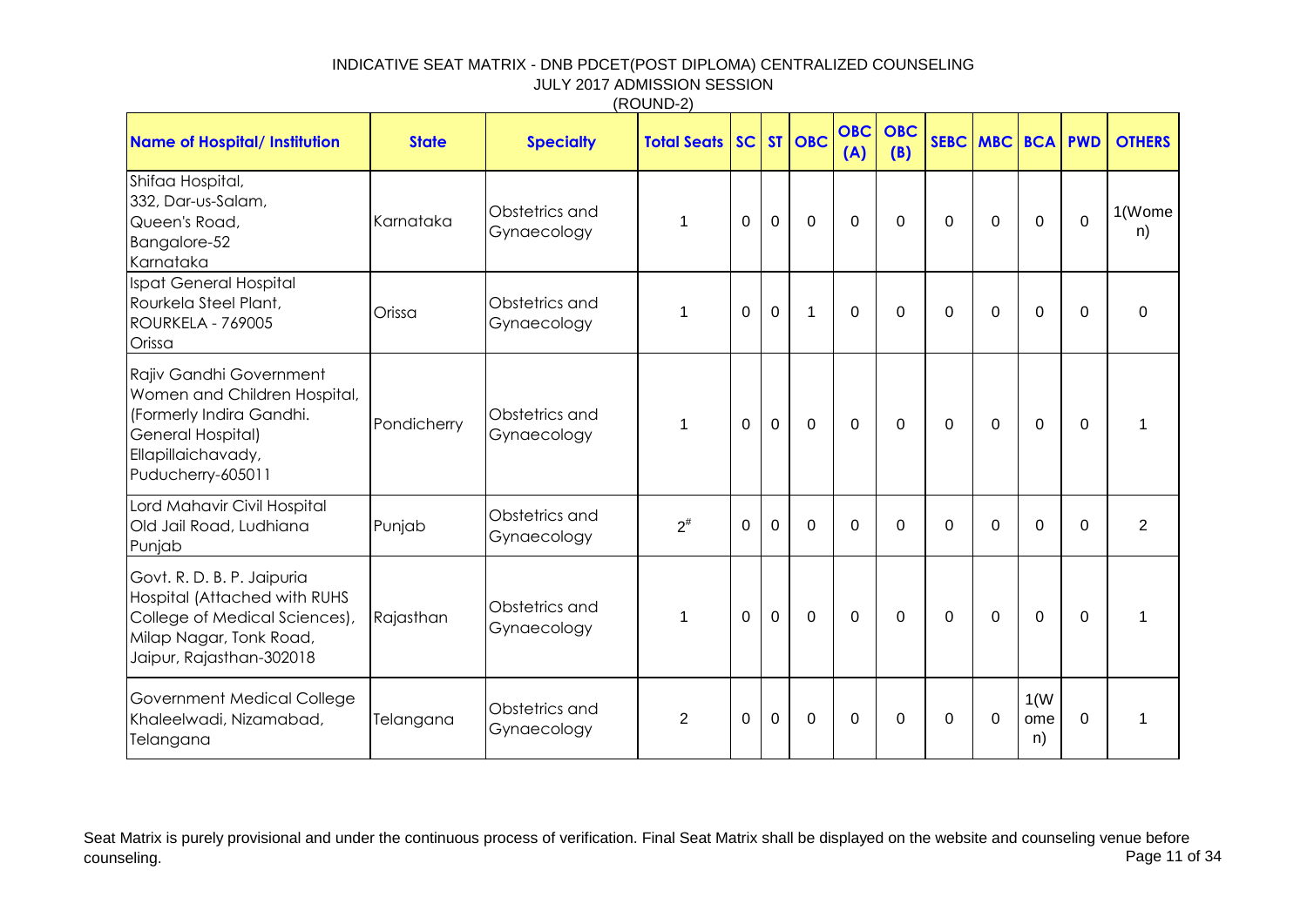|                                                                                                       |              |                               | (110C)             |              |              |                |                   |                   |                |                |                |                |               |
|-------------------------------------------------------------------------------------------------------|--------------|-------------------------------|--------------------|--------------|--------------|----------------|-------------------|-------------------|----------------|----------------|----------------|----------------|---------------|
| <b>Name of Hospital/ Institution</b>                                                                  | <b>State</b> | <b>Specialty</b>              | <b>Total Seats</b> | SC           |              | ST   OBC       | <b>OBC</b><br>(A) | <b>OBC</b><br>(B) |                | SEBC MBC       | <b>BCA</b>     | <b>PWD</b>     | <b>OTHERS</b> |
| <b>Asansol District Hospital</b><br>S B Gorai Road,<br>PO + PS: Asansol- 713301<br><b>West Bengal</b> | West Bengal  | Obstetrics and<br>Gynaecology | $\mathbf{1}$       | $\mathbf 0$  | $\mathbf 0$  | $\Omega$       | $\overline{0}$    | $\mathbf 0$       | 0              | $\Omega$       | $\mathbf 0$    | $\mathbf 0$    | $\mathbf 1$   |
| College of Medicine and JNM<br>Hospital<br>P. O.: Kalyani District,<br>Nadia-741235 West Bengal       | West Bengal  | Obstetrics and<br>Gynaecology | 1                  | $\mathbf 0$  | 1            | $\mathbf 0$    | $\mathbf 0$       | $\mathbf 0$       | $\mathbf 0$    | $\overline{0}$ | $\mathbf 0$    | $\mathbf 0$    | $\mathbf 0$   |
| Deben Mahato (Sadar)<br>Hospital<br>Purulia<br><b>West Bengal</b>                                     | West Bengal  | Obstetrics and<br>Gynaecology | 1                  | 0            | $\mathbf{1}$ | $\mathbf 0$    | $\mathbf 0$       | $\mathbf 0$       | 0              | $\Omega$       | $\mathbf 0$    | $\mathbf 0$    | $\mathbf 0$   |
| <b>District Hospital</b><br>5, D L Roy Road,<br>Krishnagar,<br>Nadia-741101<br>West Bengal            | West Bengal  | Obstetrics and<br>Gynaecology | 1                  | $\Omega$     | $\mathbf 0$  | $\Omega$       | $\Omega$          | $\Omega$          | 0              | $\Omega$       | $\overline{0}$ | $\Omega$       | $\mathbf{1}$  |
| District Hospital,<br>Jalpaiguri-735101,<br><b>West Bengal</b>                                        | West Bengal  | Obstetrics and<br>Gynaecology | $\overline{2}$     | $\mathbf{1}$ | 0            | $\mathbf 0$    | $\mathbf 0$       | 1                 | 0              | $\overline{0}$ | $\mathbf 0$    | $\mathbf 0$    | $\mathbf 0$   |
| Durgapur Steel Plant Hospital<br>Durgapur,<br><b>West Bengal</b>                                      | West Bengal  | Obstetrics and<br>Gynaecology | 1                  | $\Omega$     | $\Omega$     | $\Omega$       | $\Omega$          | $\mathbf 0$       | 0              | $\Omega$       | $\mathbf 0$    | $\mathbf 0$    | $\mathbf 1$   |
| Imambara District Hospital,<br>Akhan Bazar Road,<br>Hooghly- 712101<br>West Bengal                    | West Bengal  | Obstetrics and<br>Gynaecology | 1                  | $\mathbf{1}$ | $\mathbf 0$  | $\overline{0}$ | $\Omega$          | $\overline{0}$    | $\overline{0}$ | $\Omega$       | $\overline{0}$ | $\overline{0}$ | $\mathbf{0}$  |
| Purba Medinipur District<br>Hospital,<br>Tamluk-721636<br><b>West Bengal</b>                          | West Bengal  | Obstetrics and<br>Gynaecology | $\overline{2}$     | $\mathbf 1$  | 0            | $\mathbf 0$    | $\Omega$          | $\mathbf 0$       | 0              | $\Omega$       | $\mathbf 0$    | $\mathbf 0$    | $\mathbf{1}$  |

Seat Matrix is purely provisional and under the continuous process of verification. Final Seat Matrix shall be displayed on the website and counseling venue before counseling. Page 12 of 34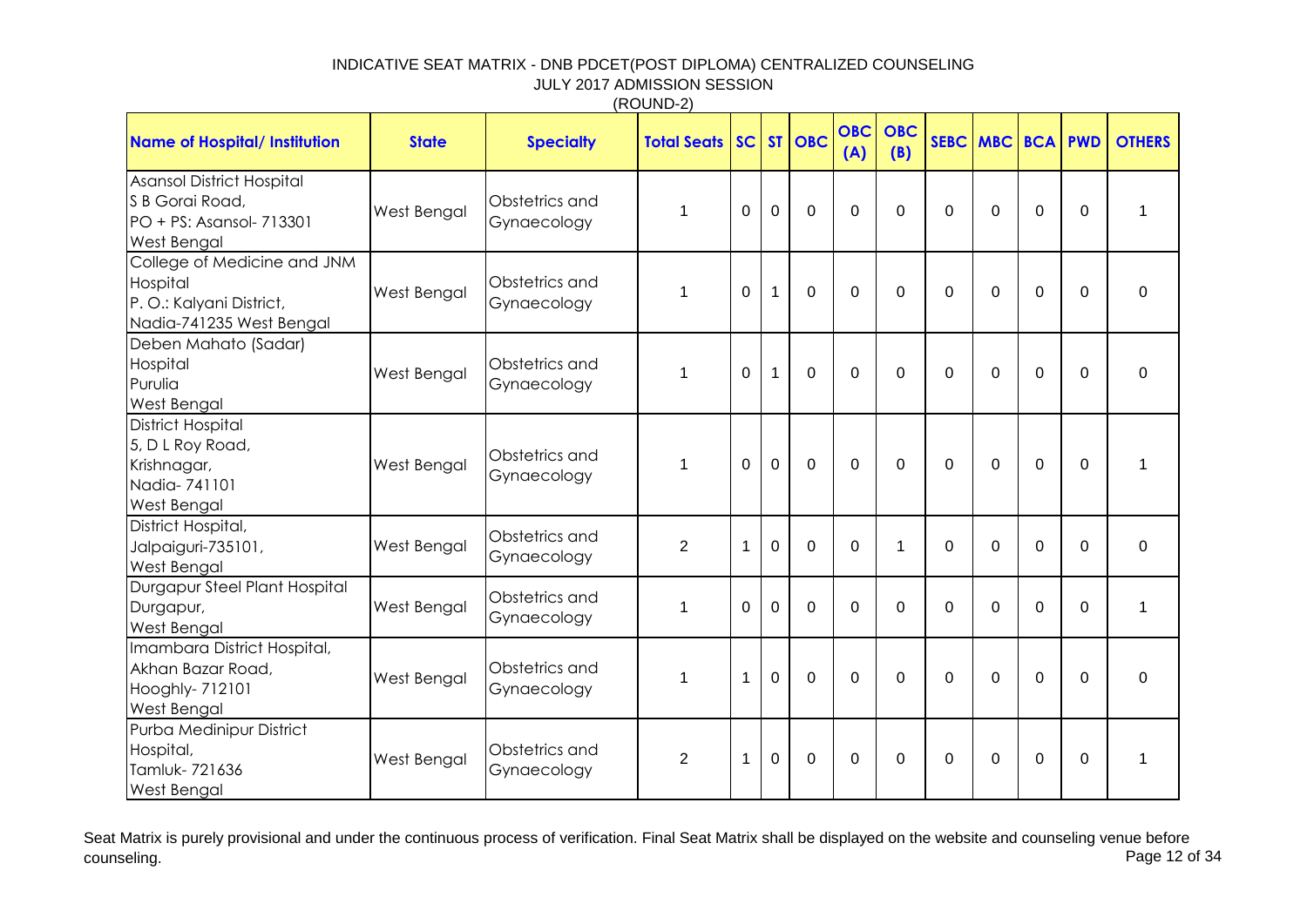|                                                                                                                            |                   |                               | (11001122)                |                |                |                |                   |                   |             |             |                |                |                |
|----------------------------------------------------------------------------------------------------------------------------|-------------------|-------------------------------|---------------------------|----------------|----------------|----------------|-------------------|-------------------|-------------|-------------|----------------|----------------|----------------|
| <b>Name of Hospital/ Institution</b>                                                                                       | <b>State</b>      | <b>Specialty</b>              | <b>Total Seats   SC  </b> |                |                | ST   OBC       | <b>OBC</b><br>(A) | <b>OBC</b><br>(B) | SEBC MBC    |             | <b>BCA</b>     | <b>PWD</b>     | <b>OTHERS</b>  |
| Siliguri District Hospital<br>Kachhari Road, Siliguri,<br>Darjeeling-734001                                                | West Bengal       | Obstetrics and<br>Gynaecology | $\mathbf{1}$              | $\mathbf 0$    | $\mathbf 0$    | $\mathbf 0$    | $\Omega$          | $\Omega$          | $\mathbf 0$ | $\mathbf 0$ | $\Omega$       | $\mathbf{0}$   | $\mathbf{1}$   |
| Suri Sadar Hospital<br>Laldighipara,<br>P.O. - Suri,<br>Dist-Birbhum-731101,<br><b>West Bengal</b>                         | West Bengal       | Obstetrics and<br>Gynaecology | 3                         | 1              | $\mathbf 0$    | $\mathbf 0$    | $\mathbf 1$       | $\mathbf{0}$      | $\mathbf 0$ | $\mathbf 0$ | $\overline{0}$ | $\mathbf{0}$   | 1              |
| Sri kiran Institute of<br>Ophthalmology,<br>Penumarthy Road,<br>APSP Camp Post,<br>Kakinada-533005<br>Andhra Pradesh       | Andhra<br>Pradesh | Ophthalmology                 | $\mathbf{1}$              | $\overline{0}$ | $\overline{0}$ | $\overline{0}$ | $\Omega$          | $\Omega$          | $\mathbf 0$ | $\Omega$    | $\mathbf 0$    | $\overline{0}$ | 1              |
| Indira Gandhi Institute of<br><b>Medical Sciences</b><br>Sheikhpura,<br>PATNA-14<br>Bihar                                  | <b>Bihar</b>      | Ophthalmology                 | $\mathbf{1}$              | $\mathbf 1$    | $\mathbf 0$    | $\mathbf 0$    | $\Omega$          | $\mathbf{0}$      | $\mathbf 0$ | $\Omega$    | $\Omega$       | $\mathbf{0}$   | $\mathbf 0$    |
| Vision Eye Centre<br>19, Siri Fort Road,<br>New Delhi - 110049                                                             | Delhi             | Ophthalmology                 | $\mathbf 1$               | $\mathbf 0$    | $\mathbf 0$    | $\mathbf 0$    | $\Omega$          | $\Omega$          | $\mathbf 0$ | $\Omega$    | $\Omega$       | $\Omega$       | $\mathbf{1}$   |
| <b>GMERS Medical College,</b><br>Nr. Pathikasharam,<br>Civil Hospital Campus,<br>Sector-12, Gandhinagar,<br>Gujarat-382012 | Gujarat           | Ophthalmology                 | $\overline{2}$            | 1              | $\mathbf 0$    | $\mathbf 0$    | $\Omega$          | $\mathbf 0$       | $\mathbf 0$ | $\Omega$    | $\mathbf 0$    | $\mathbf 0$    | 1              |
| Rotary Eye Institute<br>Dudhia Talav,<br>NAVASARI-396445<br>Gujarat                                                        | Gujarat           | Ophthalmology                 | $\overline{2}$            | $\overline{0}$ | $\mathbf 0$    | $\mathbf 0$    | $\Omega$          | $\mathbf{0}$      | $\mathbf 0$ | $\mathbf 0$ | $\Omega$       | $\overline{0}$ | $\overline{2}$ |

Seat Matrix is purely provisional and under the continuous process of verification. Final Seat Matrix shall be displayed on the website and counseling venue before<br>Page 13 of 34 counseling. Page 13 of 34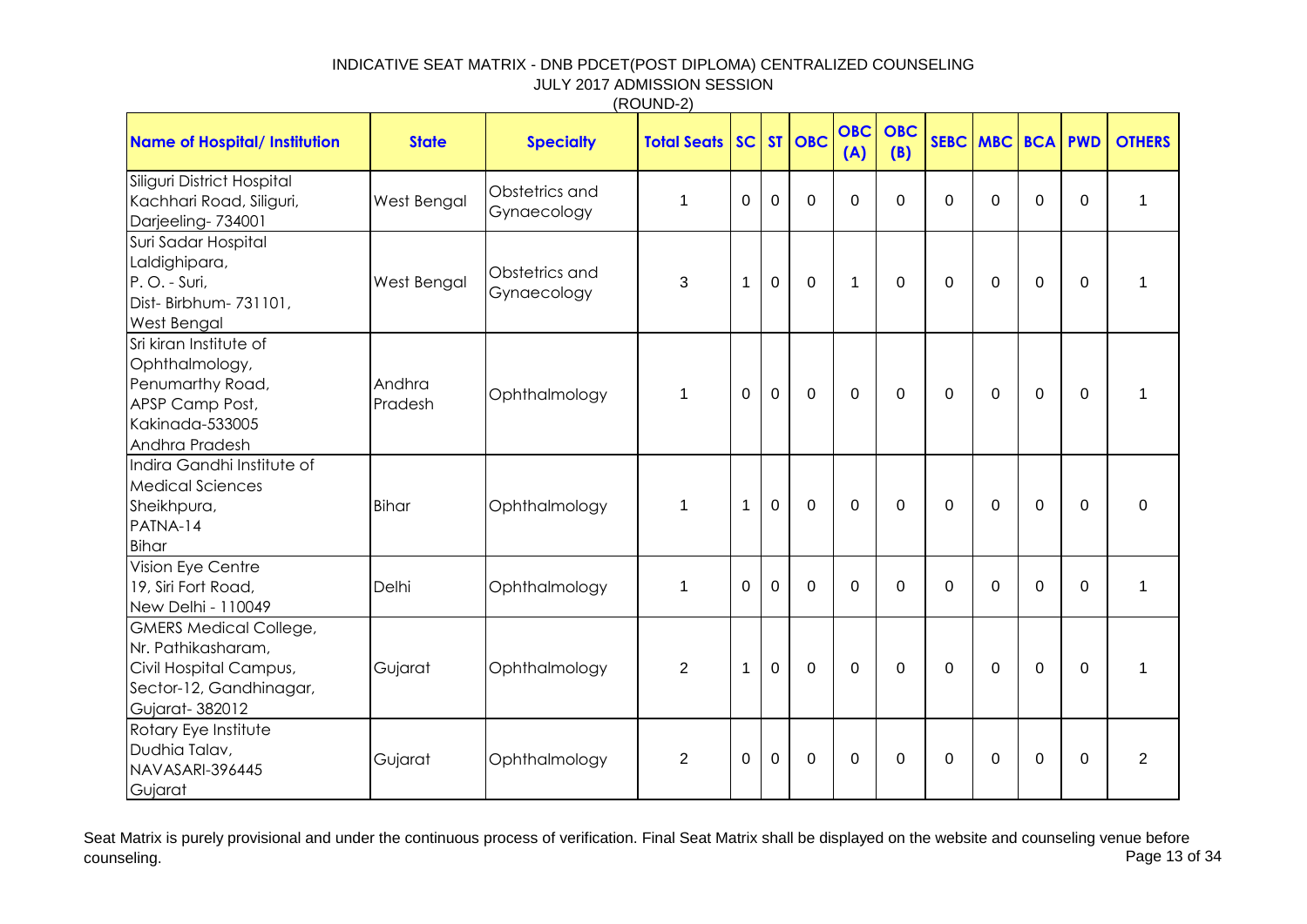|                                                                                                                                       |              |                  | (1001122)          |                |              |             |                   |                   |             |          |             |                |                |
|---------------------------------------------------------------------------------------------------------------------------------------|--------------|------------------|--------------------|----------------|--------------|-------------|-------------------|-------------------|-------------|----------|-------------|----------------|----------------|
| <b>Name of Hospital/ Institution</b>                                                                                                  | <b>State</b> | <b>Specialty</b> | <b>Total Seats</b> | SC             |              | ST   OBC    | <b>OBC</b><br>(A) | <b>OBC</b><br>(B) |             | SEBC MBC |             | <b>BCA PWD</b> | <b>OTHERS</b>  |
| <b>Bokaro General Hospital</b><br>Bokaro Steel City,<br><b>BOKARO-01</b><br>Jharkhand                                                 | Jharkhand    | Ophthalmology    | $\overline{2}$     | $\mathbf 0$    | $\mathbf 0$  | $\mathbf 0$ | $\mathbf 0$       | $\mathbf 0$       | $\mathbf 0$ | $\Omega$ | $\mathbf 0$ | $\mathbf 0$    | $\overline{2}$ |
| Mysore Race Club Eye Hospital<br>H-1, Vinayamarga,<br>Siddarthanagar,<br>Mysore - 11<br>Karnataka                                     | Karnataka    | Ophthalmology    | $\mathbf{1}$       | $\mathbf 0$    | $\mathbf 0$  | $\mathbf 0$ | $\mathbf 0$       | $\mathbf 0$       | $\mathbf 0$ | $\Omega$ | $\mathbf 0$ | $\Omega$       | $\mathbf{1}$   |
| Nethradhama Super Specialty<br>Eye Hospital<br>256/14 Kanakapura Main Rd,<br>7th Block, Jaya Nagar,<br>Bangalore - 82<br>Karnataka    | Karnataka    | Ophthalmology    | $\mathbf{1}$       | $\mathbf 0$    | $\mathbf 0$  | $\mathbf 0$ | $\mathbf 0$       | $\mathbf 0$       | 0           | $\Omega$ | $\mathbf 0$ | $\Omega$       | $\overline{1}$ |
| Chaitanya Eye Hospital,<br>Kesavadasapuram,<br>TRIVANDRUM-04<br>Kerala                                                                | Kerala       | Ophthalmology    | $\mathbf{1}$       | $\Omega$       | $\mathbf{0}$ | $\Omega$    | $\Omega$          | $\Omega$          | $\Omega$    | $\Omega$ | $\Omega$    | $\Omega$       | $\overline{1}$ |
| Dr. Tony's Superspeciality Eye<br>Institute<br>Near Govt. Higher Secondary<br>School,<br>High Road, Aluva, Ernakulam<br>Kerala-683101 | Kerala       | Ophthalmology    | $\mathbf{1}$       | $\overline{0}$ | $\mathbf{0}$ | $\mathbf 0$ | $\mathbf 0$       | $\mathbf 0$       | $\mathbf 0$ | $\Omega$ | $\mathbf 0$ | $\mathbf 0$    | $\overline{1}$ |
| Little Flower Hospital,<br>Post Box No. 23,<br>ANGAMALLY - 683572<br>Kerala                                                           | Kerala       | Ophthalmology    | $\mathbf{1}$       | $\mathbf 0$    | $\mathbf 0$  | $\mathbf 0$ | $\Omega$          | $\mathbf 0$       | $\Omega$    | $\Omega$ | $\mathbf 0$ | $\Omega$       | $\overline{1}$ |

Seat Matrix is purely provisional and under the continuous process of verification. Final Seat Matrix shall be displayed on the website and counseling venue before<br>Page 14 of 34 counseling. Page 14 of 34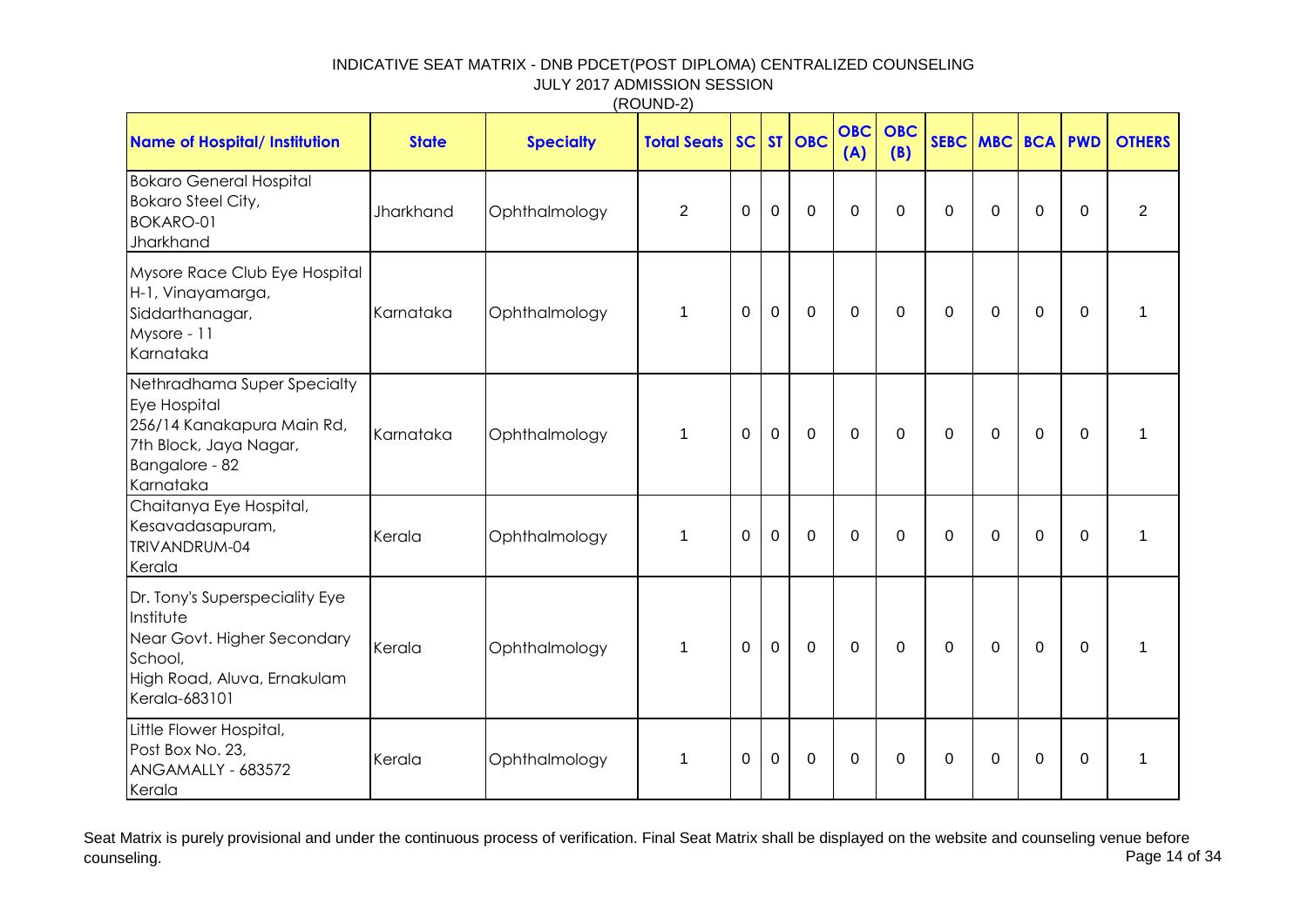| (ROUND-2) |  |
|-----------|--|
|-----------|--|

| <b>Name of Hospital/ Institution</b>                                                                                                                              | <b>State</b>      | <b>Specialty</b> | <b>Total Seats SC</b> |             |                | $ST$ OBC     | <b>OBC</b><br>(A) | <b>OBC</b><br>(B) | SEBC MBC    |             | <b>BCA</b>  | <b>PWD</b>   | <b>OTHERS</b> |
|-------------------------------------------------------------------------------------------------------------------------------------------------------------------|-------------------|------------------|-----------------------|-------------|----------------|--------------|-------------------|-------------------|-------------|-------------|-------------|--------------|---------------|
| Ratan Jyoti Netralaya<br>Opthalmic Institute and<br><b>Research Centre</b><br>18 Vikas Nagar,<br>Near Sai Baba Mandir,<br><b>Gwalior-474002</b><br>Madhya Pradesh | Madhya<br>Pradesh | Ophthalmology    | $\mathbf{1}$          | $\Omega$    | $\overline{0}$ | $\mathbf 0$  | $\Omega$          | $\Omega$          | 0           | $\Omega$    | $\Omega$    | $\Omega$     |               |
| <b>Bhabha Atomic Research</b><br>Centre & Hospital,<br>Anushakti Nagar,<br>MUMBAI-94<br>Maharashtra                                                               | Maharashtra       | Ophthalmology    | $\mathbf{1}$          | 0           | $\mathbf 0$    | $\mathbf{1}$ | $\Omega$          | $\Omega$          | $\mathbf 0$ | $\Omega$    | $\Omega$    | $\mathbf{0}$ | $\Omega$      |
| Deenanath Mangeshkar<br><b>Hospital and Research Centre</b><br>Erandwane,<br>Pune - 411004<br>Maharashtra                                                         | Maharashtra       | Ophthalmology    | $\mathbf{1}$          | $\mathbf 0$ | $\mathbf{0}$   | $\mathbf 0$  | $\mathbf 0$       | $\mathbf 0$       | $\mathbf 0$ | $\mathbf 0$ | $\mathbf 0$ | $\mathbf{0}$ | 1             |
| Dr. Babasaheb Ambedkar<br>Central Railway Hospital<br>Byculla,<br>Mumbai-27<br>Maharashtra                                                                        | Maharashtra       | Ophthalmology    | $\mathbf{1}$          | 0           | $\mathbf 0$    | $\mathbf 0$  | $\Omega$          | $\Omega$          | $\mathbf 0$ | $\mathbf 0$ | $\mathbf 0$ | $\Omega$     | 1             |
| H. V. Desai Eye Hospital<br>93, Taravade Vasti,<br>Mohammadwadi,<br>Hadapur,<br>Pune-411028<br>Maharashtra                                                        | Maharashtra       | Ophthalmology    | $\mathbf{1}$          | $\mathbf 0$ | $\mathbf 0$    | $\mathbf 0$  | $\mathbf 0$       | $\Omega$          | $\mathbf 0$ | $\mathbf 0$ | $\mathbf 0$ | 0            | 1             |

Seat Matrix is purely provisional and under the continuous process of verification. Final Seat Matrix shall be displayed on the website and counseling venue before<br>Page 15 of 34 counseling. Page 15 of 34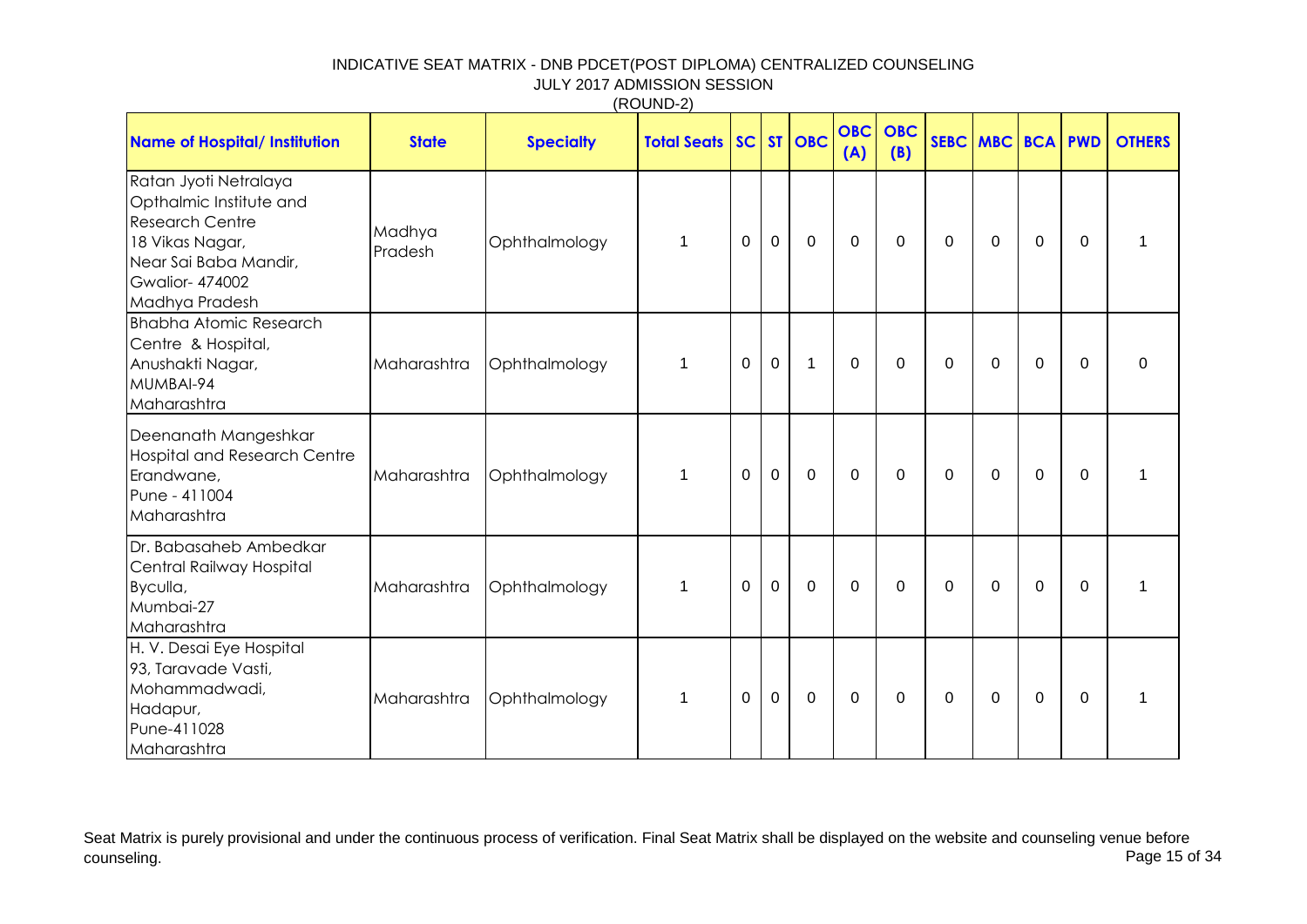| <b>Name of Hospital/ Institution</b>                                                                                                           | <b>State</b> | <b>Specialty</b> | <b>Total Seats SC</b> |                |             | ST OBC         | <b>OBC</b><br>(A) | <b>OBC</b><br>(B) | SEBC MBC BCA PWD |             |             |          | <b>OTHERS</b>  |
|------------------------------------------------------------------------------------------------------------------------------------------------|--------------|------------------|-----------------------|----------------|-------------|----------------|-------------------|-------------------|------------------|-------------|-------------|----------|----------------|
| Mahatme Eye Bank & Eye<br>Hospital<br>2163 C, Chintaman Nagar,<br>Near Rajiv Nagar,<br>Wardha Road,<br>Nagpur-25<br>Maharashtra                | Maharashtra  | Ophthalmology    | 1                     | $\mathbf 0$    | $\mathbf 0$ | $\mathbf{0}$   | $\mathbf{0}$      | $\Omega$          | 0                | $\Omega$    | 0           | 0        |                |
| National Institute Of<br>Ophthalmology,<br>1187/30 Off Ghole Road,<br>Shivaji Nagar,<br>PUNE-05<br>Maharashtra                                 | Maharashtra  | Ophthalmology    | $\overline{2}$        | $\overline{0}$ | $\mathbf 0$ | $\overline{0}$ | 0                 | $\Omega$          | 0                | $\Omega$    | $\mathbf 0$ | 0        | $\overline{2}$ |
| Suraj Eye Institute<br>559, New Colony,<br>Nagpur-440001<br>Maharashtra                                                                        | Maharashtra  | Ophthalmology    | $\mathbf{1}$          | $\overline{0}$ | $\mathbf 0$ | $\mathbf 0$    | $\Omega$          | $\Omega$          | $\overline{0}$   | $\mathbf 0$ | $\mathbf 0$ | $\Omega$ |                |
| Dr. Agarwal's Eye Hospital<br>BBC Tower, Link Road Square,<br>Madhupatna, (Opp. To<br>Madhupatna Police Station),<br>Cuttack- 753010<br>Orissa | Orissa       | Ophthalmology    | $\overline{2}$        | $\mathbf 0$    | $\mathbf 0$ | $\mathbf 0$    | $\mathbf{0}$      | $\Omega$          | $\mathbf 0$      | $\Omega$    | $\Omega$    | $\Omega$ | $\overline{2}$ |
| Ispat General Hospital<br>Rourkela Steel Plant,<br><b>ROURKELA - 769005</b><br>Orissa                                                          | Orissa       | Ophthalmology    | $\overline{2}$        | $\mathbf{1}$   | $\mathbf 0$ | $\mathbf 0$    | $\Omega$          | 0                 | 0                | $\Omega$    | 0           | 0        | $\mathbf 1$    |

Seat Matrix is purely provisional and under the continuous process of verification. Final Seat Matrix shall be displayed on the website and counseling venue before<br>Page 16 of 34 counseling. Page 16 of 34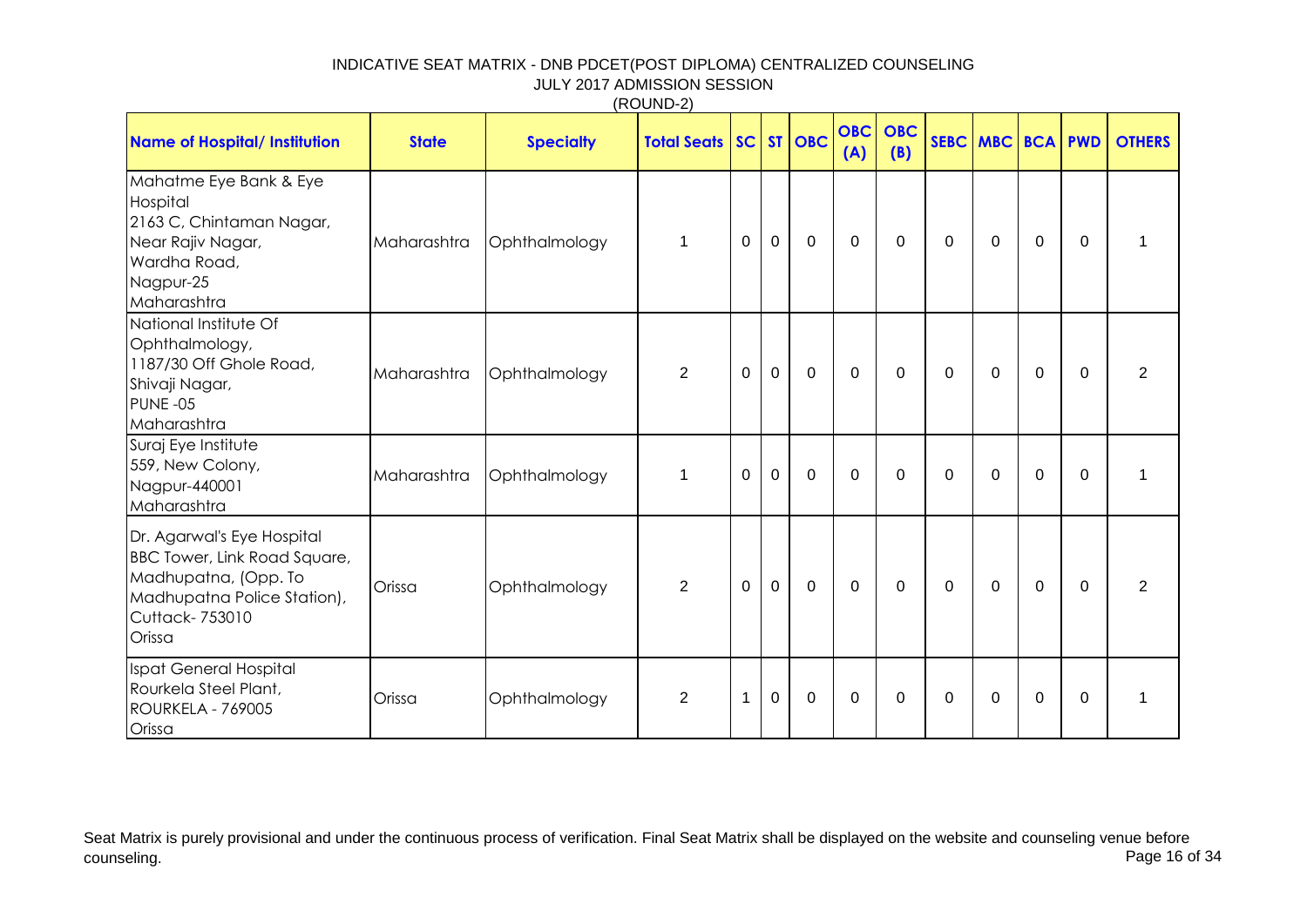|                                                                                                                                       |              |                  | (1001127)                 |                |                |             |                   |                   |             |          |              |                |                |
|---------------------------------------------------------------------------------------------------------------------------------------|--------------|------------------|---------------------------|----------------|----------------|-------------|-------------------|-------------------|-------------|----------|--------------|----------------|----------------|
| <b>Name of Hospital/ Institution</b>                                                                                                  | <b>State</b> | <b>Specialty</b> | <b>Total Seats   SC  </b> |                |                | ST   OBC    | <b>OBC</b><br>(A) | <b>OBC</b><br>(B) |             | SEBC MBC |              | <b>BCA PWD</b> | <b>OTHERS</b>  |
| J.P.M. Rotary Eye Hospital &<br><b>Research Institute</b><br>C.D.A. Sector-VI,<br>Bidanasi, Market Nagar,<br>Cuttack-753014<br>Orissa | Orissa       | Ophthalmology    | $\overline{2}$            | 0              | $\mathbf 0$    | $\mathbf 0$ | $\Omega$          | $\mathbf 0$       | 0           | $\Omega$ | $\mathbf 0$  | $\Omega$       | $\overline{2}$ |
| Anand Hospital & Eye Centre<br>21, Bharat Mata Lane<br>Jamnalal Bajaj Marg<br>C-Scheme, Jaipur-302 001<br>Rajasthan                   | Rajasthan    | Ophthalmology    | $\overline{2}$            | $\overline{0}$ | $\mathbf{0}$   | $\mathbf 0$ | $\mathbf 0$       | $\overline{0}$    | $\mathbf 0$ | $\Omega$ | $\mathbf{0}$ | $\Omega$       | 2              |
| Sahai Hospital & Res. Centre<br>SP 15 Bhabha Marg,<br>Moti Dungri<br>JAIPUR-04<br>Rajasthan                                           | Rajasthan    | Ophthalmology    | $\overline{2}$            | $\mathbf 0$    | $\mathbf 0$    | $\mathbf 0$ | $\mathbf 0$       | $\mathbf 0$       | $\mathbf 0$ | $\Omega$ | 0            | $\Omega$       | $\overline{2}$ |
| Lotus Eye Hospital<br>SF No. 770/12,<br>Avanashi Road,<br>Civil Aerodrome Post,<br>Peelamedu,<br>Combatore-641014<br>Tamil Nadu       | Tamil Nadu   | Ophthalmology    | $\mathbf{1}$              | $\mathbf 0$    | $\overline{0}$ | $\mathbf 0$ | $\mathbf 0$       | $\mathbf 0$       | $\mathbf 0$ | $\Omega$ | 0            | $\Omega$       | 1              |
| Rajan Eye Care Hospital<br>No.5 Vidyodaya East,<br>2nd Street, T. Nagar,<br>CHENNAI-17<br>Tamil Nadu                                  | Tamil Nadu   | Ophthalmology    | $\overline{2}$            | $\mathbf 0$    | $\mathbf 0$    | $\mathbf 0$ | 0                 | $\mathbf 0$       | 0           | 0        | 0            | $\Omega$       | $\overline{2}$ |

Seat Matrix is purely provisional and under the continuous process of verification. Final Seat Matrix shall be displayed on the website and counseling venue before<br>Page 17 of 34 counseling. Page 17 of 34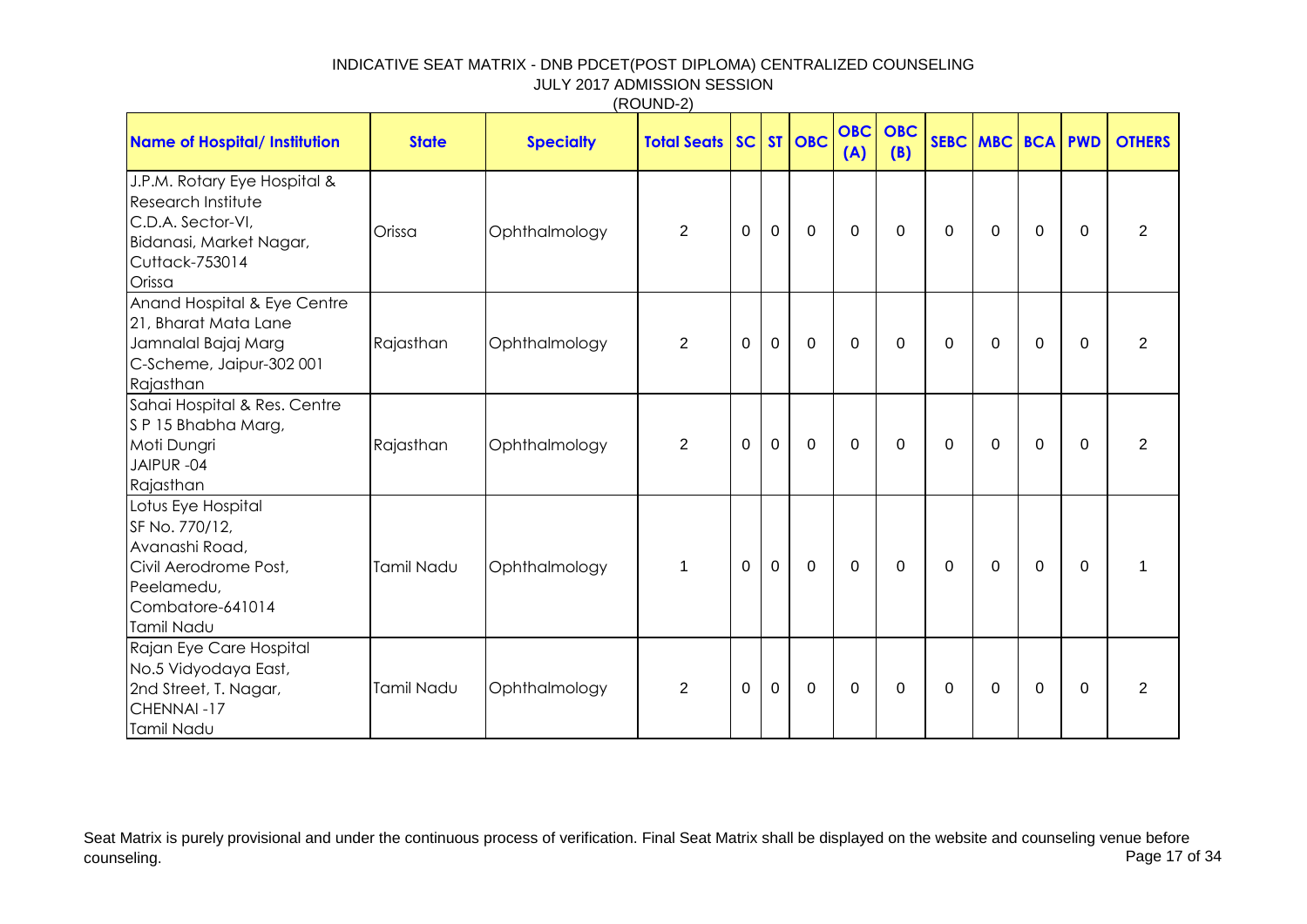|  |  |  | (ROUND-2) |  |
|--|--|--|-----------|--|
|--|--|--|-----------|--|

| <b>Name of Hospital/ Institution</b>                                                                                                                | <b>State</b>         | <b>Specialty</b>      | <b>Total Seats SC</b> |             |                | <b>ST   OBC</b> | <b>OBC</b><br>(A) | <b>OBC</b><br>(B) |          | SEBC MBC BCA PWD |              |          | <b>OTHERS</b>  |
|-----------------------------------------------------------------------------------------------------------------------------------------------------|----------------------|-----------------------|-----------------------|-------------|----------------|-----------------|-------------------|-------------------|----------|------------------|--------------|----------|----------------|
| Anand Eye Institute<br>#7-147/1, Nagendra Nagar<br>Colony,<br>Opp: Indian Oil Petrol Pump,<br>Habsiguda Main Road,<br>Hyderabad-500007<br>Telangana | Telangana            | Ophthalmology         | $\mathbf{1}$          | 0           | $\overline{0}$ | $\mathbf 0$     | $\mathbf{0}$      | $\mathbf{0}$      | 0        | $\Omega$         | $\mathbf{0}$ | $\Omega$ |                |
| MediVision Eye & Health Care<br>Centre,<br>10-3-304/1 to 4, Indira Sadan,<br>Humayun Nagar, Near NMDC,<br>Hyderabad-500028<br>Telangana             | Telangana            | Ophthalmology         | $\mathbf{1}$          | $\mathbf 0$ | $\mathbf 0$    | $\mathbf 0$     | $\mathbf 0$       | $\Omega$          | 0        | $\mathbf 0$      | $\mathbf{0}$ | $\Omega$ |                |
| ICare Eye Hospital & Post<br>Graduate Institute<br>E3A Sector 26<br>NOIDA-201301<br><b>Uttar Pradesh</b>                                            | <b>Uttar Pradesh</b> | Ophthalmology         | $\overline{2}$        | $\mathbf 0$ | $\mathbf 0$    | $\mathbf 0$     | $\mathbf 0$       | $\mathbf{0}$      | 0        | $\overline{0}$   | $\mathbf{0}$ | $\Omega$ | $\overline{2}$ |
| Sambhu Nath Pandit Hospital<br>11, Lala Lajpat Rai Sarani,<br>Kolkata-20<br>West Bengal                                                             | West Bengal          | Ophthalmology         | $\mathbf{1}$          | $\Omega$    | $\overline{0}$ | $\mathbf 0$     | $\mathbf{0}$      | $\mathbf{0}$      | $\Omega$ | $\Omega$         | $\Omega$     | $\Omega$ |                |
| Deen Dayal Upadhyay Hospital<br>Hari Nagar,<br>New Delhi-64                                                                                         | Delhi                | Orthopedic<br>Surgery | 1                     | $\mathbf 0$ | $\overline{1}$ | $\mathbf 0$     | $\mathbf 0$       | $\Omega$          | 0        | $\Omega$         | 0            | $\Omega$ | 0              |

Seat Matrix is purely provisional and under the continuous process of verification. Final Seat Matrix shall be displayed on the website and counseling venue before<br>Page 18 of 34 counseling. Page 18 of 34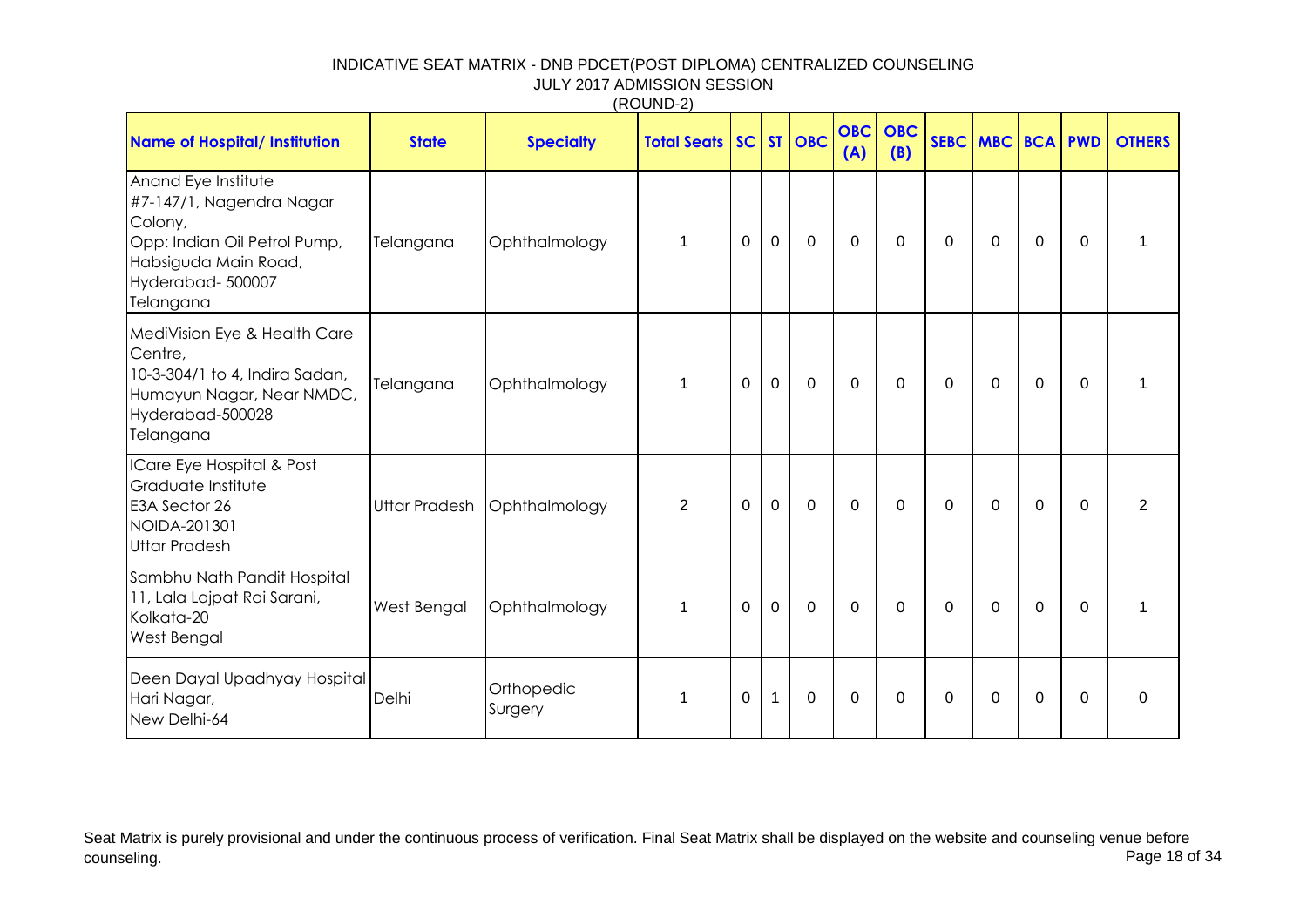|                                                                                                                                                    |                   |                       | ,,,,,,,,,,,        |             |             |             |                   |                   |             |              |              |             |               |
|----------------------------------------------------------------------------------------------------------------------------------------------------|-------------------|-----------------------|--------------------|-------------|-------------|-------------|-------------------|-------------------|-------------|--------------|--------------|-------------|---------------|
| <b>Name of Hospital/ Institution</b>                                                                                                               | <b>State</b>      | <b>Specialty</b>      | <b>Total Seats</b> | SC          |             | $ST$ OBC    | <b>OBC</b><br>(A) | <b>OBC</b><br>(B) |             | SEBC MBC BCA |              | <b>PWD</b>  | <b>OTHERS</b> |
| Max Super Specialty Hospital<br>1, Press Enclave Road,<br>Saket,<br>New Delhi-110017                                                               | Delhi             | Orthopedic<br>Surgery | $\mathbf{1}$       | $\Omega$    | $\Omega$    | $\mathbf 0$ | $\Omega$          | $\Omega$          | $\Omega$    | $\Omega$     | $\mathbf 0$  | $\mathbf 0$ | $\mathbf{1}$  |
| Northern Railway Central<br>Hospital<br>Near Connaught Place,<br>New Delhi-1                                                                       | Delhi             | Orthopedic<br>Surgery | 1                  | $\mathbf 0$ | $\mathbf 1$ | $\mathbf 0$ | $\Omega$          | 0                 | $\mathbf 0$ | $\Omega$     | $\mathbf 0$  | $\Omega$    | $\mathbf{0}$  |
| Dr. S S Yadav Ram Bhagwan<br>Charitable<br>Instt. Of Cancer Management<br>& Research<br>Village - Mirpur, District -<br>Rewari,<br>Haryana         | Haryana           | Orthopedic<br>Surgery | $\mathbf 1$        | $\Omega$    | $\mathbf 0$ | $\mathbf 0$ | $\Omega$          | 0                 | 0           | $\Omega$     | $\mathbf 0$  | $\Omega$    | $\mathbf{1}$  |
| <b>Bhabha Atomic Research</b><br>Centre & Hospital,<br>Anushakti Nagar,<br>MUMBAI-94<br>Maharashtra                                                | Maharashtra       | Orthopedic<br>Surgery | 1                  | $\mathbf 0$ | 1           | 0           | $\mathbf 0$       | $\mathbf 0$       | $\mathbf 0$ | $\Omega$     | $\mathbf 0$  | $\mathbf 0$ | $\mathbf 0$   |
| Govt. R. D. B. P. Jaipuria<br>Hospital (Attached with RUHS<br>College of Medical Sciences),<br>Milap Nagar, Tonk Road,<br>Jaipur, Rajasthan-302018 | Rajasthan         | Orthopedic<br>Surgery | 1                  | $\mathbf 0$ | $\mathbf 0$ | $\mathbf 0$ | $\mathbf 0$       | $\overline{0}$    | $\mathbf 0$ | 0            | $\mathbf{0}$ | $\mathbf 0$ | 1(Wome<br>n)  |
| Amrutha Childrens Hospital<br>5-10-15, Kishanpura,<br>Hanamkonda, Warangal-<br>506001<br>Andhra Pradesh                                            | Andhra<br>Pradesh | Paediatrics           | 1                  | $\mathbf 0$ | $\mathbf 0$ | $\mathbf 0$ | $\mathbf 0$       | $\mathbf 0$       | $\mathbf 0$ | 0            | $\mathbf 0$  | $\mathbf 0$ | $\mathbf 1$   |

Seat Matrix is purely provisional and under the continuous process of verification. Final Seat Matrix shall be displayed on the website and counseling venue before<br>Page 19 of 34 counseling. Page 19 of 34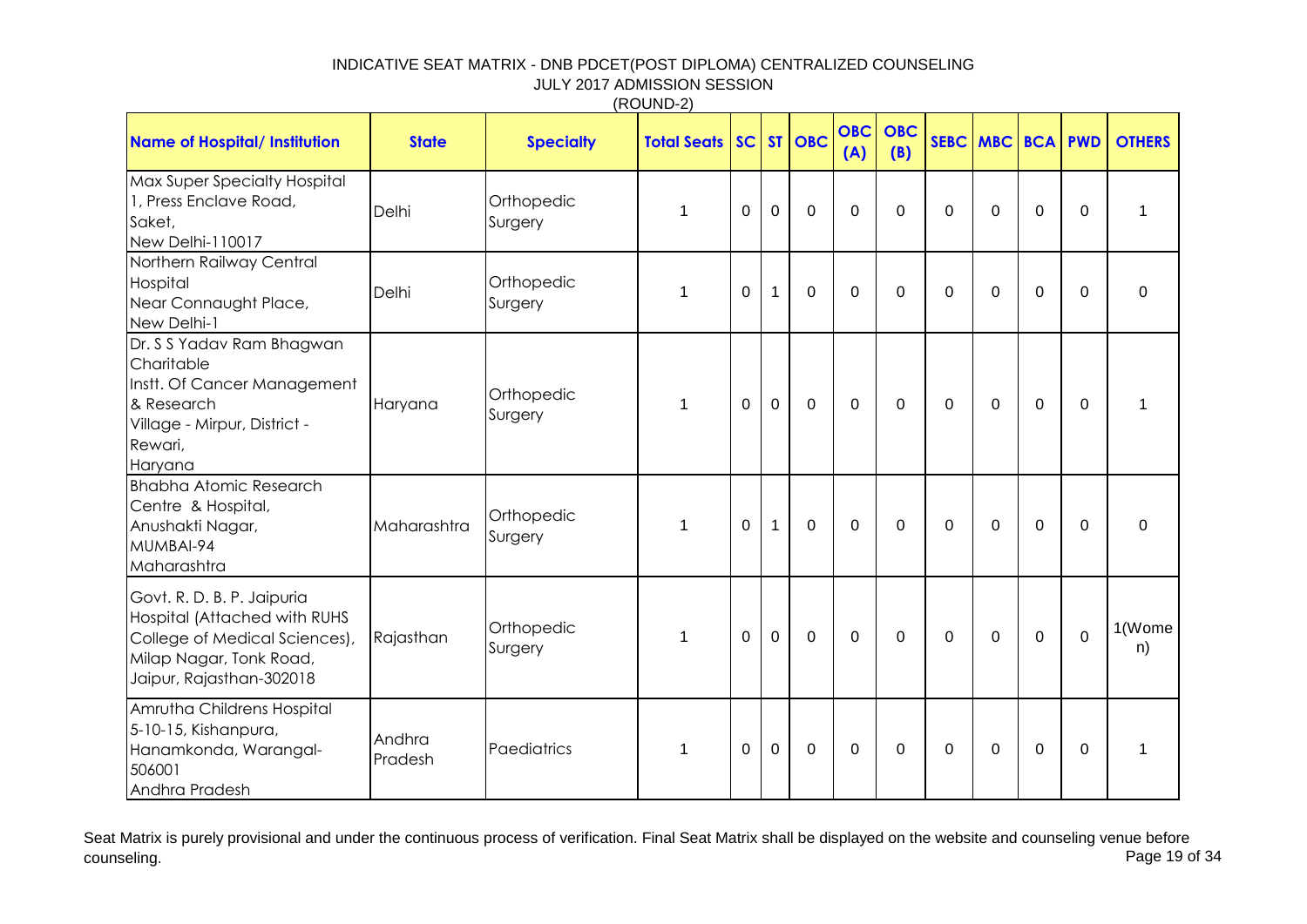| <b>Name of Hospital/ Institution</b>                                                                                                   | <b>State</b>      | <b>Specialty</b> | <b>Total Seats</b> | SC          |             | $ST$ OBC    | <b>OBC</b><br>(A) | <b>OBC</b><br>(B) |                | SEBC MBC BCA |                | <b>PWD</b>                   | <b>OTHERS</b>  |
|----------------------------------------------------------------------------------------------------------------------------------------|-------------------|------------------|--------------------|-------------|-------------|-------------|-------------------|-------------------|----------------|--------------|----------------|------------------------------|----------------|
| <b>Government District General</b><br>Hospital,<br>Cantonment, Vizianagaram-<br>535003,<br>Andhra Pradesh                              | Andhra<br>Pradesh | Paediatrics      | $\overline{2}$     | $\Omega$    | $\mathbf 0$ | $\mathbf 0$ | $\mathbf 0$       | $\mathbf 0$       | 0              | $\mathbf 0$  | ome<br>n)      | $1(W   1(PH -$<br>Wom<br>en) | $\mathbf 0$    |
| <b>GVR Children's Hospitals</b><br>43/48, 2nd Lane,<br>NR Pet,<br>Kurnool - 518004<br>Andhra Pradesh                                   | Andhra<br>Pradesh | Paediatrics      | 1                  | 0           | $\mathbf 0$ | $\mathbf 0$ | 0                 | $\overline{0}$    | 0              | $\Omega$     | $\mathbf 0$    | $\mathbf 0$                  | 1              |
| <b>Rich Hospital</b><br>$16 - 11 - 131$<br>Kasthuri Devi Nagar,<br>Poga Thota,<br>Nellore-524001<br>Andhra Pradesh                     | Andhra<br>Pradesh | Paediatrics      | 1                  | $\Omega$    | $\mathbf 0$ | $\mathbf 0$ | $\Omega$          | $\mathbf 0$       | 0              | $\Omega$     | $\mathbf 0$    | $\mathbf 0$                  | 1              |
| <b>Rural Development Trust</b><br>Hospital<br>Kadiri Road, Bathalapalli,<br><b>ANANTAPUR - 515661</b>                                  | Andhra<br>Pradesh | Paediatrics      | $\overline{2}$     | $\mathbf 0$ | $\mathbf 0$ | $\mathbf 0$ | $\mathbf 0$       | $\overline{0}$    | $\overline{0}$ | 0            | $\overline{0}$ | $\mathbf 0$                  | $\overline{2}$ |
| Sri Ramachandra Children's &<br>Dental Hospital,<br>D. No.: 13-7-1, 6th Lane,<br>Gunturuvari Thota,<br>Guntur-522001<br>Andhra Praedsh | Andhra<br>Pradesh | Paediatrics      | 1                  | 0           | 0           | $\mathbf 0$ | $\mathbf 0$       | $\overline{0}$    | $\mathbf 0$    | 0            | $\mathbf 0$    | $\overline{0}$               | 1              |
| Venkatapadma Hospital<br>D No. 15-1-45, 3 Lamps<br>Junction,<br>Vizianagram-535002<br>Andhra Pradesh                                   | Andhra<br>Pradesh | Paediatrics      | 1                  | 0           | 0           | $\mathbf 0$ | 0                 | 0                 | $\mathbf 0$    | $\Omega$     | $\mathbf 0$    | 0                            | 1              |

Seat Matrix is purely provisional and under the continuous process of verification. Final Seat Matrix shall be displayed on the website and counseling venue before<br>Page 20 of 34 counseling. Page 20 of 34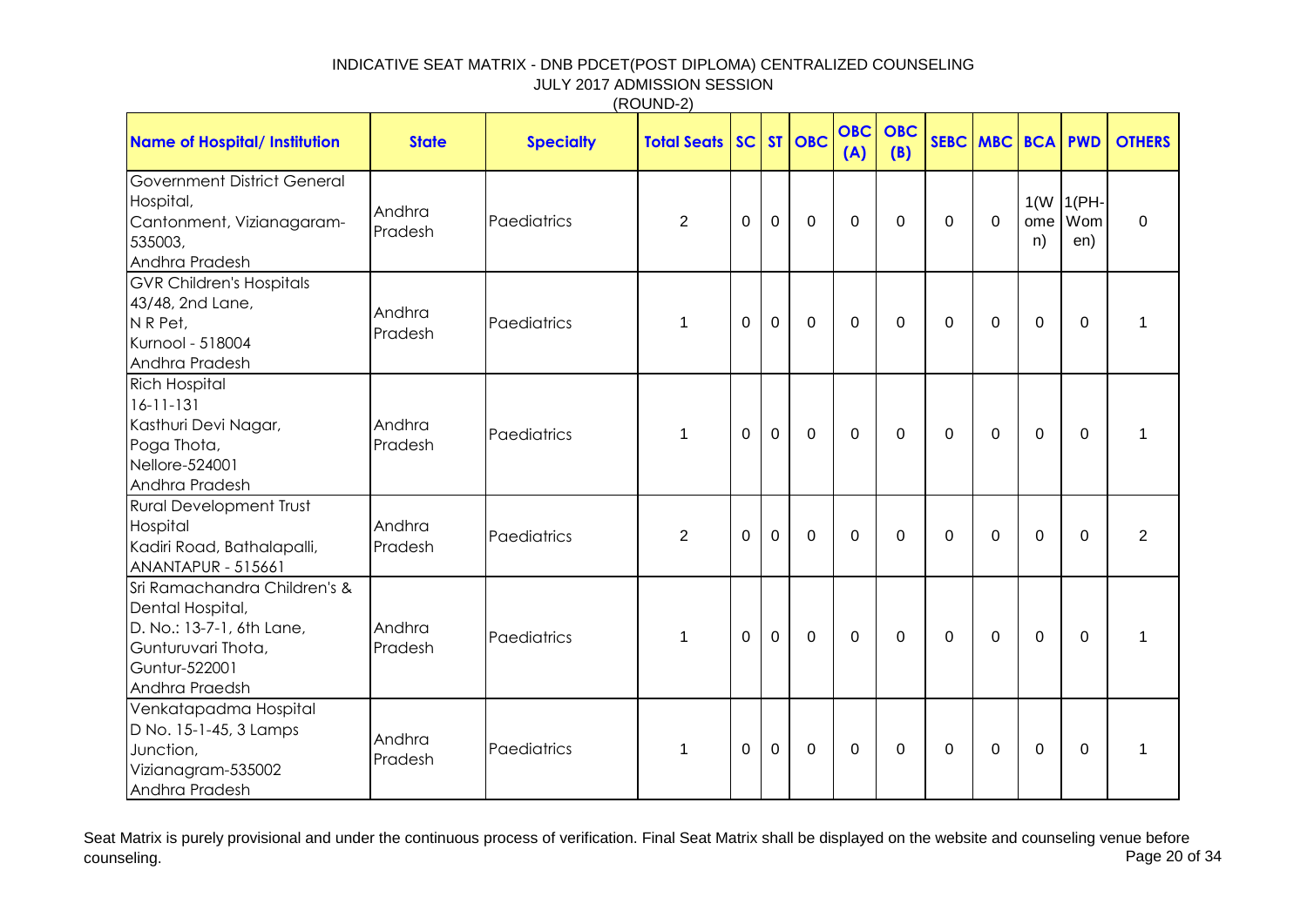| (ROUND-2) |
|-----------|
|-----------|

| <b>Name of Hospital/ Institution</b>                                                                                                                                    | <b>State</b> | <b>Specialty</b> | <b>Total Seats SC</b> |          |             | $ST$ OBC    | <b>OBC</b><br>(A) | <b>OBC</b><br>(B) |              | SEBC MBC BCA PWD |              |          | <b>OTHERS</b>  |
|-------------------------------------------------------------------------------------------------------------------------------------------------------------------------|--------------|------------------|-----------------------|----------|-------------|-------------|-------------------|-------------------|--------------|------------------|--------------|----------|----------------|
| <b>Bhattar Hospitals</b><br>(Balgopal Children Hospital &<br>Research Institute)<br><b>Byron Bazaar, Opposite</b><br>Aashirwad Bhavan,<br>Raipur-492001<br>Chhattisgarh | Chhattisgarh | Paediatrics      | $\mathbf 1$           | 0        | $\mathbf 0$ | $\mathbf 0$ | $\mathbf{0}$      | $\mathbf{0}$      | 0            | $\Omega$         | $\mathbf{0}$ | $\Omega$ | 1              |
| Ekta Institute of Child Health,<br>Shanti Nagar,<br>CG. 492001<br>Raipur - 1<br>Chhattisgarh                                                                            | Chhattisgarh | Paediatrics      | $\overline{2}$        | $\Omega$ | $\mathbf 0$ | $\mathbf 0$ | $\Omega$          | $\mathbf{0}$      | $\Omega$     | $\Omega$         | $\Omega$     | $\Omega$ | 2              |
| Jaipur Golden Hospital<br>2, Institutional Area, Sector 3,<br>Rohini,<br>New Delhi-85                                                                                   | Delhi        | Paediatrics      | 1                     | 0        | $\mathbf 0$ | $\mathbf 0$ | $\Omega$          | $\Omega$          | 0            | $\overline{0}$   | $\Omega$     | 0        | 1              |
| <b>Bokaro General Hospital</b><br><b>Bokaro Steel City,</b><br><b>BOKARO-01</b><br>Jharkhand                                                                            | Jharkhand    | Paediatrics      | $\mathbf 1$           | $\Omega$ | $\mathbf 0$ | $\mathbf 0$ | $\Omega$          | $\mathbf{0}$      | $\mathbf{0}$ | $\Omega$         | $\Omega$     | $\Omega$ | 1              |
| Tata Main Hospital<br>JAMSHEDPUR-01<br>Jharkand                                                                                                                         | Jharkhand    | Paediatrics      | $\mathbf 1$           | $\Omega$ | $\Omega$    | $\Omega$    | $\Omega$          | $\Omega$          | $\Omega$     | $\Omega$         | $\Omega$     | $\Omega$ | $\mathbf 1$    |
| Shanti Hospital<br>166/1A<br>Near Old IB, Extension Area,<br>Baglkot-587101<br>Karnataka                                                                                | Karnataka    | Paediatrics      | $\overline{2}$        | 0        | $\mathbf 0$ | $\mathbf 0$ | 0                 | $\Omega$          | 0            | $\Omega$         | 0            | 0        | $\overline{2}$ |

Seat Matrix is purely provisional and under the continuous process of verification. Final Seat Matrix shall be displayed on the website and counseling venue before<br>Page 21 of 34 counseling. Page 21 of 34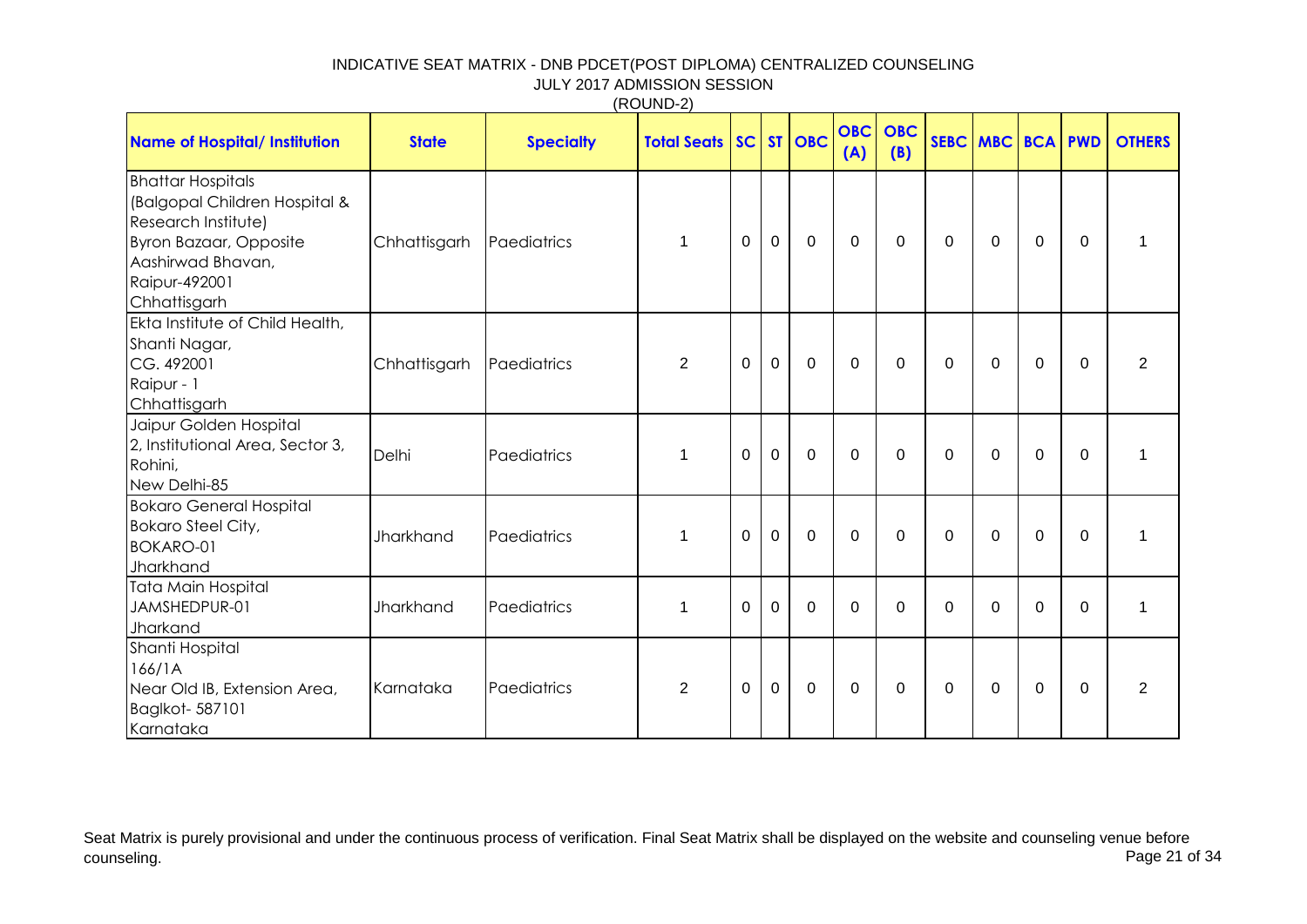|                                                                                                                 |                   |                  | (ROUND-2)          |             |              |             |                   |                   |             |              |                |             |               |
|-----------------------------------------------------------------------------------------------------------------|-------------------|------------------|--------------------|-------------|--------------|-------------|-------------------|-------------------|-------------|--------------|----------------|-------------|---------------|
| <b>Name of Hospital/ Institution</b>                                                                            | <b>State</b>      | <b>Specialty</b> | <b>Total Seats</b> | SC          |              | ST OBC      | <b>OBC</b><br>(A) | <b>OBC</b><br>(B) |             | SEBC MBC BCA |                | <b>PWD</b>  | <b>OTHERS</b> |
| K.E.M. Hospital,<br>489, Rasta Peth,<br>Sardar Moodliar Road,<br>Pune-411011<br>Maharashtra                     | Maharashtra       | Paediatrics      | $\mathbf{1}$       | $\mathbf 0$ | $\mathbf{1}$ | $\mathbf 0$ | $\mathbf 0$       | $\mathbf 0$       | $\mathbf 0$ | $\mathbf 0$  | $\mathbf 0$    | $\mathbf 0$ | 0             |
| Nazareth Hospital<br>Laitumkhrah,<br>Shillong-793003<br>Meghalaya                                               | Meghalaya         | Paediatrics      | 1                  | $\mathbf 0$ | $\mathbf 0$  | $\mathbf 0$ | $\mathbf 0$       | $\mathbf 0$       | 0           | $\mathbf 0$  | $\mathbf 0$    | $\mathbf 0$ | $\mathbf 1$   |
| Ispat General Hospital<br>Rourkela Steel Plant,<br>ROURKELA - 769005<br>Orissa                                  | Orissa            | Paediatrics      | $\overline{2}$     | $\mathbf 1$ | $\mathbf 0$  | $\mathbf 0$ | $\mathbf 0$       | $\mathbf 0$       | 0           | $\mathbf 0$  | $\mathbf 0$    | $\mathbf 0$ | $\mathbf 1$   |
| Kanchi Kamakoti Childs Trust<br>Hospital<br>12A, Nageswara Road,<br>Nungambakkam,<br>CHENNAI - 34<br>Tamil Nadu | Tamil Nadu        | Paediatrics      | 1                  | $\mathbf 0$ | $\mathbf{0}$ | $\mathbf 0$ | $\overline{0}$    | $\mathbf 0$       | $\mathbf 0$ | $\mathbf 0$  | $\mathbf 0$    | $\mathbf 0$ | 1             |
| <b>KMC Specialty Hospital,</b><br>No. 6, Royal Road,<br>Cantonment,<br>Trichy-620001<br>Tamil Nadu              | <b>Tamil Nadu</b> | Paediatrics      | $\mathbf{1}$       | $\mathbf 0$ | $\mathbf 0$  | $\mathbf 0$ | $\overline{0}$    | $\mathbf 0$       | $\mathbf 0$ | $\mathbf 0$  | $\mathbf 0$    | $\mathbf 0$ | $\mathbf 1$   |
| Government Medical College<br>Khaleelwadi, Nizamabad,<br>Telangana                                              | Telangana         | Paediatrics      | 1                  | $\Omega$    | $\mathbf 0$  | $\mathbf 0$ | $\Omega$          | $\Omega$          | 0           | $\Omega$     | $\overline{0}$ | $\Omega$    | $\mathbf{1}$  |

Seat Matrix is purely provisional and under the continuous process of verification. Final Seat Matrix shall be displayed on the website and counseling venue before<br>Page 22 of 34 counseling. Page 22 of 34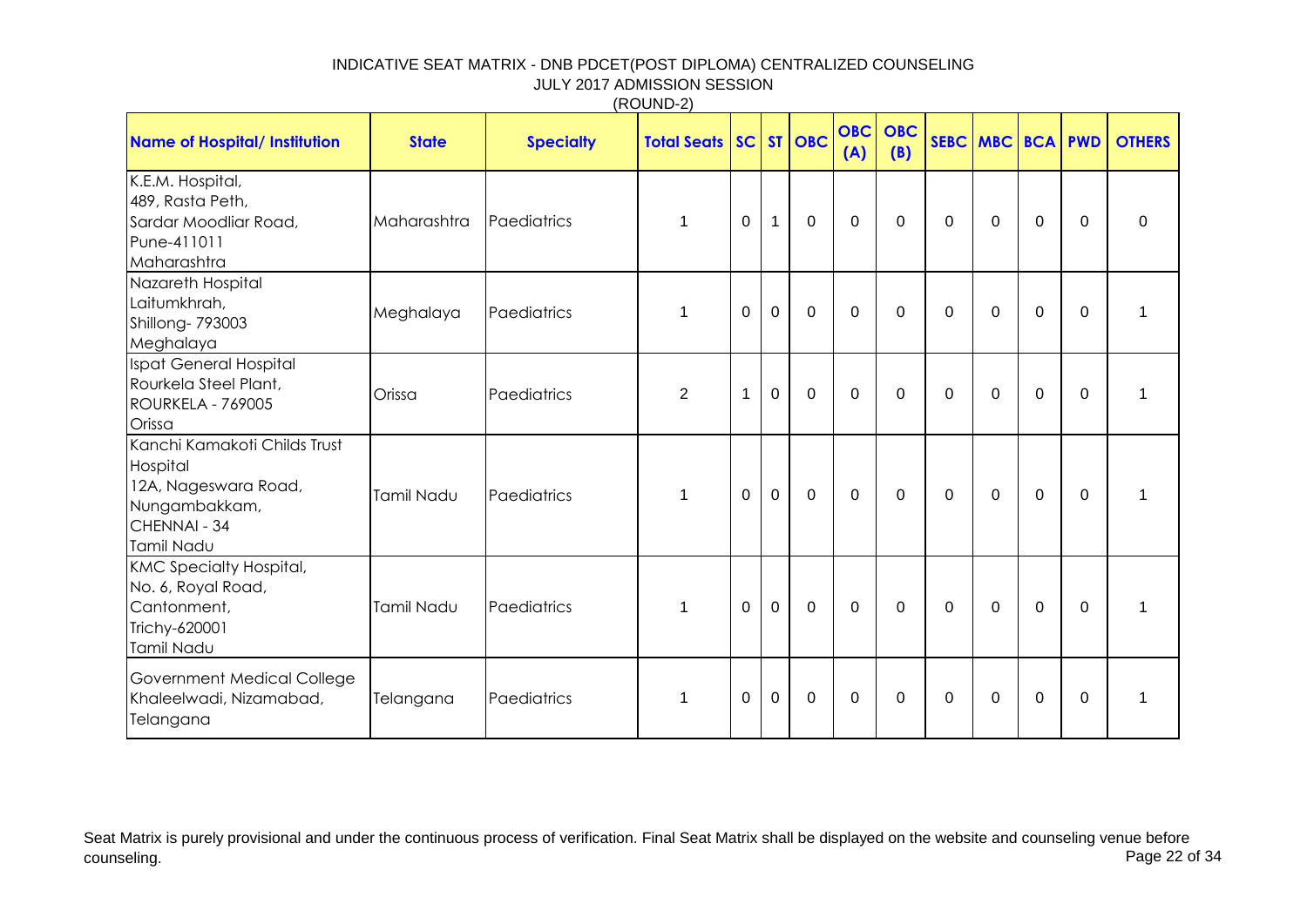| <b>Name of Hospital/ Institution</b>                                                                                                              | <b>State</b>         | <b>Specialty</b> | <b>Total Seats</b> |                |                | SC ST OBC   | <b>OBC</b><br>(A) | <b>OBC</b><br>(B) | SEBC MBC BCA PWD |             |             |             | <b>OTHERS</b> |
|---------------------------------------------------------------------------------------------------------------------------------------------------|----------------------|------------------|--------------------|----------------|----------------|-------------|-------------------|-------------------|------------------|-------------|-------------|-------------|---------------|
| Princess Durru Shevar Children's<br>and General Hospital<br>Purana Haveli,<br>Hyderabad - 2<br>Telangana                                          | Telangana            | Paediatrics      | 1                  | $\overline{0}$ | $\mathbf 0$    | $\mathbf 0$ | $\mathbf 0$       | $\mathbf 0$       | 0                | $\Omega$    | $\mathbf 0$ | $\mathbf 0$ | $\mathbf{1}$  |
| Max Super Specialty Hospital<br>(Formerly Pushpanjali Crosslay<br>Hospital),<br>W-3, Sector-1,<br>Vaishali,<br>NCR-201012<br><b>Uttar Pradesh</b> | <b>Uttar Pradesh</b> | Paediatrics      | 1                  | $\overline{0}$ | $\mathbf 0$    | $\mathbf 0$ | $\mathbf 0$       | $\mathbf 0$       | 0                | $\Omega$    | $\mathbf 0$ | 0           | $\mathbf{1}$  |
| Apollo Gleneagles Hospitals<br>58, Canal Circular Road,<br>Kolkata-700054<br><b>West Bengal</b>                                                   | West Bengal          | Paediatrics      | 1                  | $\Omega$       | $\overline{0}$ | $\mathbf 0$ | $\mathbf 0$       | $\mathbf 0$       | 0                | $\Omega$    | $\mathbf 0$ | $\mathbf 0$ | $\mathbf{1}$  |
| Asansol District Hospital<br>S B Gorai Road,<br>$PO + PS: Asansol-713301$<br><b>West Bengal</b>                                                   | West Bengal          | Paediatrics      | 1                  | $\mathbf 0$    | $\mathbf 0$    | $\mathbf 0$ | $\mathbf 0$       | $\mathbf 0$       | $\mathbf 0$      | $\mathbf 0$ | $\mathbf 0$ | $\mathbf 0$ | $\mathbf{1}$  |
| Deben Mahato (Sadar)<br>Hospital<br>Purulia<br><b>West Bengal</b>                                                                                 | West Bengal          | Paediatrics      | 1                  | $\Omega$       | $\overline{0}$ | $\mathbf 0$ | $\mathbf 0$       | $\mathbf 0$       | $\mathbf 0$      | $\Omega$    | $\mathbf 0$ | $\mathbf 0$ | $\mathbf{1}$  |
| <b>District Hospital</b><br>10, Biplabi Haren Ghosh Sarani,<br>Howrah-1<br><b>West Bengal</b>                                                     | West Bengal          | Paediatrics      | 1                  | 0              | 0              | 0           | $\mathbf 1$       | $\mathbf 0$       | 0                | 0           | 0           | 0           | 0             |

(ROUND-2)

Seat Matrix is purely provisional and under the continuous process of verification. Final Seat Matrix shall be displayed on the website and counseling venue before<br>Page 23 of 34 counseling. Page 23 of 34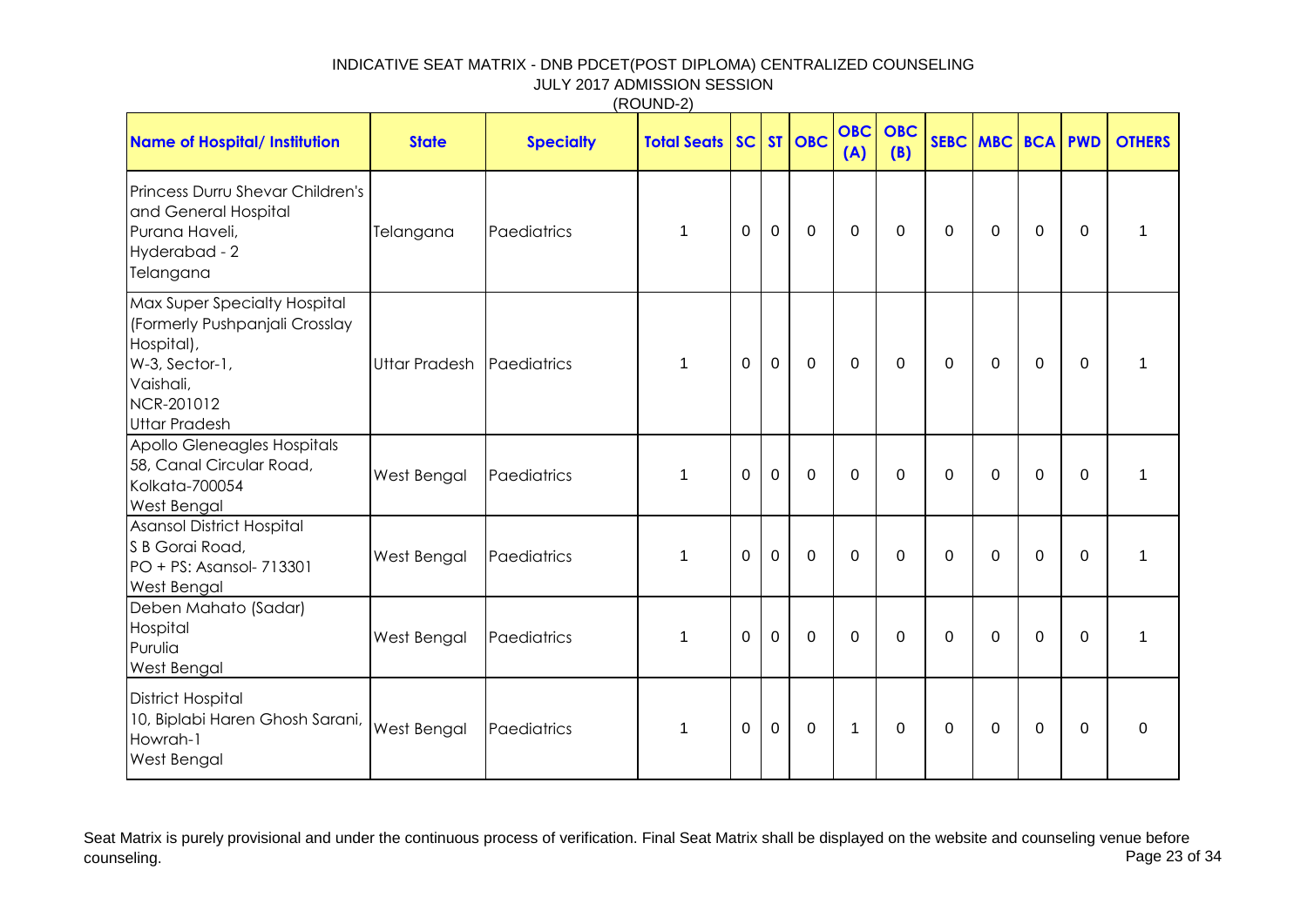|                                                                                                                                      |              |                  | (ROUND-2)                    |                |              |                |                   |                   |             |                  |                |                |                |
|--------------------------------------------------------------------------------------------------------------------------------------|--------------|------------------|------------------------------|----------------|--------------|----------------|-------------------|-------------------|-------------|------------------|----------------|----------------|----------------|
| <b>Name of Hospital/ Institution</b>                                                                                                 | <b>State</b> | <b>Specialty</b> | <b>Total Seats SC ST OBC</b> |                |              |                | <b>OBC</b><br>(A) | <b>OBC</b><br>(B) |             | SEBC MBC BCA PWD |                |                | <b>OTHERS</b>  |
| <b>District Hospital</b><br>5, D L Roy Road,<br>Krishnagar,<br>Nadia-741101<br>West Bengal                                           | West Bengal  | Paediatrics      | $\mathbf 1$                  | $\mathbf 0$    | $\mathbf 0$  | $\mathbf 0$    | $\mathbf 0$       | $\mathbf 0$       | 0           | 0                | $\mathbf 0$    | 0              | 1              |
| Dr. B C Roy Post Graduate<br>Institute of Paediatric Sciences<br>111, Narkeldanga Main Road,<br>Kolkata-700054<br><b>West Bengal</b> | West Bengal  | Paediatrics      | 3                            | $\mathbf{1}$   | $\mathbf{0}$ | $\overline{2}$ | $\mathbf 0$       | $\mathbf 0$       | 0           | $\Omega$         | $\mathbf 0$    | $\Omega$       | $\mathbf{0}$   |
| Durgapur Steel Plant Hospital<br>Durgapur,<br>West Bengal                                                                            | West Bengal  | Paediatrics      | $\overline{2}$               | $\mathbf 0$    | $\mathbf 0$  | $\mathbf 0$    | $\mathbf 0$       | $\mathbf 0$       | 0           | $\mathbf 0$      | $\mathbf 0$    | $\mathbf 0$    | $\overline{2}$ |
| Imambara District Hospital,<br>Akhan Bazar Road,<br>Hooghly- 712101<br><b>West Bengal</b>                                            | West Bengal  | Paediatrics      | $\mathbf{1}$                 | $\overline{0}$ | $\mathbf{0}$ | $\mathbf 0$    | $\overline{0}$    | $\overline{0}$    | $\mathbf 0$ | $\mathbf 0$      | $\overline{0}$ | $\overline{0}$ | $\mathbf{1}$   |
| M R Bangur Hospital,<br>Tollygunge,<br>Kolkata - 700033<br><b>West Bengal</b>                                                        | West Bengal  | Paediatrics      | $\overline{2}$               | $\mathbf 0$    | $\mathbf 0$  | $\mathbf 0$    | $\mathbf 0$       | $\mathbf 0$       | 0           | $\mathbf 0$      | $\mathbf 0$    | $\overline{0}$ | $\overline{2}$ |
| North 24 Parganas District<br>Hospital<br>Barasat Banamalipur, Barasat,<br>Kolkata-124<br><b>West Bengal</b>                         | West Bengal  | Paediatrics      | $\mathbf{1}$                 | 1              | $\mathbf 0$  | $\mathbf 0$    | $\mathbf 0$       | $\mathbf 0$       | 0           | 0                | $\mathbf 0$    | $\overline{0}$ | 0              |

Seat Matrix is purely provisional and under the continuous process of verification. Final Seat Matrix shall be displayed on the website and counseling venue before<br>Page 24 of 34 counseling. Page 24 of 34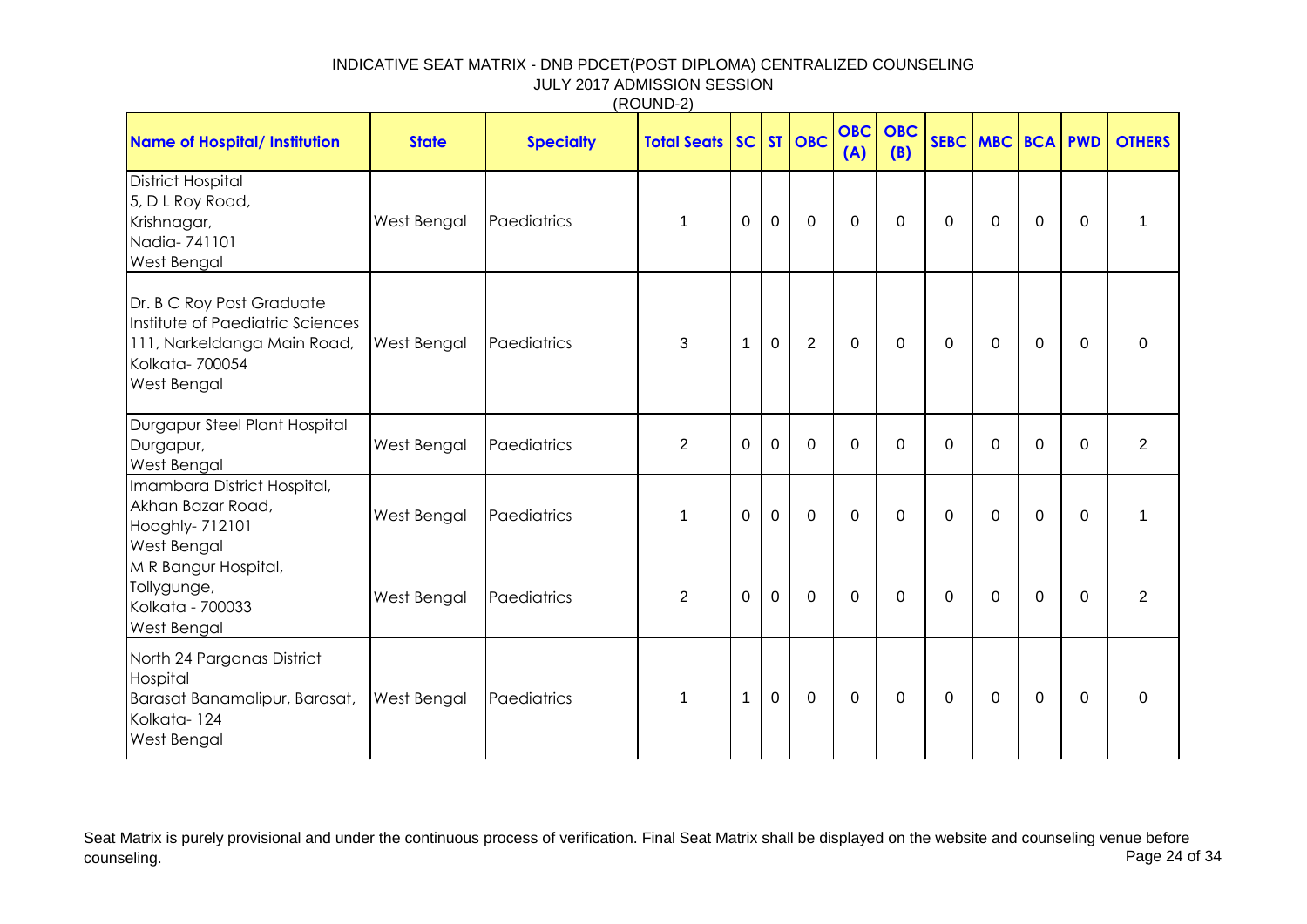|                                                                                                                       |              |                  | (1001122)          |                |             |             |                   |                   |             |                     |             |             |               |
|-----------------------------------------------------------------------------------------------------------------------|--------------|------------------|--------------------|----------------|-------------|-------------|-------------------|-------------------|-------------|---------------------|-------------|-------------|---------------|
| <b>Name of Hospital/ Institution</b>                                                                                  | <b>State</b> | <b>Specialty</b> | <b>Total Seats</b> | SC             |             | $ST$ OBC    | <b>OBC</b><br>(A) | <b>OBC</b><br>(B) |             | <b>SEBC MBC BCA</b> |             | <b>PWD</b>  | <b>OTHERS</b> |
| The Calcutta Medical<br>Research Institute<br>7/2-Diamond Harbour Rd,<br><b>KOLKATA -700027</b><br><b>West Bengal</b> | West Bengal  | Paediatrics      | $\overline{2}$     | 0              | $\mathbf 0$ | $\mathbf 0$ | $\Omega$          | 0                 | 0           | $\Omega$            | $\mathbf 0$ | $\mathbf 0$ | 2             |
| J.L.N. Main Hosp. & Res. Centre<br>Bhilai Steel Plant,<br>BHILAI-01<br>Chhatisgarh                                    | Chhattisgarh | Pathology        | 1                  | $\overline{0}$ | $\mathbf 0$ | $\mathbf 0$ | $\mathbf 0$       | $\boldsymbol{0}$  | $\mathbf 0$ | 0                   | $\mathbf 0$ | $\mathbf 0$ | $\mathbf 1$   |
| Tata Main Hospital<br>JAMSHEDPUR-01<br>Jharkand                                                                       | Jharkhand    | Pathology        | 1                  | 0              | 0           | $\mathbf 0$ | 0                 | 0                 | 0           | 0                   | 0           | $\mathbf 0$ | $\mathbf{1}$  |
| Dr. Hedgewar Rugnalaya<br>Near Gajanan Maharaj Mandir,<br>Garkheda,<br>Aurangabad-431005<br>Maharashtra               | Maharashtra  | Pathology        | 1                  | $\Omega$       | $\mathbf 0$ | $\mathbf 0$ | $\mathbf 0$       | $\overline{0}$    | $\mathbf 0$ | $\Omega$            | $\mathbf 0$ | $\mathbf 0$ | 1             |
| Prince Aly Khan Hospital<br>Aga Hall, Nesbit Road,<br>Mazagaon,<br>Mumbai-400010<br>Maharashtra                       | Maharashtra  | Pathology        | $\overline{2}$     | $\overline{0}$ | $\mathbf 0$ | $\mathbf 0$ | $\Omega$          | 0                 | 0           | $\Omega$            | $\mathbf 0$ | 0           | 2             |
| Rajarshee Chhatrapati Shahu<br>Maharaj<br>Govt. Med. College,<br>Dasara Chowk,<br>Kolhapur<br>Maharashtra             | Maharashtra  | Pathology        | $\mathbf{1}$       | $\mathbf{1}$   | $\mathbf 0$ | $\mathbf 0$ | $\mathbf 0$       | $\mathbf 0$       | $\mathbf 0$ | $\mathbf 0$         | $\mathbf 0$ | $\mathbf 0$ | $\mathbf 0$   |

Seat Matrix is purely provisional and under the continuous process of verification. Final Seat Matrix shall be displayed on the website and counseling venue before<br>Page 25 of 34 counseling. Page 25 of 34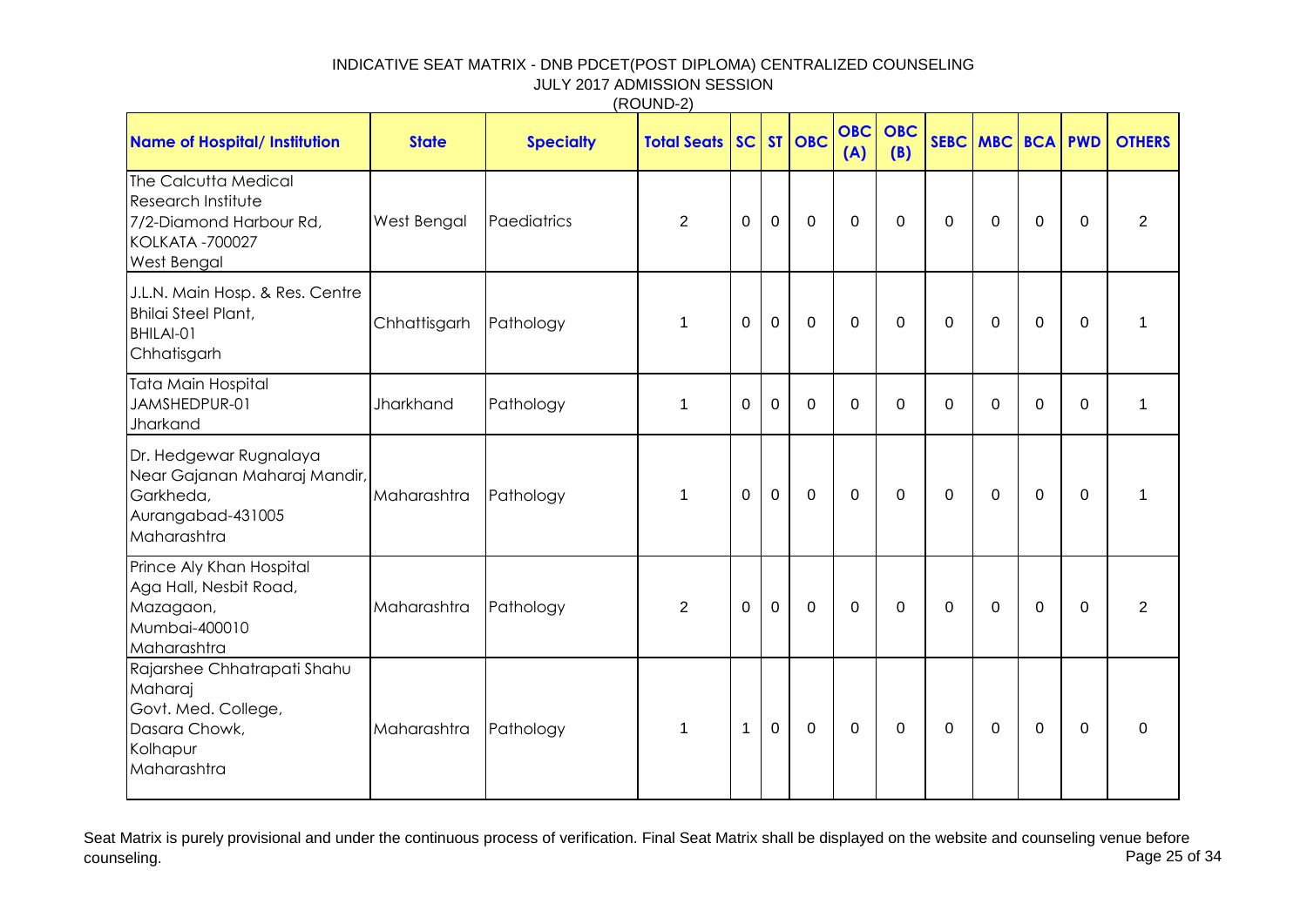|                                                                                                                             |                      |                  | (ROUND-2)          |              |             |                  |                   |                   |             |              |             |             |                |
|-----------------------------------------------------------------------------------------------------------------------------|----------------------|------------------|--------------------|--------------|-------------|------------------|-------------------|-------------------|-------------|--------------|-------------|-------------|----------------|
| <b>Name of Hospital/ Institution</b>                                                                                        | <b>State</b>         | <b>Specialty</b> | <b>Total Seats</b> |              |             | <b>SC ST OBC</b> | <b>OBC</b><br>(A) | <b>OBC</b><br>(B) |             | SEBC MBC BCA |             | <b>PWD</b>  | <b>OTHERS</b>  |
| Sir Hurkisondas Nurrotumdas<br><b>Hospital and Research Centre</b><br>Raja Rammohan Roy Road,<br>Mumbai - 04<br>Maharashtra | Maharashtra          | Pathology        | $\overline{2}$     | $\mathbf 0$  | $\mathbf 0$ | $\mathbf 0$      | $\mathbf 0$       | $\mathbf 0$       | 0           | 0            | $\mathbf 0$ | $\mathbf 0$ | $\overline{2}$ |
| Apollo Hospital<br>Plot No. 251<br>Sainik School Road<br>Unit-15, Bhubaneshwar<br>Orissa-751005                             | Orissa               | Pathology        | 1                  | $\Omega$     | $\mathbf 0$ | $\mathbf 0$      | $\Omega$          | $\Omega$          | 0           | $\Omega$     | $\mathbf 0$ | $\Omega$    | 1              |
| Ispat General Hospital<br>Rourkela Steel Plant,<br><b>ROURKELA - 769005</b><br>Orissa                                       | Orissa               | Pathology        | $\overline{2}$     | $\mathbf{1}$ | $\mathbf 0$ | $\mathbf 0$      | $\Omega$          | $\mathbf 0$       | $\mathbf 0$ | 0            | $\mathbf 0$ | $\mathbf 0$ | 1              |
| Santokbha Durlabji Memorial<br>Hospital<br>Bhawani Singh Marg,<br>JAIPUR - 15<br>Rajasthan                                  | Rajasthan            | Pathology        | 1                  | $\Omega$     | $\mathbf 0$ | 0                | $\Omega$          | $\mathbf 0$       | 0           | 0            | $\mathbf 0$ | $\mathbf 0$ | 1              |
| Vivekananda Polyclinic<br>Vivekananda puram,<br>Lucknow - 7<br><b>Uttar Pradesh</b>                                         | <b>Uttar Pradesh</b> | Pathology        | $\overline{2}$     | $\Omega$     | $\mathbf 0$ | 0                | $\mathbf 0$       | $\mathbf 0$       | 0           | 0            | $\mathbf 0$ | $\mathbf 0$ | $\overline{2}$ |
| Chittaranjan National Cancer<br>Institute,<br>37- S.P. Mukherjee Road,<br>KOLKATA - 26<br>West Bengal                       | West Bengal          | Pathology        | $\mathbf{1}$       | $\mathbf 0$  | $\mathbf 0$ | $\mathbf{1}$     | $\mathbf 0$       | $\mathbf 0$       | $\mathbf 0$ | 0            | $\mathbf 0$ | $\mathbf 0$ | $\mathbf 0$    |

Seat Matrix is purely provisional and under the continuous process of verification. Final Seat Matrix shall be displayed on the website and counseling venue before<br>Page 26 of 34 counseling. Page 26 of 34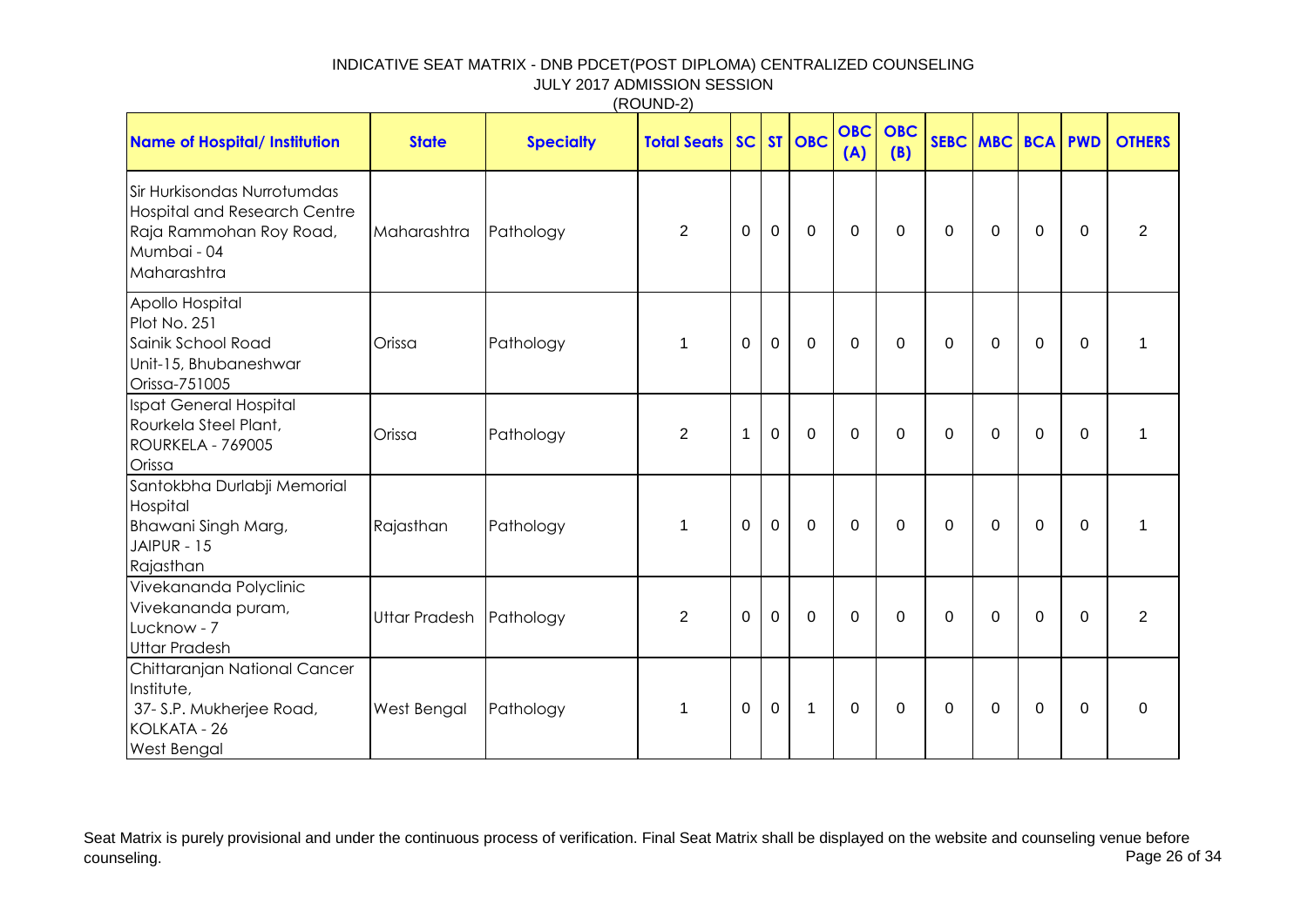|                                                                                                                                   |              |                                                | , <u>.</u>            |              |              |             |                   |                   |   |                  |                |             |                |
|-----------------------------------------------------------------------------------------------------------------------------------|--------------|------------------------------------------------|-----------------------|--------------|--------------|-------------|-------------------|-------------------|---|------------------|----------------|-------------|----------------|
| <b>Name of Hospital/ Institution</b>                                                                                              | <b>State</b> | <b>Specialty</b>                               | <b>Total Seats SC</b> |              |              | $ST$ $OBC$  | <b>OBC</b><br>(A) | <b>OBC</b><br>(B) |   | SEBC MBC BCA PWD |                |             | <b>OTHERS</b>  |
| Swami Vivekanand National<br>Institute of Rehabilitation Trg &<br>Res.<br>Olatpur, PO Bairoi, Distt.-<br>Cuttack-754010<br>Orissa | Orissa       | Physical Medicine<br>and Rehabilitation        | $\overline{2}$        | $\Omega$     | $\mathbf 1$  | $\mathbf 0$ | $\mathbf 0$       | $\mathbf 0$       | 0 | $\Omega$         | $\mathbf 0$    | $\Omega$    | 1              |
| National Institute of Locomotor<br>Disabilities (Divyangjan)<br>B.T. Rd, Bund Hoogly,<br>KOLKATA-90<br><b>West Bengal</b>         | West Bengal  | Physical Medicine<br>and Rehabilitation        | 3                     | $\mathbf{1}$ | $\mathbf{1}$ | $\mathbf 0$ | $\mathbf 0$       | $\mathbf 0$       | 0 | $\mathbf{0}$     | $\mathbf 0$    | $\Omega$    | 1              |
| Sambhu Nath Pandit Hospital<br>11, Lala Lajpat Rai Sarani,<br>Kolkata-20<br><b>West Bengal</b>                                    | West Bengal  | <b>Physical Medicine</b><br>and Rehabilitation | $\overline{2}$        | $\mathbf 0$  | $\mathbf 0$  | $\mathbf 0$ | $\mathbf 0$       | $\overline{0}$    | 0 | $\Omega$         | $\mathbf 0$    | $\Omega$    | $\overline{2}$ |
| Shri Balaji Action Medical<br>Institute,<br>FC-34, A-4,<br>Paschim Vihar,<br>New Delhi - 110063                                   | Delhi        | Radio Diagnosis                                | 1                     | $\Omega$     | $\mathbf 0$  | $\mathbf 0$ | $\Omega$          | $\Omega$          | 0 | $\Omega$         | $\mathbf 0$    | $\Omega$    | 1              |
| Apollo Hospital International<br>Plot No. 1A, GIDC Estate<br>Bhat, District - Gandhi Nagar -<br>382428<br>Gujarat                 | Gujarat      | Radio Diagnosis                                | 1                     | 0            | $\mathbf 0$  | $\mathbf 0$ | $\mathbf 0$       | $\overline{0}$    | 0 | 0                | $\overline{0}$ | $\mathbf 0$ | 1              |

Seat Matrix is purely provisional and under the continuous process of verification. Final Seat Matrix shall be displayed on the website and counseling venue before<br>Page 27 of 34 counseling. Page 27 of 34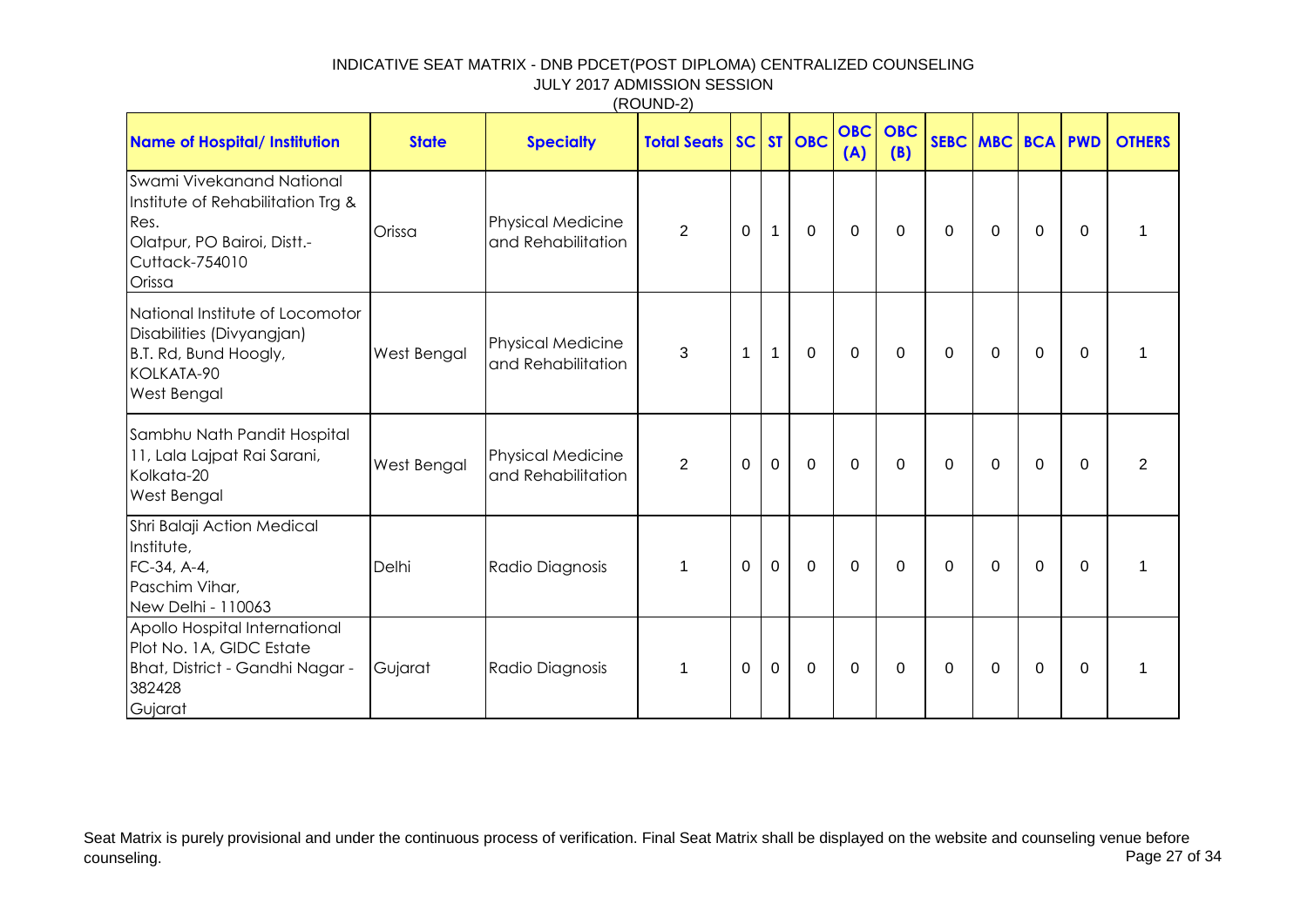| <b>Name of Hospital/ Institution</b>                                                                                                                                           | <b>State</b>      | <b>Specialty</b> | <b>Total Seats   SC  </b> |                |             | ST OBC      | <b>OBC</b><br>(A) | <b>OBC</b><br>(B) |             | SEBC MBC BCA PWD |             |              | <b>OTHERS</b>  |
|--------------------------------------------------------------------------------------------------------------------------------------------------------------------------------|-------------------|------------------|---------------------------|----------------|-------------|-------------|-------------------|-------------------|-------------|------------------|-------------|--------------|----------------|
| Gujarat MRI Centre (P) Ltd<br>Samved Hospital,<br>Stadium-Commerce College<br>Road,<br>Navarangpura,<br>Ahmedabad-380009<br>Gujarat                                            | Gujarat           | Radio Diagnosis  | $\mathbf{1}$              | $\mathbf 0$    | $\mathbf 0$ | $\mathbf 0$ | $\Omega$          | $\Omega$          | 0           | $\Omega$         | $\Omega$    | $\mathbf{0}$ |                |
| Paras Hospitals<br>C-1, Shushant Lok, Phase-1,<br>Gurgaon-122002, Haryana                                                                                                      | Haryana           | Radio Diagnosis  | 1                         | 0              | $\mathbf 0$ | $\mathbf 0$ | $\Omega$          | $\Omega$          | $\mathbf 0$ | $\overline{0}$   | 0           | 0            | 1              |
| <b>Baby Memorial Hospital</b><br>Indira Gandhi Road,<br>Kozhikode,<br><b>CALICUT - 673004</b><br>Kerala                                                                        | Kerala            | Radio Diagnosis  | 1                         | 0              | 0           | $\mathbf 0$ | $\mathbf{0}$      | $\Omega$          | 0           | $\Omega$         | $\Omega$    | $\Omega$     |                |
| <b>Bombay Hospital</b><br>IDA Scheme no 94/95,<br>Ring Road,<br>Indore-452010<br>Madhya Pradesh                                                                                | Madhya<br>Pradesh | Radio Diagnosis  | $\mathbf{1}$              | 0              | $\mathbf 0$ | $\mathbf 0$ | $\mathbf{0}$      | $\Omega$          | 0           | $\mathbf 0$      | $\mathbf 0$ | $\Omega$     |                |
| Apple Saraswati Multispecialty<br>Hospital<br>(Apple Hospitals and Research<br>Institute Ltd.)<br>804/2, 805/2, E Ward,<br>Bhosalewadi,<br>Kadamwadi Road, Kolhapur-<br>416003 | Maharashtra       | Radio Diagnosis  | 2                         | $\overline{0}$ | $\mathbf 0$ | $\mathbf 0$ | $\mathbf{0}$      | $\Omega$          | $\mathbf 0$ | $\Omega$         | $\Omega$    | $\mathbf{0}$ | $\overline{2}$ |

Seat Matrix is purely provisional and under the continuous process of verification. Final Seat Matrix shall be displayed on the website and counseling venue before<br>Page 28 of 34 counseling. Page 28 of 34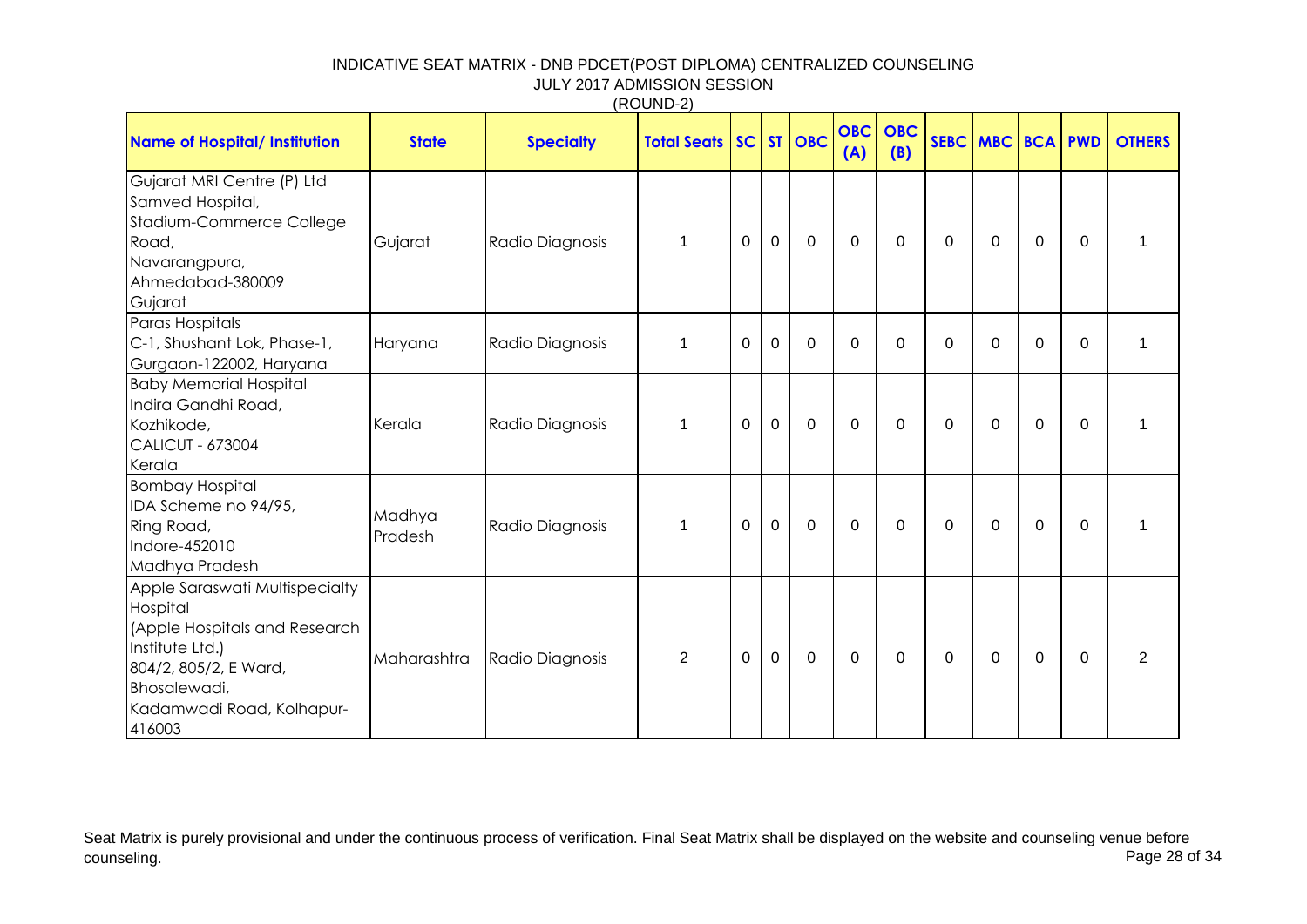| <b>Name of Hospital/ Institution</b>                                                                                                     | <b>State</b> | <b>Specialty</b>              | <b>Total Seats SC ST OBC</b> |             |                |                | <b>OBC</b><br>(A) | <b>OBC</b><br>(B) |             | SEBC MBC BCA PWD |             |                | <b>OTHERS</b>  |
|------------------------------------------------------------------------------------------------------------------------------------------|--------------|-------------------------------|------------------------------|-------------|----------------|----------------|-------------------|-------------------|-------------|------------------|-------------|----------------|----------------|
| Jehangir Hospital<br>32, Sassoon Road,<br>Pune-411001<br>Maharashtra                                                                     | Maharashtra  | Radio Diagnosis               | $\mathbf{1}$                 | $\mathbf 0$ | $\mathbf{0}$   | $\overline{0}$ | $\Omega$          | 0                 | 0           | $\Omega$         | $\mathbf 0$ | $\mathbf{0}$   | 1              |
| Lilavati Hospital & Res. Centre<br>A-791, Bandra Reclaimation,<br>Bandra West,<br>Mumbai - 50<br>Maharashtra                             | Maharashtra  | Radio Diagnosis               | $\mathbf{1}$                 | $\mathbf 0$ | $\overline{0}$ | $\mathbf 0$    | $\mathbf 0$       | $\mathbf 0$       | 0           | $\mathbf 0$      | $\mathbf 0$ | 0              | 1              |
| Apollo Hospital<br>Plot No. 251<br>Sainik School Road<br>Unit-15, Bhubaneshwar<br>Orissa-751005                                          | Orissa       | Radio Diagnosis               | $\mathbf{1}$                 | $\mathbf 0$ | $\mathbf 0$    | $\mathbf 0$    | $\Omega$          | $\Omega$          | 0           | $\Omega$         | $\Omega$    | $\Omega$       | 1              |
| Max Super Specialty Hospital<br>A Unit of Hometrail Estate Pvt<br>Ltd.<br>Civil Hospital Premises<br>Phase - VI, Mohali-160055<br>Punjab | Punjab       | Radio Diagnosis               | $\overline{2}$               | $\mathbf 0$ | $\mathbf 0$    | $\mathbf 0$    | $\mathbf 0$       | $\mathbf 0$       | 0           | $\mathbf 0$      | $\mathbf 0$ | $\mathbf 0$    | $\overline{2}$ |
| Vivekananda Polyclinic<br>Vivekananda puram,<br>Lucknow - 7<br><b>Uttar Pradesh</b>                                                      |              | Uttar Pradesh Radio Diagnosis | $\mathbf{1}$                 | $\mathbf 0$ | $\mathbf{0}$   | $\mathbf 0$    | $\mathbf 0$       | $\mathbf{0}$      | $\mathbf 0$ | $\Omega$         | $\mathbf 0$ | $\mathbf 0$    | 1              |
| Mahavir Cancer Sansthan<br>Phulwari Sharif,<br>PATNA-801505<br>Bihar                                                                     | Bihar        | Radio Therapy                 | $\overline{2}$               | $\mathbf 0$ | $\mathbf 0$    | $\mathbf 0$    | $\mathbf 0$       | $\Omega$          | 0           | $\Omega$         | $\mathbf 0$ | $\overline{0}$ | $\overline{2}$ |

Seat Matrix is purely provisional and under the continuous process of verification. Final Seat Matrix shall be displayed on the website and counseling venue before<br>Page 29 of 34 counseling. Page 29 of 34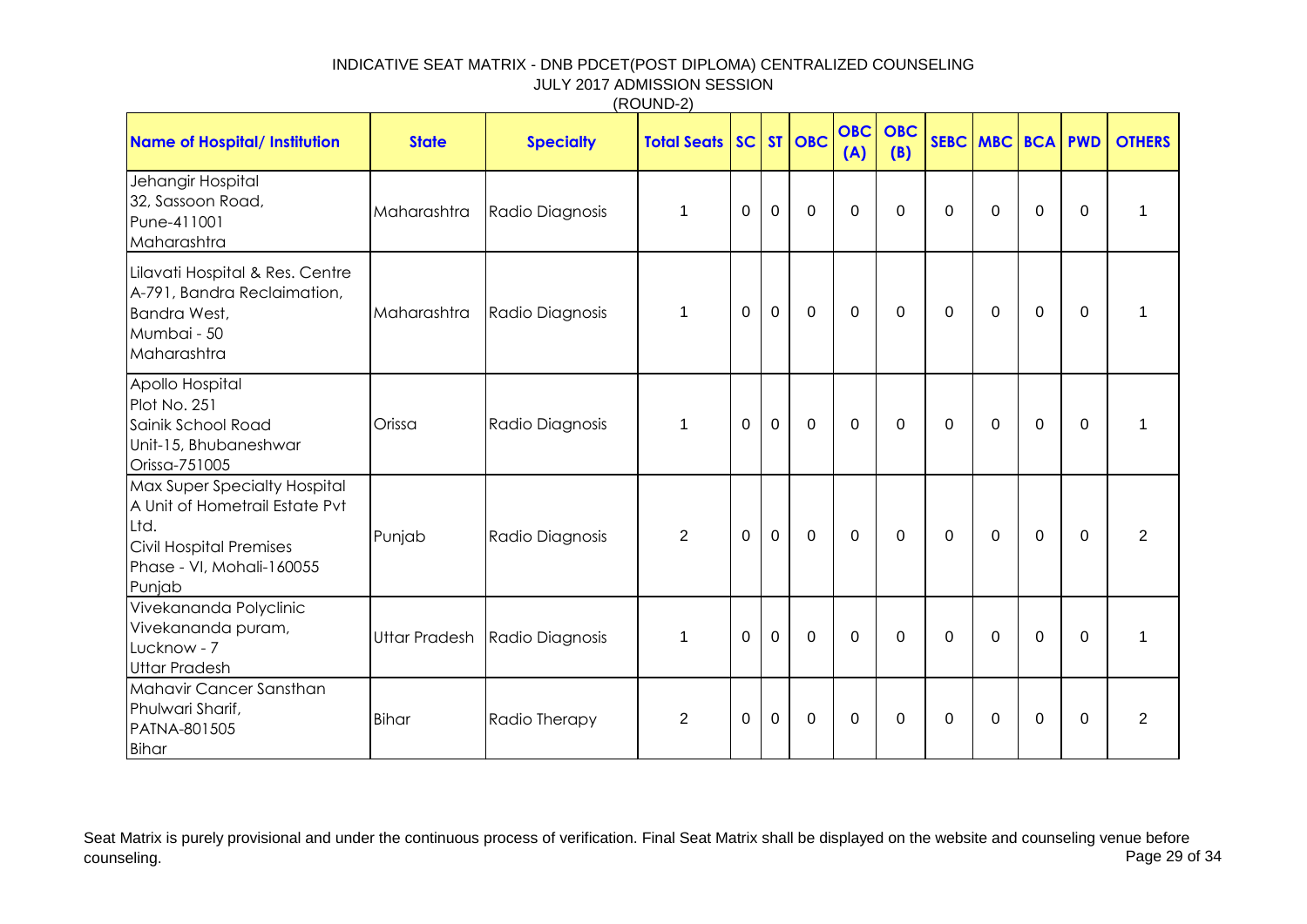|                                                                                                                                                                                          |              |                  | (1001122)          |          |              |              |                   |                   |          |                  |             |                |               |
|------------------------------------------------------------------------------------------------------------------------------------------------------------------------------------------|--------------|------------------|--------------------|----------|--------------|--------------|-------------------|-------------------|----------|------------------|-------------|----------------|---------------|
| <b>Name of Hospital/ Institution</b>                                                                                                                                                     | <b>State</b> | <b>Specialty</b> | <b>Total Seats</b> |          |              | SC ST OBC    | <b>OBC</b><br>(A) | <b>OBC</b><br>(B) |          | SEBC MBC BCA PWD |             |                | <b>OTHERS</b> |
| Dharamshila Hospital and<br>Research Centre,<br>Dharamshila Marg, Vasundara<br>Enclave,<br>New Delhi-110096                                                                              | Delhi        | Radio Therapy    | 1                  | 0        | $\mathbf 0$  | $\mathbf 0$  | 0                 | $\mathbf 0$       | 0        | 0                | $\mathbf 0$ | $\overline{0}$ | $\mathbf 1$   |
| Apollo Hospital<br>154/11, Opp. I.I.M.,<br>Bannerghatta Road,<br>Bangalore-560076<br>Karnataka                                                                                           | Karnataka    | Radio Therapy    | $\overline{2}$     | 0        | $\mathbf 0$  | $\mathbf 0$  | 0                 | 0                 | $\Omega$ | $\Omega$         | 0           | $\Omega$       | 2             |
| <b>HealthCare Global Specialty</b><br>Hospital,<br>(Formerly Bangalore Institute of<br>Oncology)<br>44-45/2, 2nd Cross,<br>Raja Rammohan Roy Extension,<br>Bangalore-560027<br>Karnataka | Karnataka    | Radio Therapy    | $\mathbf{1}$       | 0        | $\mathbf 0$  | $\mathbf 0$  | $\mathbf 0$       | $\mathbf 0$       | $\Omega$ | 0                | $\mathbf 0$ | $\mathbf 0$    | $\mathbf{1}$  |
| Sri Shankara Cancer Hospital<br>and Research centre<br>Shankara Math Premises,<br>1st cross, Shankarapuram,<br>Basavanagudi,<br>Bangalore-560004<br>Karnataka                            | Karnataka    | Radio Therapy    | 2                  | $\Omega$ | $\mathbf{0}$ | $\mathbf{0}$ | $\mathbf 0$       | $\mathbf 0$       | $\Omega$ | $\mathbf{0}$     | $\mathbf 0$ | $\Omega$       | 2             |
| Inlaks & Budhrani Hospital<br>7-9, Koregaon Park,<br>Pune-411001<br>Maharashtra                                                                                                          | Maharashtra  | Radio Therapy    | 1                  | 0        | 0            | 0            | $\Omega$          | 0                 | $\Omega$ | $\Omega$         | 0           | $\Omega$       | $\mathbf 1$   |

 $(RO$ UND-2)

Seat Matrix is purely provisional and under the continuous process of verification. Final Seat Matrix shall be displayed on the website and counseling venue before<br>Page 30 of 34 counseling. Page 30 of 34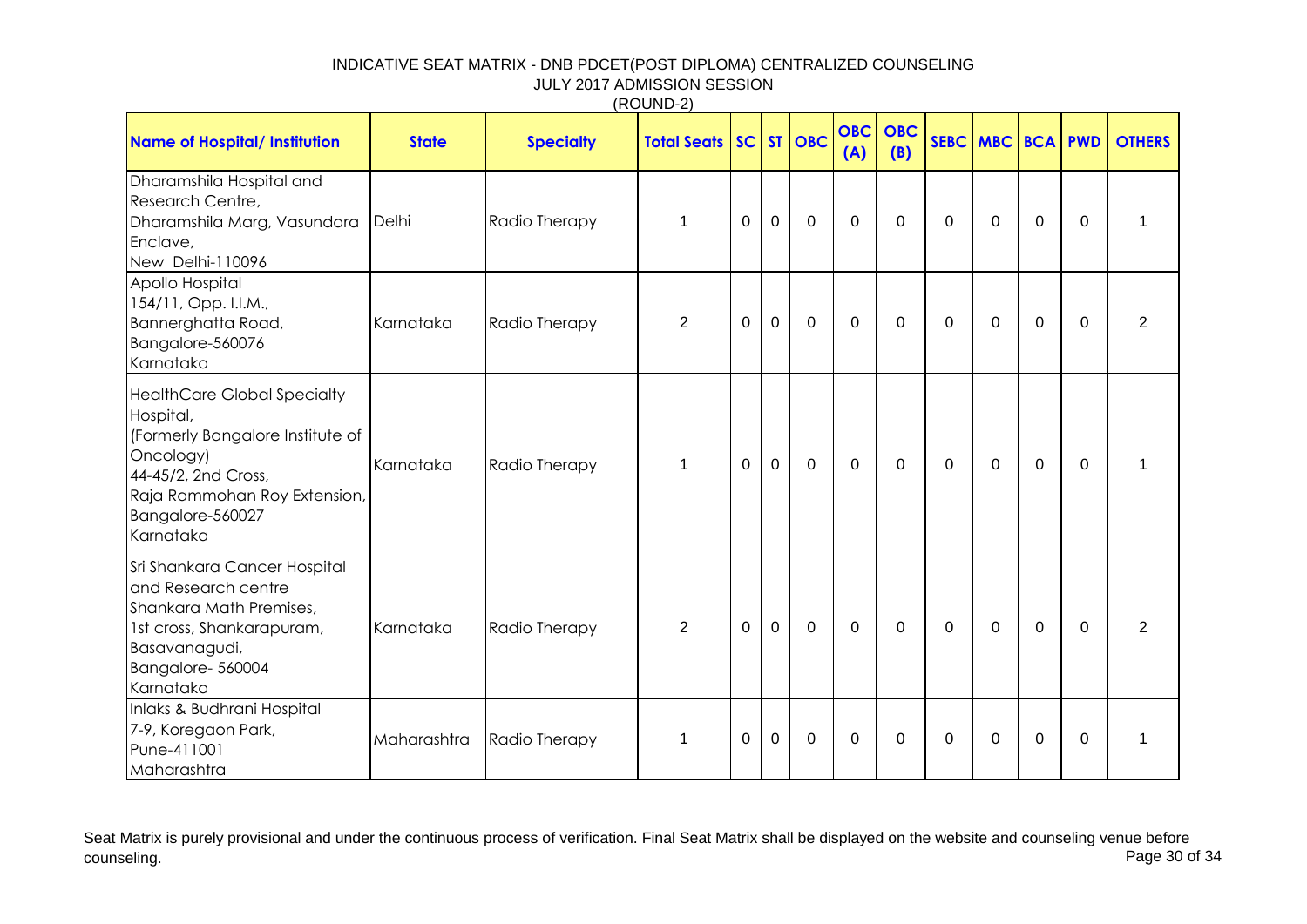|                                                                                                                                     |              |                  | (11001122)            |                |                |             |                   |                   |             |              |             |             |                |
|-------------------------------------------------------------------------------------------------------------------------------------|--------------|------------------|-----------------------|----------------|----------------|-------------|-------------------|-------------------|-------------|--------------|-------------|-------------|----------------|
| <b>Name of Hospital/ Institution</b>                                                                                                | <b>State</b> | <b>Specialty</b> | <b>Total Seats SC</b> |                |                | ST OBC      | <b>OBC</b><br>(A) | <b>OBC</b><br>(B) |             | SEBC MBC BCA |             | <b>PWD</b>  | <b>OTHERS</b>  |
| Jaslok Hospital & Res. Centre<br>15, Gopalrao Deshmukh Marg,<br>Mumbai-400026<br>Maharashtra                                        | Maharashtra  | Radio Therapy    | 1                     | $\mathbf 0$    | $\mathbf 0$    | $\mathbf 0$ | $\Omega$          | $\Omega$          | 0           | $\Omega$     | $\mathbf 0$ | $\Omega$    | $\mathbf 1$    |
| G. Kuppuswamy Naidu<br><b>Memorial Hospital</b><br>Pappanaickenpalayan<br>COIMBATORE - 37<br>Tamil Nadu                             | Tamil Nadu   | Radio Therapy    | $\mathbf{1}$          | $\overline{0}$ | $\overline{0}$ | $\mathbf 0$ | $\mathbf 0$       | 0                 | 0           | $\Omega$     | $\mathbf 0$ | $\Omega$    | 1              |
| Apollo Hospital<br>Room No. 306, Office of the<br>Director of Medical Education<br>Jubilee Hills,<br>Hyderabad-500033,<br>Telangana | Telangana    | Radio Therapy    | $\mathbf{1}$          | $\overline{0}$ | $\mathbf 0$    | $\mathbf 0$ | $\Omega$          | $\mathbf 0$       | $\Omega$    | $\Omega$     | $\mathbf 0$ | $\Omega$    | 1              |
| Indo-American Cancer<br>Institute & Research Centre<br>Road No.14, Banjara Hills,<br>Hyderabad-500034                               | Telangana    | Radio Therapy    | 3                     | $\mathbf 0$    | $\overline{0}$ | $\mathbf 0$ | $\mathbf 0$       | $\mathbf 0$       | 0           | $\mathbf 0$  | $\mathbf 0$ | $\mathbf 0$ | 3              |
| Krishna Institute of Medical<br>Sciences<br>1-8-31/1, Minister Road,<br>Secunderabad - 500003<br>Telangana                          | Telangana    | Radio Therapy    | $\overline{2}$        | $\mathbf 0$    | $\mathbf 0$    | $\mathbf 0$ | $\Omega$          | $\mathbf 0$       | $\mathbf 0$ | $\Omega$     | $\mathbf 0$ | $\mathbf 0$ | $\overline{2}$ |
| Omega Hospitals,<br>Road No. 12, Banjara Hills,<br>Hyderabad-500034,<br>Telangana                                                   | Telangana    | Radio Therapy    | $\overline{2}$        | 0              | 0              | $\mathbf 0$ | $\Omega$          | $\Omega$          | 0           | $\Omega$     | $\Omega$    | 0           | $\overline{2}$ |

Seat Matrix is purely provisional and under the continuous process of verification. Final Seat Matrix shall be displayed on the website and counseling venue before<br>Page 31 of 34 counseling. Page 31 of 34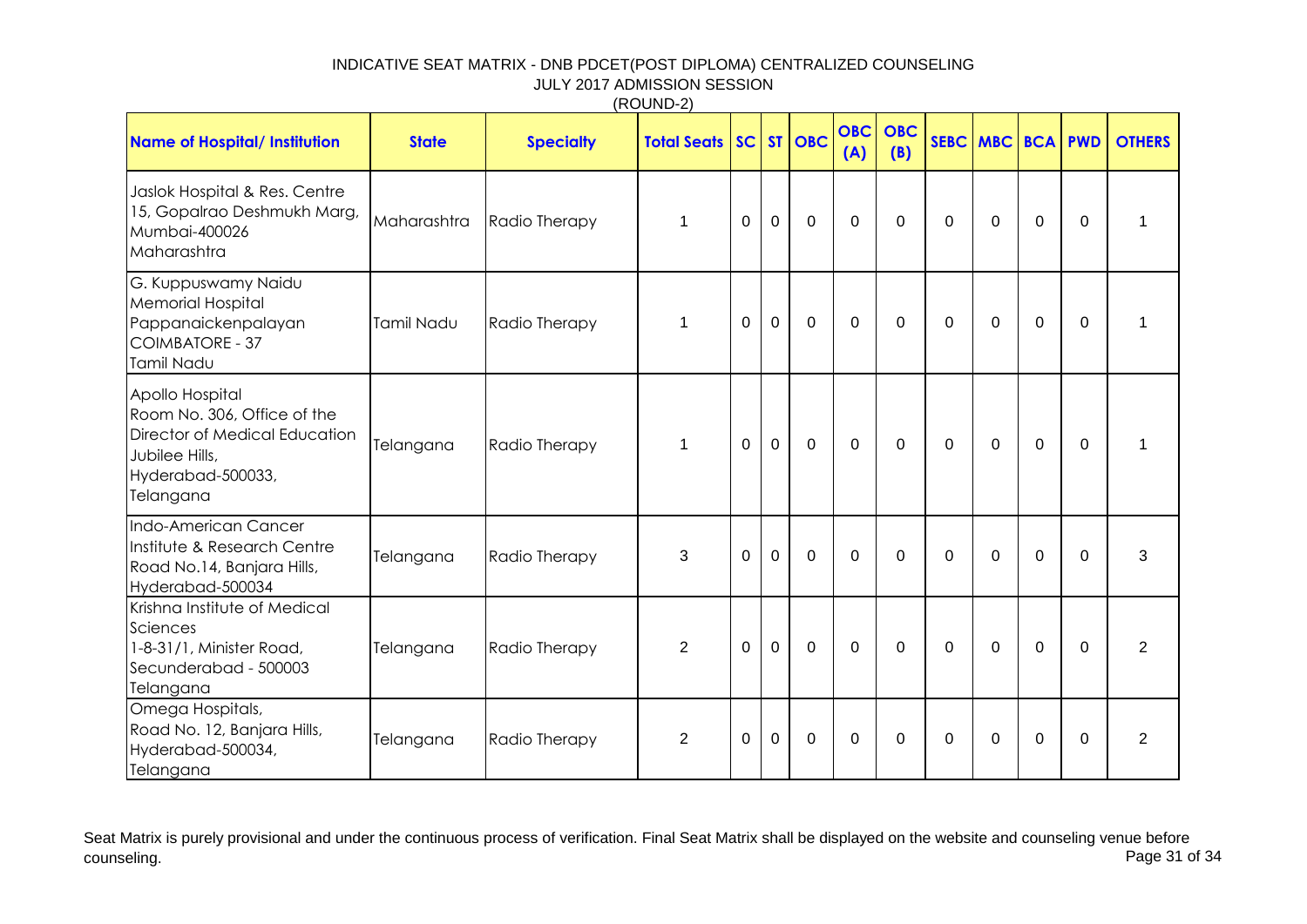| <b>Name of Hospital/ Institution</b>                                                                                 | <b>State</b> | <b>Specialty</b>            | <b>Total Seats SC ST OBC</b> |                |             |                | <b>OBC</b><br>(A) | <b>OBC</b><br>(B) |   | SEBC MBC BCA |             | <b>PWD</b>  | <b>OTHERS</b>  |
|----------------------------------------------------------------------------------------------------------------------|--------------|-----------------------------|------------------------------|----------------|-------------|----------------|-------------------|-------------------|---|--------------|-------------|-------------|----------------|
| Yashoda Super Speciality<br>Hospital<br>Raj Bhavan Road, Somajiguda, Telangana<br>Hyderabad-82<br>Telangana          |              | Radio Therapy               | 3                            | $\mathbf 0$    | $\mathbf 0$ | $\mathbf 0$    | $\mathbf 0$       | $\mathbf 0$       | 0 | 0            | $\mathbf 0$ | 0           | 3              |
| Kamla Nehru Memorial Hospital<br>1, Hasgimpur Road,<br>ALLAHABAD - 2<br><b>Uttar Pradesh</b>                         |              | Uttar Pradesh Radio Therapy | $\overline{2}$               | $\mathbf 0$    | $\mathbf 0$ | $\overline{0}$ | $\mathbf 0$       | $\mathbf 0$       | 0 | $\Omega$     | $\mathbf 0$ | $\Omega$    | 2              |
| Apollo Gleneagles Hospitals<br>58, Canal Circular Road,<br>Kolkata-700054<br>West Bengal                             | West Bengal  | Radio Therapy               | $\overline{2}$               | $\mathbf 0$    | $\mathbf 0$ | $\mathbf 0$    | $\mathbf 0$       | 0                 | 0 | 0            | $\mathbf 0$ | 0           | $\overline{2}$ |
| Chittaranjan National Cancer<br>Institute,<br>37- S.P. Mukherjee Road,<br>KOLKATA - 26<br>West Bengal                | West Bengal  | Radio Therapy               | $\mathbf{1}$                 | $\mathbf 0$    | $\mathbf 0$ | $\mathbf{1}$   | $\mathbf 0$       | $\Omega$          | 0 | $\Omega$     | $\mathbf 0$ | $\Omega$    | $\mathbf{0}$   |
| Narayana Superspecialty<br>Hospital<br>(A Unit of MMHRL)<br>120/1 Andul Road,<br>Howrah-711103<br><b>West Bengal</b> | West Bengal  | Radio Therapy               | $\overline{2}$               | $\overline{0}$ | $\mathbf 0$ | $\mathbf 0$    | $\mathbf 0$       | 0                 | 0 | 0            | $\mathbf 0$ | $\mathbf 0$ | $\overline{2}$ |

(ROUND-2)

Seat Matrix is purely provisional and under the continuous process of verification. Final Seat Matrix shall be displayed on the website and counseling venue before<br>Page 32 of 34 counseling. Page 32 of 34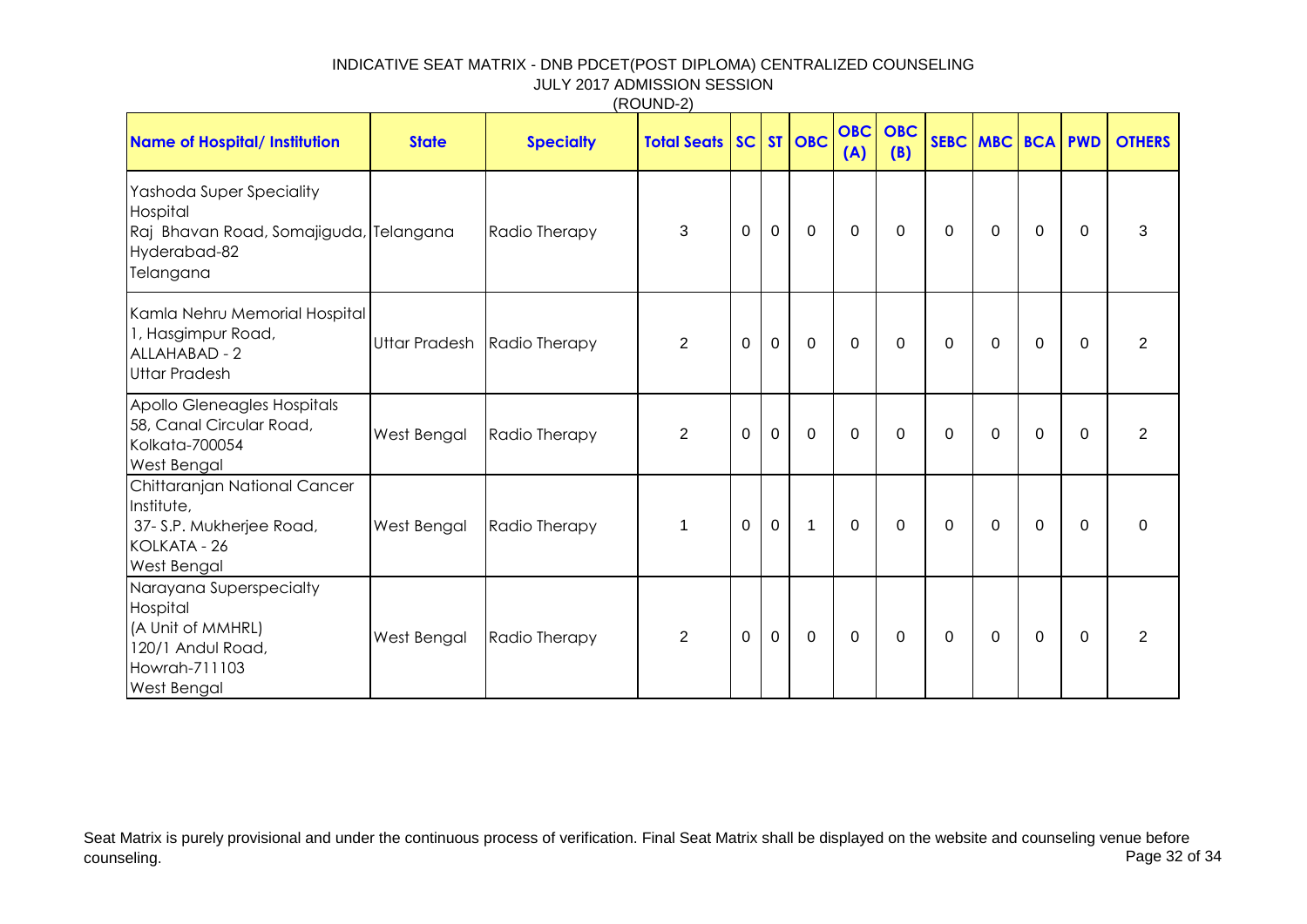| (ROUND-2) |
|-----------|
|-----------|

| <b>Name of Hospital/ Institution</b>                                                                                                                                                  | <b>State</b> | <b>Specialty</b>               | <b>Total Seats   SC  </b> |             |              | ST OBC       | <b>OBC</b><br>(A) | <b>OBC</b><br>(B) |             | SEBC MBC    | <b>BCA</b>     | <b>PWD</b>  | <b>OTHERS</b> |
|---------------------------------------------------------------------------------------------------------------------------------------------------------------------------------------|--------------|--------------------------------|---------------------------|-------------|--------------|--------------|-------------------|-------------------|-------------|-------------|----------------|-------------|---------------|
| Saroj Gupta Cancer Centre<br>Welfare<br>Home & Res. Institute<br>M.G.Road, Thakurpurkar,<br>KOLKATA-63<br><b>West Bengal</b>                                                          | West Bengal  | Radio Therapy                  | $\mathbf{1}$              | 0           | $\mathbf 0$  | $\mathbf 0$  | $\Omega$          | $\mathbf 0$       | 0           | $\Omega$    | 0              | $\Omega$    | 1             |
| J.L.N. Main Hosp. & Res. Centre<br><b>Bhilai Steel Plant,</b><br>BHILAI-01<br>Chhatisgarh                                                                                             | Chhattisgarh | Respiratory<br><b>Diseases</b> | 3                         | 0           | $\mathbf 0$  | 0            | $\Omega$          | $\Omega$          | 0           | $\Omega$    | 0              | $\Omega$    | 3             |
| Ramkrishna Care Hospital<br>Aurobindo Enclave,<br>N. H. 43,<br>Dhamtari Road,<br>Pachpedhi Naka,<br><b>Raipur-492001</b><br>Chhattisgarh                                              | Chhattisgarh | Respiratory<br><b>Diseases</b> | $\mathbf{1}$              | $\mathbf 0$ | $\mathbf 0$  | 0            | 0                 | $\mathbf 0$       | 0           | 0           | 0              | $\mathbf 0$ | 1             |
| National Institute of<br><b>Tuberculosis and Respiratory</b><br><b>Diseases</b><br>(Formerly Known as L.R.S. Instt.<br>of T.B. & Allied Scs)<br>Sri Aurobindo Marg,<br>New Delhi - 30 | Delhi        | Respiratory<br><b>Diseases</b> | $\mathbf{1}$              | $\mathbf 0$ | $\mathbf{1}$ | $\mathbf 0$  | $\mathbf 0$       | $\mathbf 0$       | $\mathbf 0$ | $\mathbf 0$ | $\overline{0}$ | $\Omega$    | $\Omega$      |
| Rajan Babu Institute of<br>Pulmonary<br>Medicine and Tuberculosis<br>GTB Nagar, Kingsway Camp,<br>Delhi-9                                                                             | Delhi        | Respiratory<br><b>Diseases</b> | $\mathbf{1}$              | 0           | $\mathbf 0$  | $\mathbf{1}$ | 0                 | 0                 | 0           | 0           | 0              | $\mathbf 0$ | 0             |

Seat Matrix is purely provisional and under the continuous process of verification. Final Seat Matrix shall be displayed on the website and counseling venue before<br>Page 33 of 34 counseling. Page 33 of 34